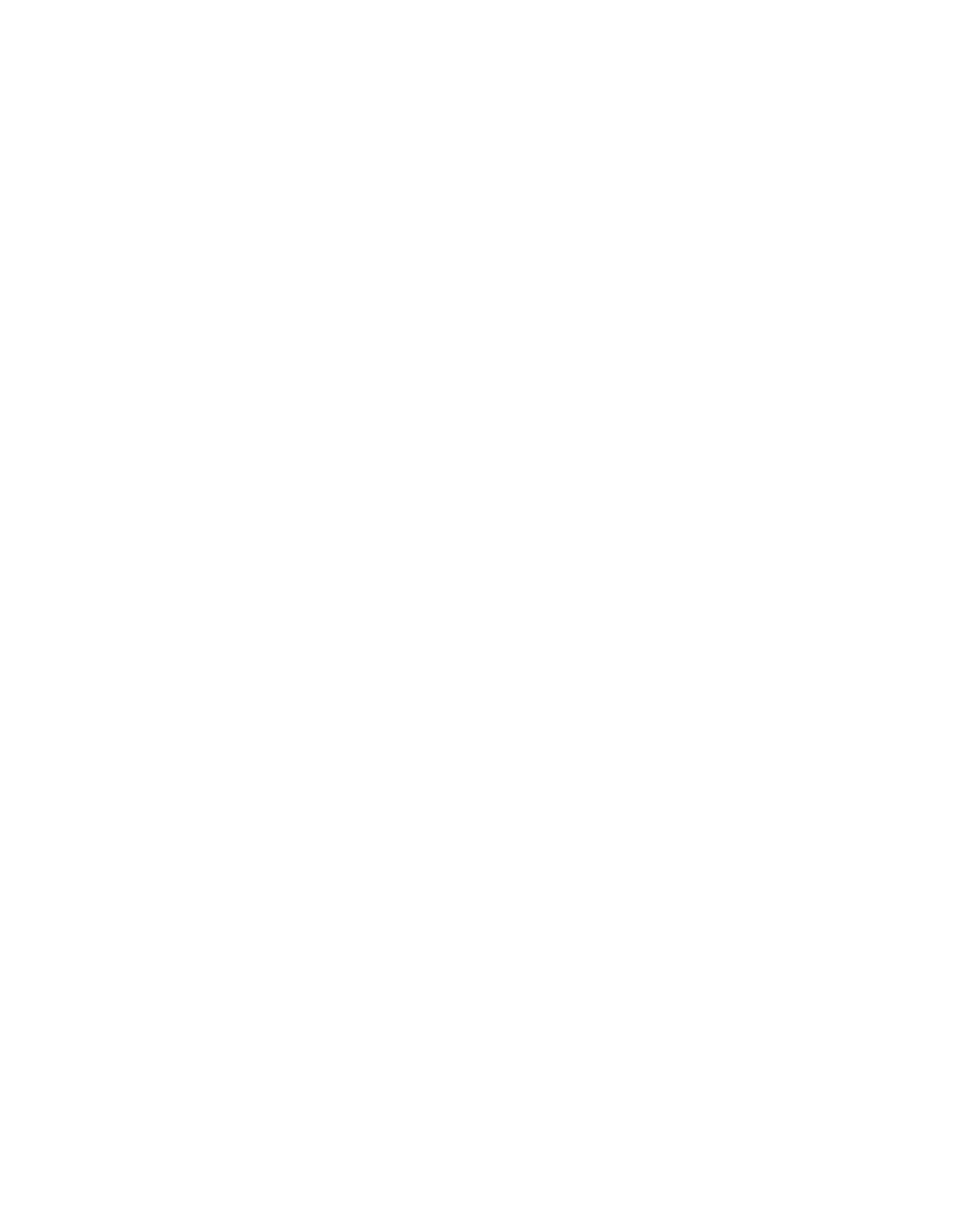# **TABLE OF CONTENTS**

| 2.4 CPU I/O & CPU CORE VOLTAGE SELECT 8<br>2.7 OTHER JUMPER & CONNECTOR INSTALLATION11 |  |
|----------------------------------------------------------------------------------------|--|
|                                                                                        |  |
|                                                                                        |  |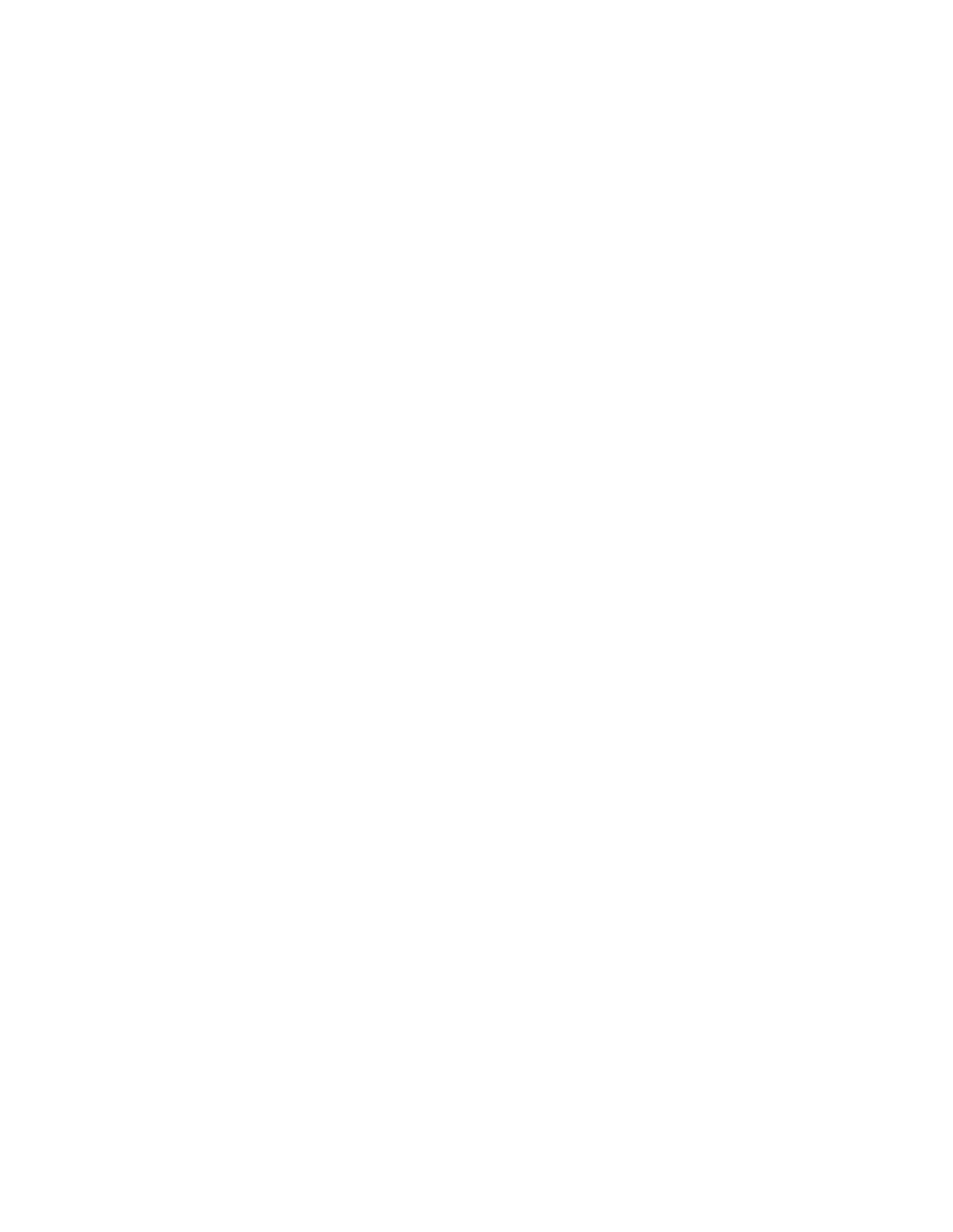# **CHAPTER 4 SYSTEM AWARD BIOS SETUP ................................29**

| 42 |                                   |  |
|----|-----------------------------------|--|
| 43 |                                   |  |
| 44 |                                   |  |
|    | 4.5 STANDARD CMOS SETUP MENU 32   |  |
| 46 |                                   |  |
| 47 |                                   |  |
|    |                                   |  |
|    | 4.9 PNP/PCI CONFIGURATION SETUP41 |  |
|    |                                   |  |
|    |                                   |  |
|    |                                   |  |

**RMA FORM**

*CHAPTER 1*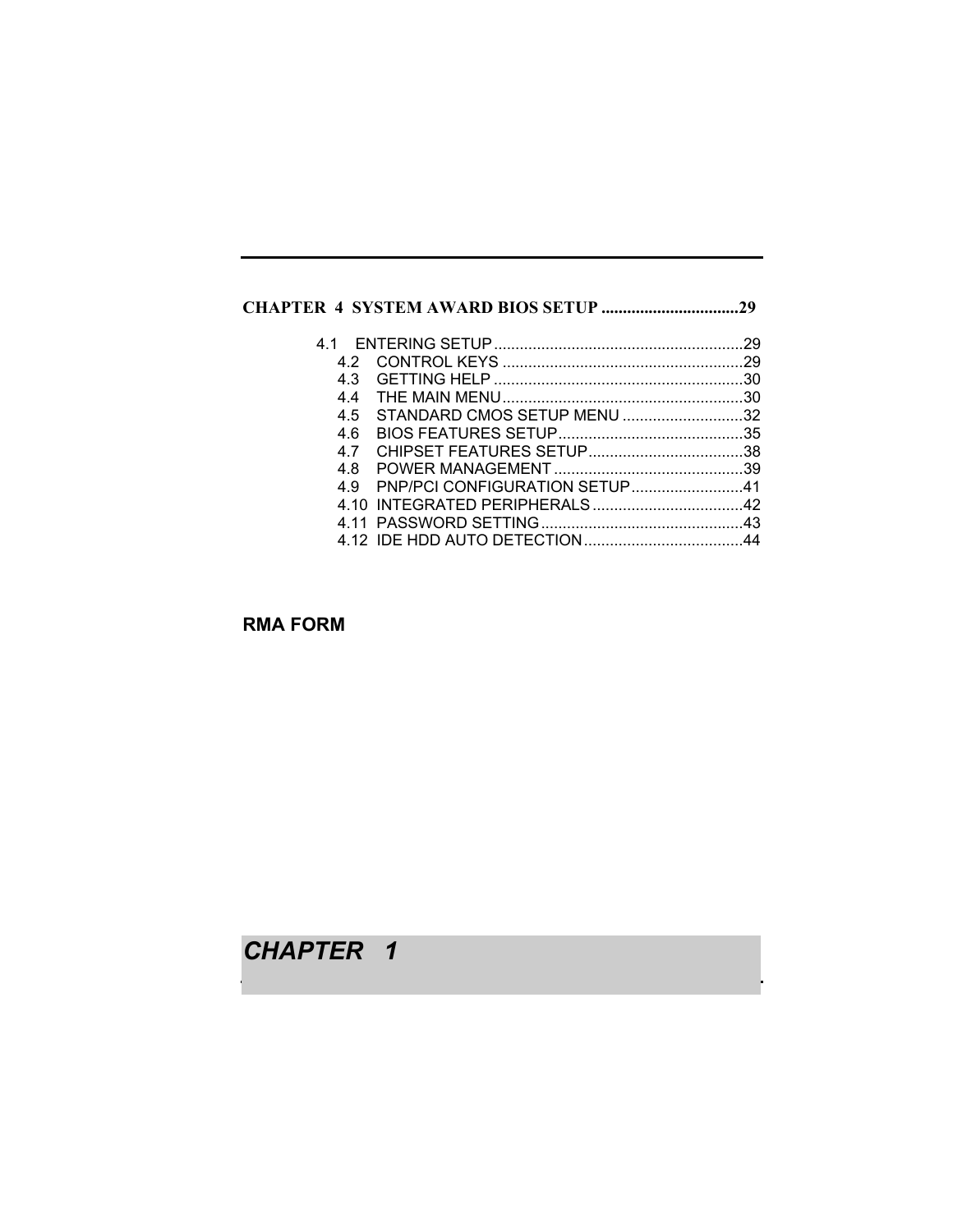# *INTRODUCTION*

# *1.1 OVERVIEW*

The *EXP8661* motherboard is complemented by a maximum 512K L2 Write-Back cache, providing workstation level computing performance. SIMM and DIMM sockets support up to 128MB of DRAM.

The *EXP8661* motherboard offers the outstanding I/O capabilities. Three PCI Local Bus slots provide a high bandwidth data path for data-movement intensive functions such as graphics. Four ISA slots complete the I/O mix.

The *EXP8661* motherboard provides the foundation for cost effective, high performance, and highly expandable platforms which deliver the latest CPU and I/O technologies.

# *1.2 SYSTEM FEATURES*

The EXP8661 motherboard supports the following features:

INTEL PENTIUM 75/90/100/120/133/150/166/200 MHz CPU,

CYRIX 6x86-120<sup>+</sup>(100MHz)/ 6x86-133<sup>+</sup>(110MHz)/6x86-150<sup>+</sup> (120MHz)/6x86-166<sup>+</sup> (133MHz)

AMD  $5<sub>K</sub>86-P75/5<sub>K</sub>86-P90/5<sub>K</sub>86-P100/K5-PR120(90MHz)/K5-$ 

PR133(100MHz)/K5-PR166 CPU

- □ 3 MASTER 32-bit PCI Bus
- L1/L2 Write Back/Write Through Cache
- □ 256KB/512KB cache cize

□ 72-pin SIMM Modules and 168-pin DIMM Module

- □ 2 Serial/1 Parallel/1 FDC on board
- □ 2-CHANNEL PCI IDE on board
- MESI (Modified Exclusive Shared Invalid) protocol to maintain the data coherence for L2 Cache to optimize CPU bus.

**ExpertBoard**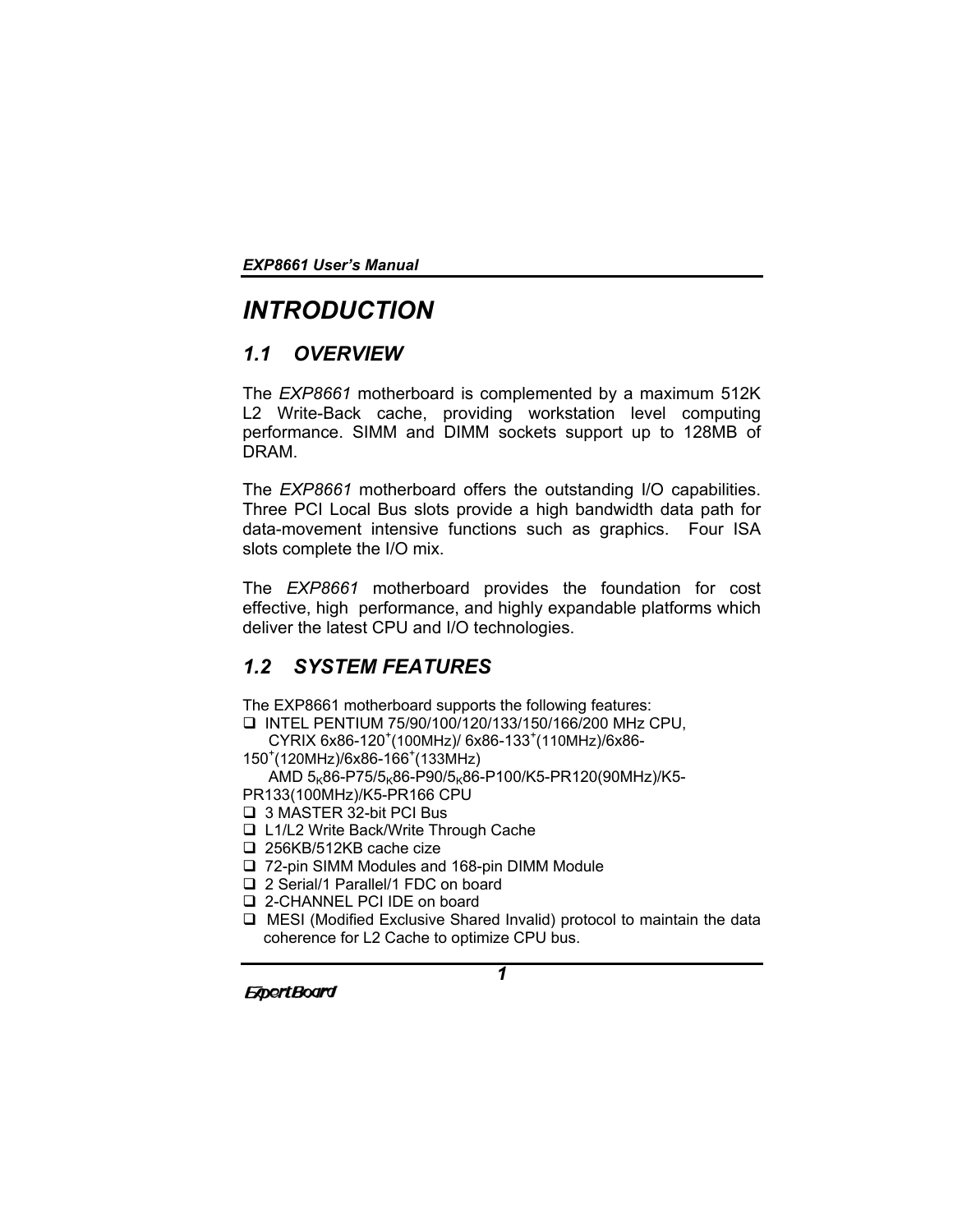# *1.3 SYSTEM SPECIFICATIONS*

| INTEL PENTIUM 75/90/100/120/133/150/166/200                                                                                                 |
|---------------------------------------------------------------------------------------------------------------------------------------------|
| CYRIX 6x86-120 <sup>+</sup> (100MHz)/6x86-133 <sup>+</sup> (110MHz)/<br>6x86-150 <sup>+</sup> (120MHz)/ 6x86-166 <sup>+</sup> (133MHz) CPU; |
|                                                                                                                                             |
| 5 <sub>K</sub> 86-P90/5 <sub>K</sub> 86-P100/K5-PR120/K5-PR133/K5-                                                                          |
|                                                                                                                                             |
| 50/55/60/66 MHz                                                                                                                             |
| 8MB to 128MB                                                                                                                                |
| 256K/512K                                                                                                                                   |
| AMI/AWARD BIOS                                                                                                                              |
| Set Program Resides in ROM                                                                                                                  |
| Four 16-bit ISA Bus                                                                                                                         |
| Three 32-bit PCI Bus                                                                                                                        |
| 28x22 cm                                                                                                                                    |
|                                                                                                                                             |

### **Additional Features**

| Miscellaneous Connectors: | Reset button, Suspend button                   |
|---------------------------|------------------------------------------------|
| Board Design:             | 4-layer Implementation for Low noise operation |

# *1.4 SYSTEM PERFORMANCE*

| <b>SOFTWARE</b>                         |                 | <b>POWER</b>      | <b>NORTON</b>    |
|-----------------------------------------|-----------------|-------------------|------------------|
| <b>CPU TYPE</b>                         | <b>LANDMARK</b> | <b>METER V1.8</b> | V8.0             |
|                                         | V2.0            | <b>MIPS</b>       | <b>CPU SPEED</b> |
| <b>PENTIUM</b><br>75                    | 433.85 MHz      | 36.9 MIPS         | 238.2            |
| <b>PENTIUM</b><br>90                    | 526.85 MHz      | 45.1 MIPS         | 289.2            |
| PENTIUM 100                             | 578.51 MHz      | 49.9 MIPS         | 317.6            |
| <b>PENTIUM 120</b>                      | 702.43 MHz      | 61.8 MIPS         | 385.6            |
| <b>PENTIUM 133</b>                      | 771.33 MHz      | 67.7 MIPS         | 423.5            |
| PENTIUM 150                             | 878.06 MHz      | 76.9 MIPS         | 482.1            |
| PENTIUM 166                             | 964.19 MHz      | 83.6 MIPS         | 529.3            |
| PENTIUM 200                             | 1157.04 MHz     | 94.8 MIPS         | 635.2            |
| CYRIX 6x86-120 <sup>+</sup> (100MHZ)    | 1209.95 MHz     | 67.7 MIPS         | 680.3            |
| CYRIX 6x86-133 <sup>+</sup> (110MHZ)    | 1353.98 MHz     | 74.8 MIPS         | 761.2            |
| CYRIX 6x86-150 <sup>+</sup> (120MHZ)    | 1469.25 MHz     | 81.3 MIPS         | 826              |
| CYRIX 6x86-166 <sup>+</sup> (133MHZ)    | 1613.31 MHz     | 84.3 MIPS         | 907              |
| AMD 5 <sub>K</sub> 86-P75               | 673.26 MHz      | 39.0 MIPS         | 297.7            |
| AMD 5 <sub>K</sub> 86-P90               | 817.55 MHz      | 47.4 MIPS         | 361.5            |
| AMD 5 <sub><math>k</math></sub> 86-P100 | 897.68 MHz      | 53.7 MIPS         | 397              |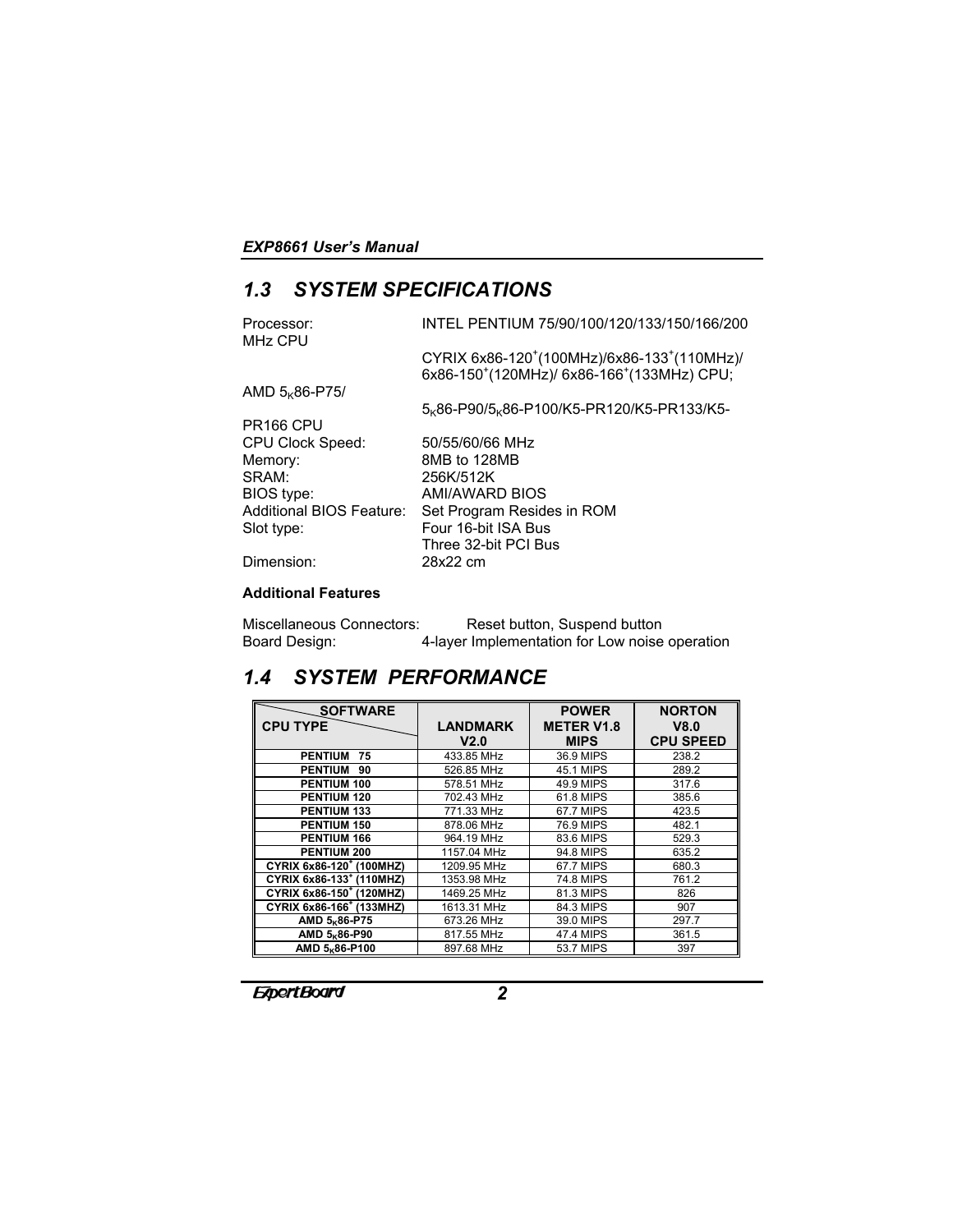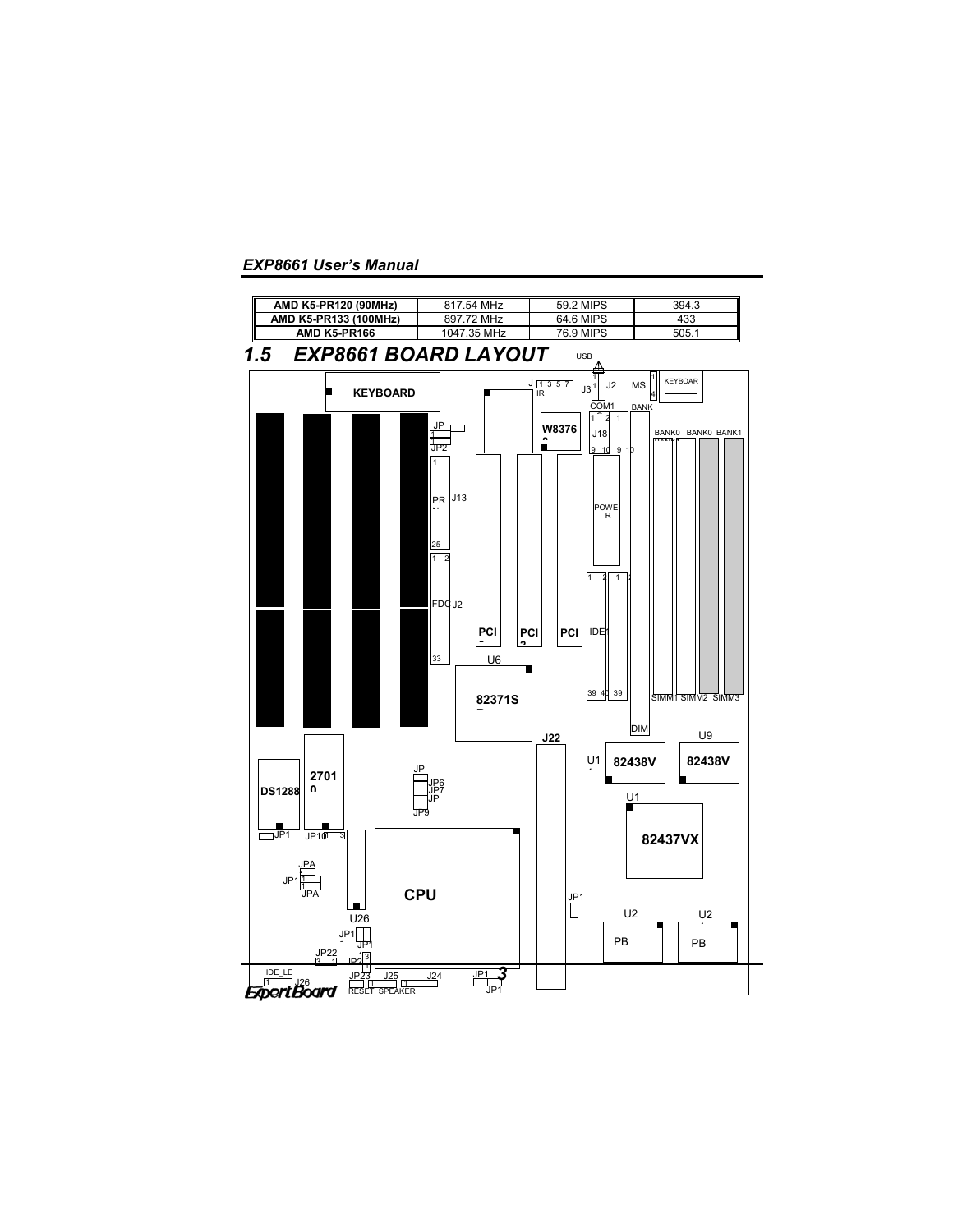# *CHAPTER 2 INSTALLATION*

Before the system is ready to operate, the hardware must be set up for various functions of the system. To set up the *EXP8661* motherboard is a simple task. The user only has to set a few jumpers, connectors and sockets.

# *2.1 DRAM INSTALLATION*

The *EXP8661* motherboard can support expanded memory from 2MB to 128MB.

The board layout below shows the locations of the DRAM memory banks:

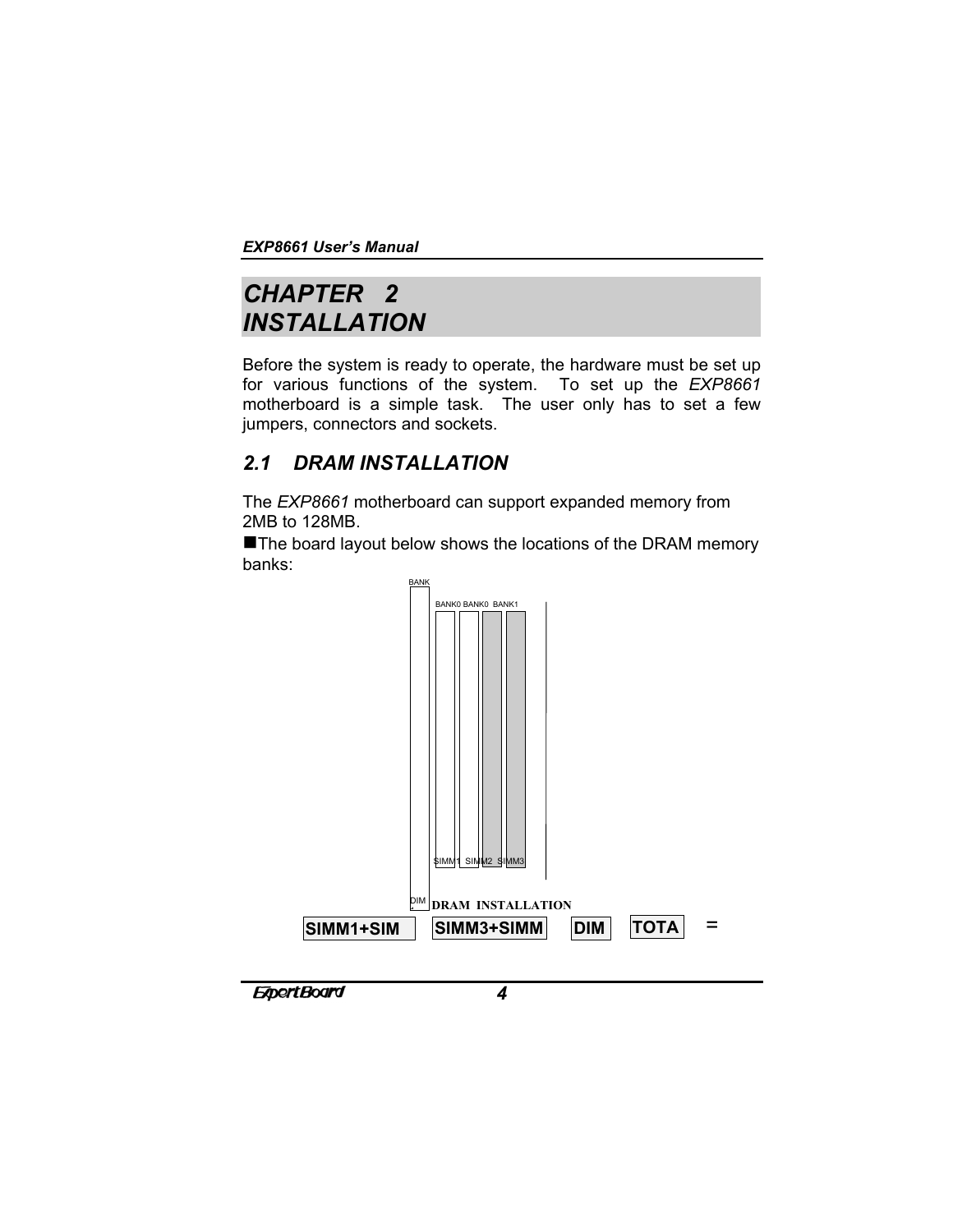Each group includes two SIMMs each SIMM size can be 1, 2, 4, 8,16, 32MB, please install the same DRAM size in one group.

**ExpertBoard**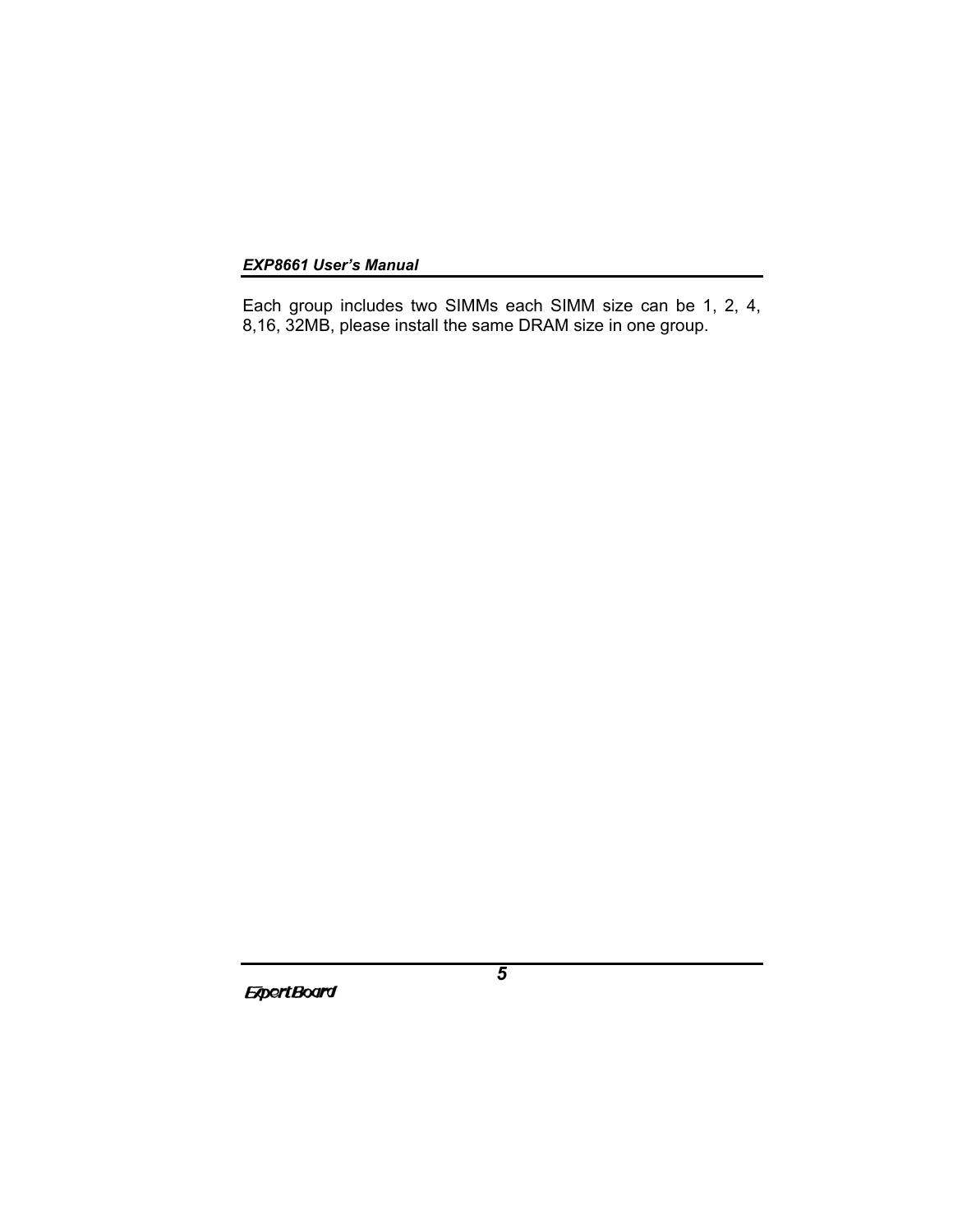# **TABLE 1 (SIMM)**

|       | <b>BANK0</b>      |       | <b>BANK1</b> |                               |
|-------|-------------------|-------|--------------|-------------------------------|
| SIMM1 | SIMM <sub>2</sub> | SIMM3 | SIMM4        | <b>TOTAL</b><br><b>MEMORY</b> |
| 4MB   | 4MB               | None  | None         | 8MB                           |
| 4MB   | 4M <sub>B</sub>   | 4MB   | 4MB          | 16MB                          |
| 8MB   | 8MB               | None  | None         | 16MB                          |
| 4MB   | 4MB               | 8MB   | 8MB          | 24MB                          |
| 8MB   | 8MB               | 4MB   | 4MB          | 24MB                          |
| 8MB   | 8MB               | 8MB   | 8MB          | 32MB                          |
| 16MB  | 16MB              | None  | None         | 32MB                          |
| 4MB   | 4MB               | 16MB  | 16MB         | 40MB                          |
| 16MB  | 16MB              | 4MB   | 4MB          | 40MB                          |
| 8MB   | 8MB               | 16MB  | 16MB         | 48MB                          |
| 16MB  | 16MB              | 8MB   | 8MB          | 48MB                          |
| 16MB  | 16MB              | 16MB  | 16MB         | 64MB                          |
| 32MB  | 32MB              | None  | None         | 64MB                          |
| 4MB   | 4MB               | 32MB  | 32MB         | 72MB                          |
| 32MB  | 32MB              | 4MB   | 4MB          | 72MB                          |
| 8MB   | 8MB               | 32MB  | 32MB         | 80MB                          |
| 32MB  | 32MB              | 8MB   | 8MB          | 80MB                          |
| 16MB  | 16MB              | 32MB  | 32MB         | 96MB                          |
| 32MB  | 32MB              | 16MB  | 16MB         | 96MB                          |
| 32MB  | 32MB              | 32MB  | 32MB         | 128MB                         |

# **TABLE 2 (DIMM)**

| DIM1 (BANK0) | <b>TOTAL MEMORY</b> |  |
|--------------|---------------------|--|
| 8MB          | 8MR                 |  |
| 16MB         | 16MR                |  |

 **Note** :**DIMM and SIMM can't install together**.

# *2.2 SRAM INSTALLATION*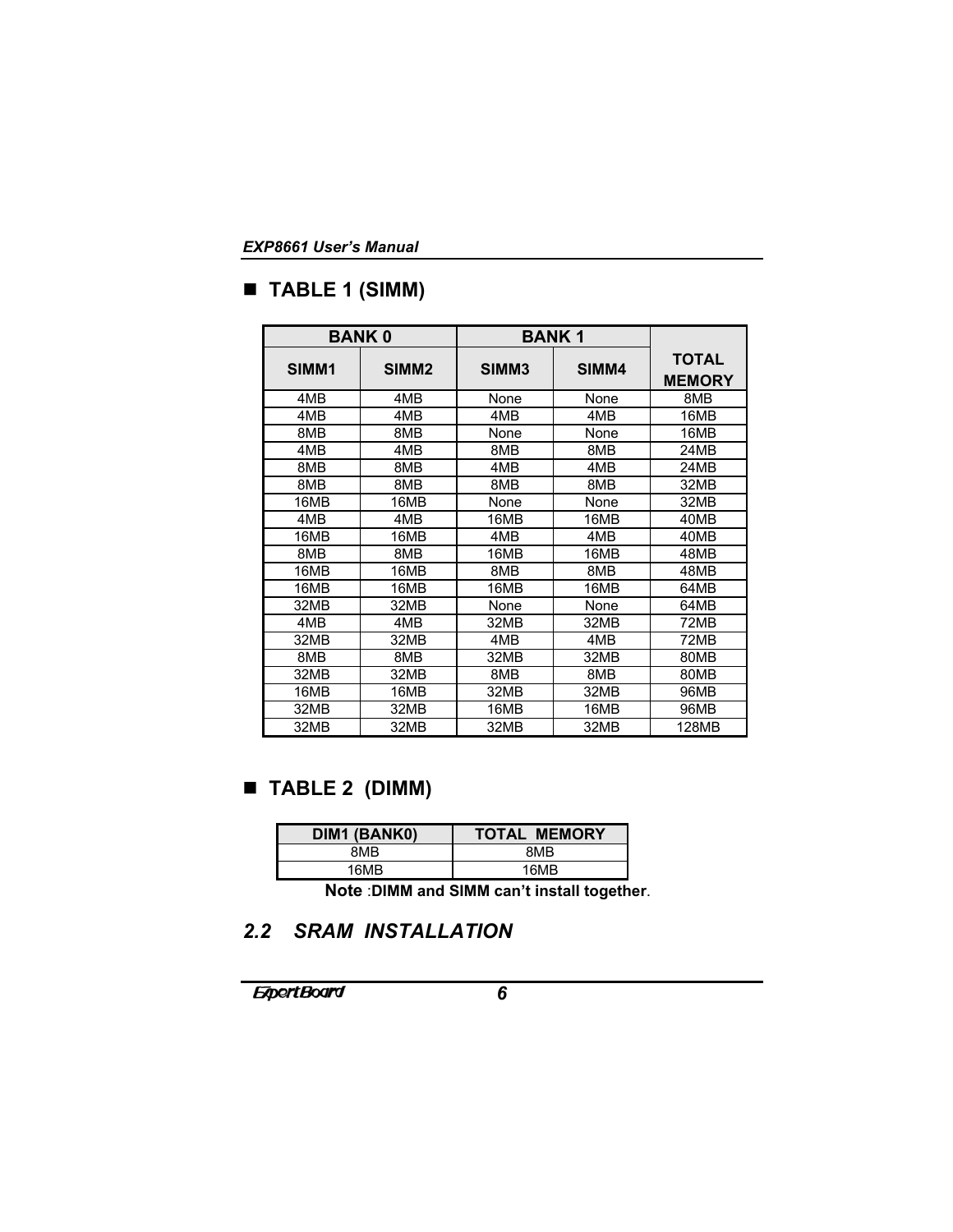*EXP8661 User's Manual*



**CACHE SIZE CONFIGURATION**

| <b>NON CACHE</b>       | *256K                              |                    |
|------------------------|------------------------------------|--------------------|
|                        | <b>TAG RAM</b>                     | <b>DATA RAM</b>    |
|                        | <b>U26</b><br>8KX8,16KX8,<br>32KX8 | U24, U25<br>32KX32 |
| JP15<br>JP21<br>2<br>ົ | JP15<br>າ<br>ΙP                    | JP21               |

|                | 512K            | 512K (on Board) |                  |
|----------------|-----------------|-----------------|------------------|
| <b>TAG RAM</b> | <b>DATA RAM</b> | <b>TAG RAM</b>  | <b>DATA RAM</b>  |
| <b>U26</b>     | U24, U25, J22   | <b>U26</b>      | U24, U25         |
| 16KX8, 32KX8   | 32KX32          | 16KX8, 32KX8    | 64KX32           |
| JP15           | JP21            | JP15            | JP2 <sup>f</sup> |
| סו             | 2               | īÞ              |                  |

♣ **Default setting** *2.3 CPU TYPE JUMPER SETTING*

**ExpertBoard**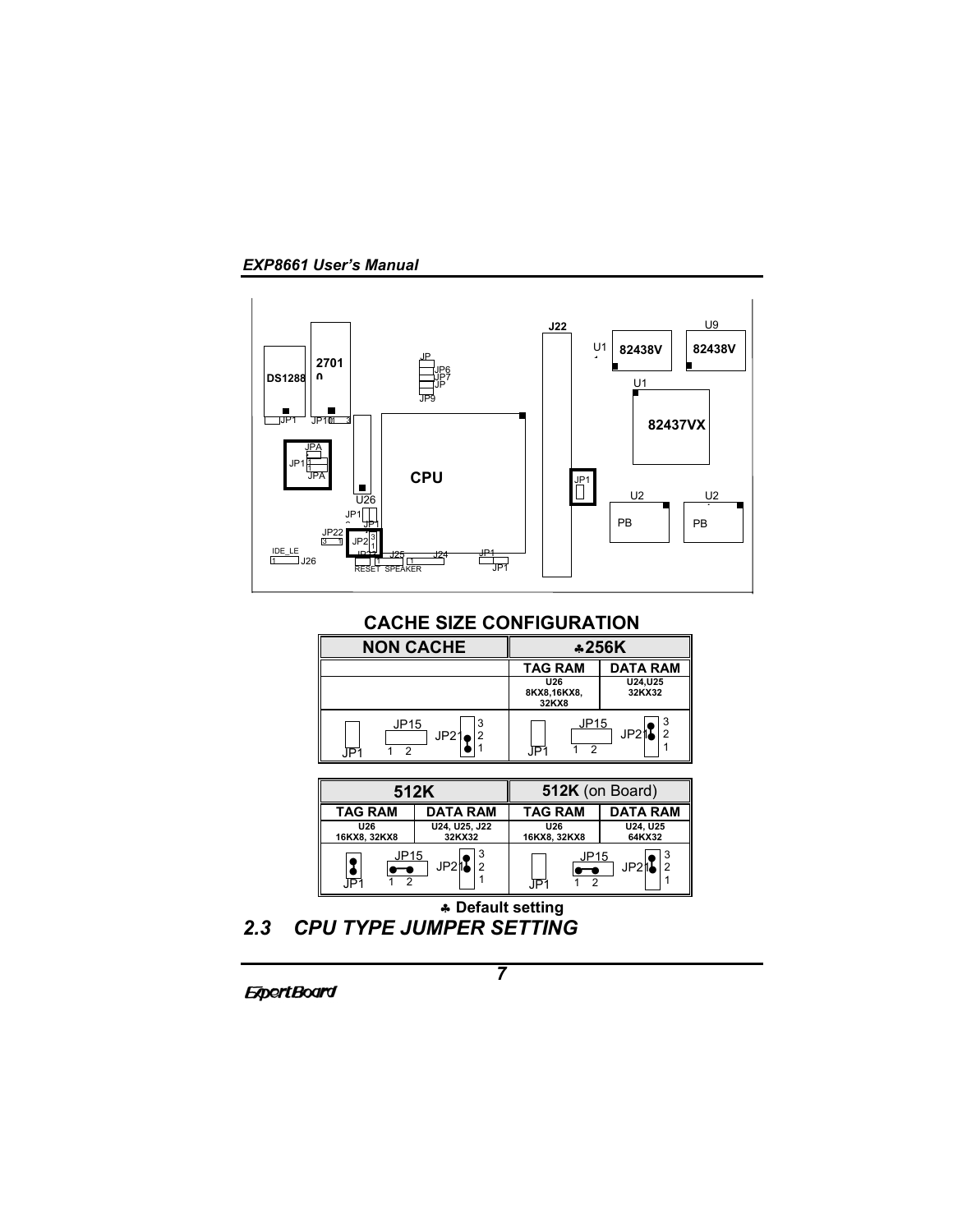| <b>CPU TYPE</b>                                             |                                   | <b>JUMPER SETTING</b>     |                                   |
|-------------------------------------------------------------|-----------------------------------|---------------------------|-----------------------------------|
| AMD 5 <sub>K</sub> 86-P75/PENTIUM<br>75MHz                  | JP I<br><b>JP</b><br>JP.          | $\overline{\text{JP1}}$   | $\overline{\mathsf{JPI}}^{\perp}$ |
| AMD 5 <sub>K</sub> 86-P90/AMD K5-<br>PR120/ PENTIUM 90MHz   | JP<br>JP<br>ūР.                   | $\overline{\mathsf{J}P1}$ | $\overline{\mathsf{JPI}}^{\perp}$ |
| AMD 5 <sub>K</sub> 86-P100/AMD K5-<br>PR133/ PENTIUM 100MHz | JP<br>JP<br>ūР.                   | l<br>JP1                  | └───┘<br>JP1                      |
| <b>INTEL PENTIUM 120MHz</b>                                 | JP<br>JP<br><b>JP</b>             | JP <sub>1</sub>           | $\overline{\mathbb{P}^1}$         |
| <b>INTEL PENTIUM 133MHz</b>                                 | JP<br>JP<br>JP                    | JP <sub>1</sub>           | $\overline{\mathbb{P}^1}$         |
| <b>INTEL PENTIUM 150MHz</b>                                 | JP<br>JP<br><b>JP</b>             | $\frac{1}{\sqrt{P_1}}$    | $\frac{1}{P_1}$                   |
| AMD K5-PR166/PENTIUM<br><b>166MHz</b>                       | JP<br><b>JP</b><br>JP.            | $\overline{\mathbb{P}^1}$ | $\overline{P1}$                   |
| <b>INTEL PENTIUM 200MHz</b>                                 | JP<br>JP<br><b>JP</b>             | $\overline{\mathbb{P}^1}$ | IP1                               |
| CYRIX 6x86-120 <sup>+</sup> (100MHz)                        | <b>JP</b><br>JP<br>ĴР             | .IP1                      | $\frac{1}{1}P_1$                  |
| CYRIX 6x86-133 <sup>+</sup> (110MHz)                        | <b>JP</b><br><b>_</b><br>JP<br>ĴΡ | L<br>JP1                  | $\overline{\mathbb{P}^1}$         |
| CYRIX 6x86-150 <sup>+</sup> (120MHz)                        | <b>JP</b><br>JP<br><b>JP</b>      | JP <sub>1</sub>           | $\frac{1}{P_1}$                   |
| CYRIX 6x86-166 <sup>+</sup> (133MHz)                        | <b>JP</b><br>JP<br><b>JP</b>      | JPI                       | .ĪPĪ                              |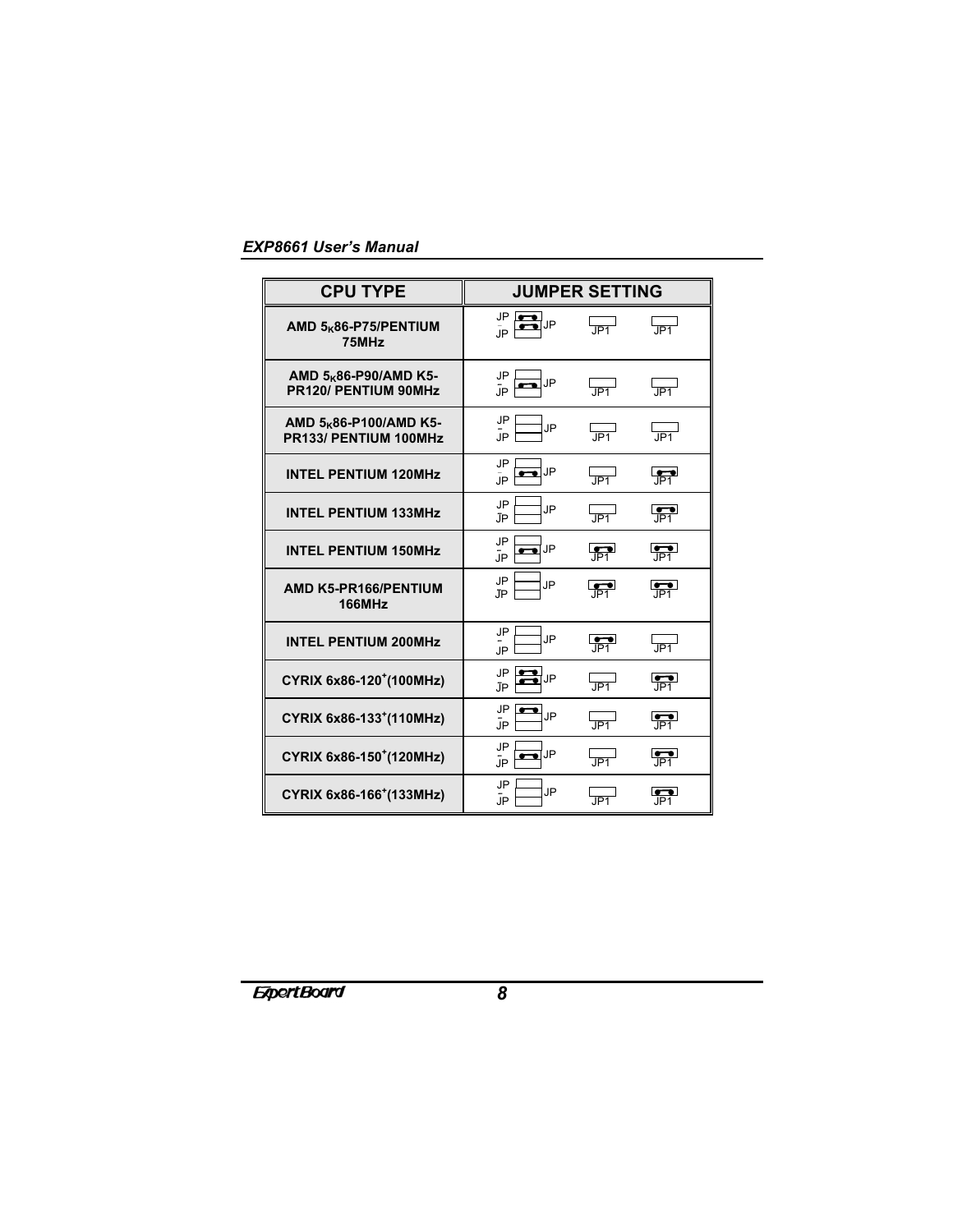# *2.4 CPU I/O & CPU CORE VOLTAGE SELECT*



# **CPU I/O VOLTAGE SELECT The jumper setting is only for Dual Voltage CPU (INTEL P55C etc..)**

| 3.3V | 3.45V | *Normal CPU (Single<br>Voltage) |
|------|-------|---------------------------------|
|      | ^ל¤ו  | IP <sub>22</sub>                |

# **CPU CORE VOLTAGE SELECT**

| 2.9V                     | $*3.3V$        | $3.45V - 3.6V$ |
|--------------------------|----------------|----------------|
| $\overline{\phantom{a}}$ | <b>UPA</b>     | <b>JPA</b>     |
|                          | $\bullet$ JPA2 | <b>JPA</b>     |

♣ **Default setting**

*9*

**ExpertBoard**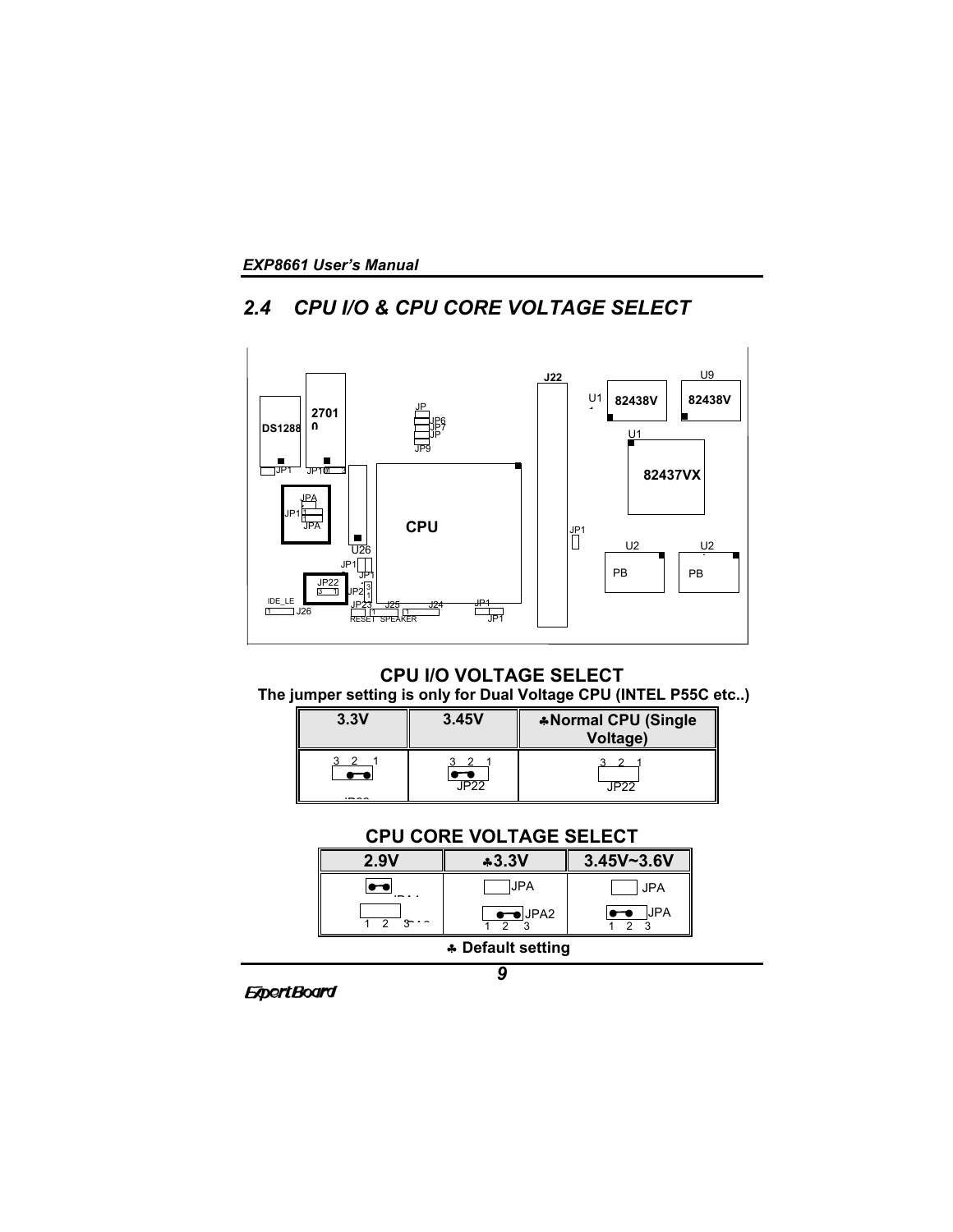# *2.5 FLASH ROM INSTALLATION*





♣ **Default Setting**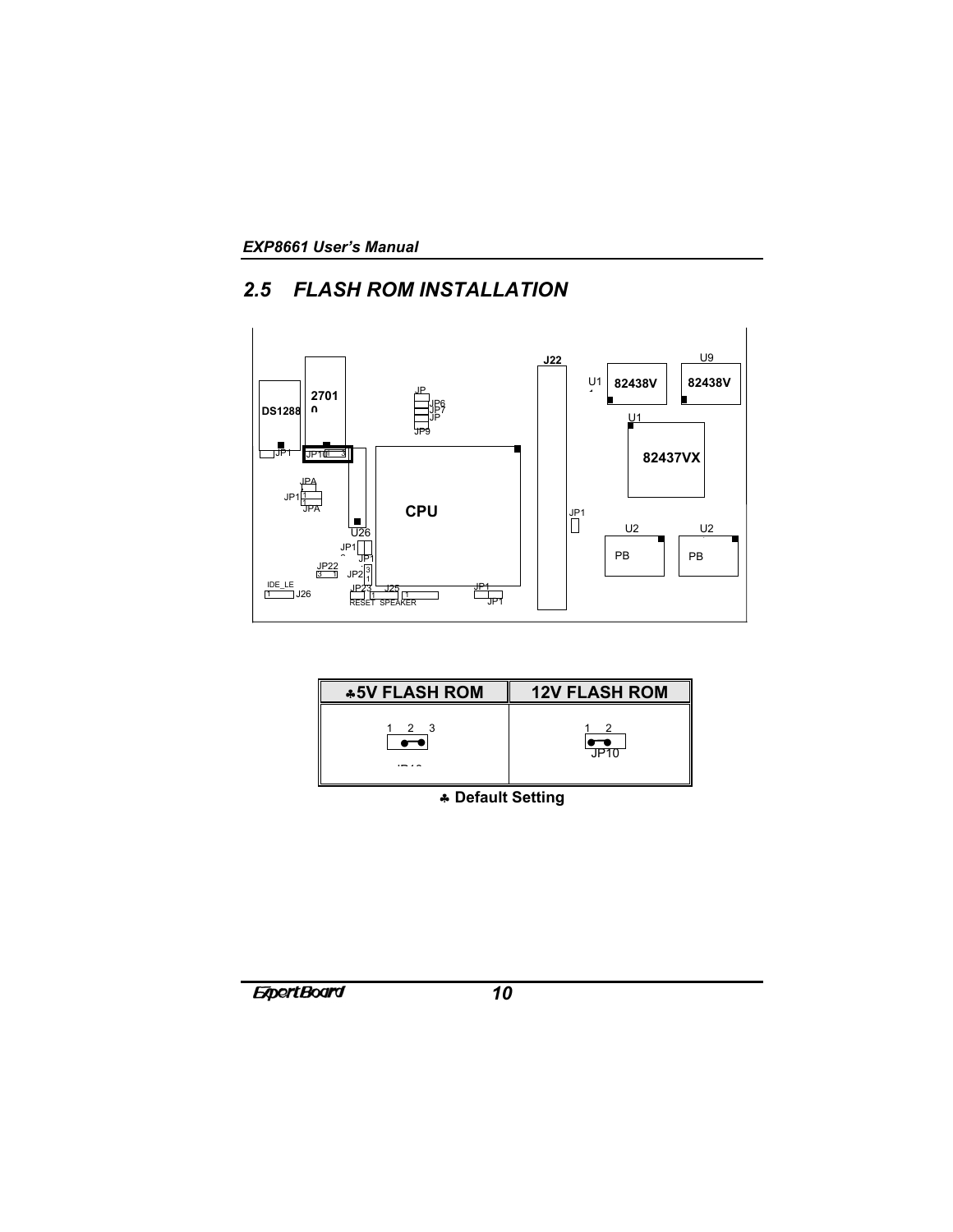# *2.6 EPP MODE SETTING*



| DMA <sub>1</sub>                               | DMA <sub>3</sub>                      |
|------------------------------------------------|---------------------------------------|
| $1 \quad 2 \quad 3$<br>JP3<br>$\bullet$<br>JP2 | $\sim$ 2<br>$\frac{1}{\sqrt{10}}$ JP3 |

**ExpertBoard**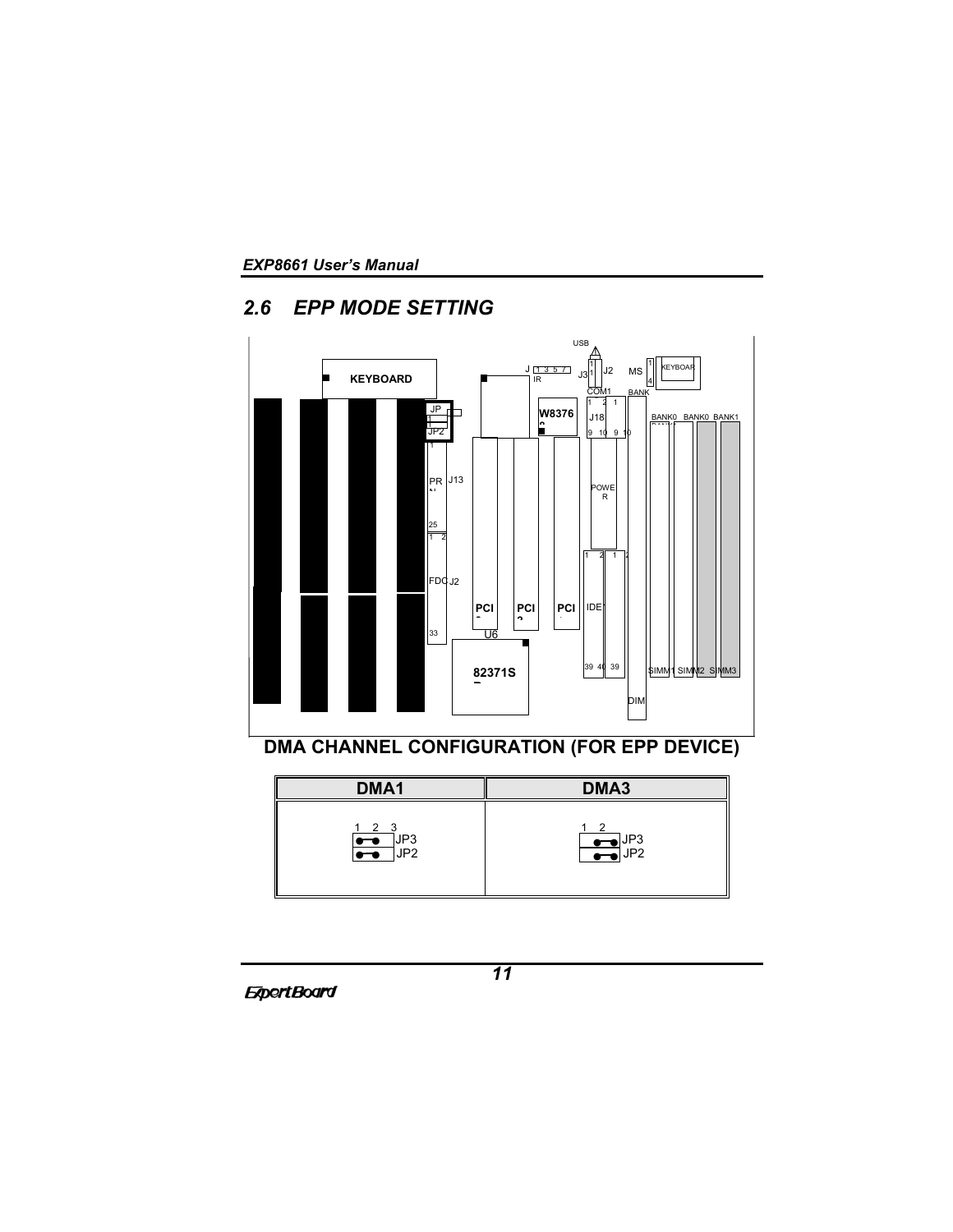# *2.7 OTHER JUMPER & CONNECTOR INSTALLATION*

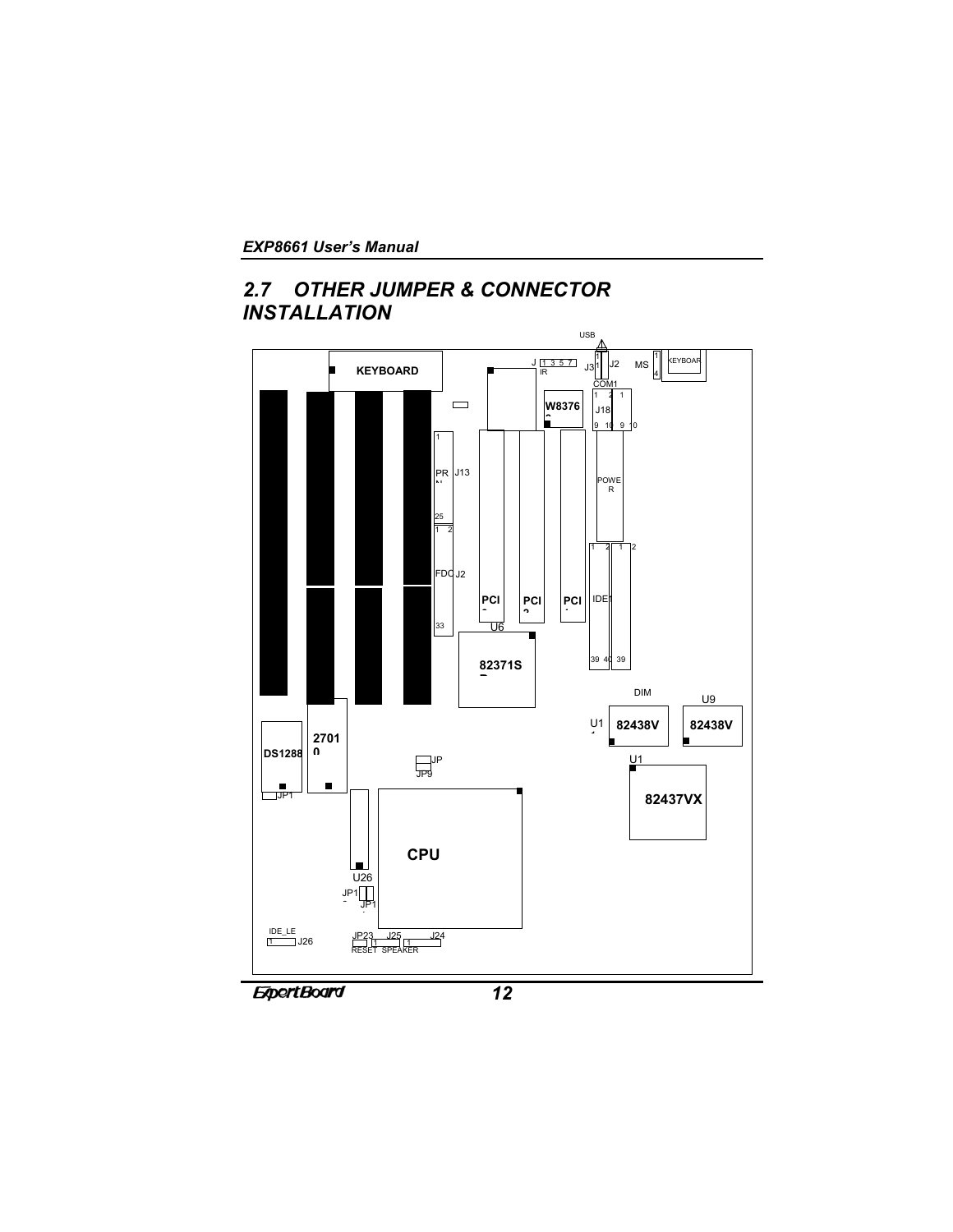# **OTHER JUMPER DESCRIPTION**

| <b>JUMPE</b><br>R | <b>DESCRIPTION</b>                                         |                                                                               |  |
|-------------------|------------------------------------------------------------|-------------------------------------------------------------------------------|--|
| JP4               | FOR PARALLEL PORT<br>EPP MODE                              | <b>FOR STANDARD</b><br>$\overline{\phantom{a}}$<br><b>PARALLEL PORT &amp;</b> |  |
| JP8               | AT BUS CLOCK EQUAL<br>PCICLK/3<br>(FOR FREQUENCY<br>50MHZ) | AT BUS CLOCK PCICLK/4 ♣<br><b>THOR FREQUENCY 60, 66MHZ)</b>                   |  |
| JP <sub>9</sub>   | NORMAL MODE                                                | SMI MODE<br>$\overline{\phantom{a}}$                                          |  |
| <b>JP12</b>       | <b>NORMAL</b>                                              | <b>CLEAR CMOS</b>                                                             |  |

♣ **Default Setting**

**ExpertBoard**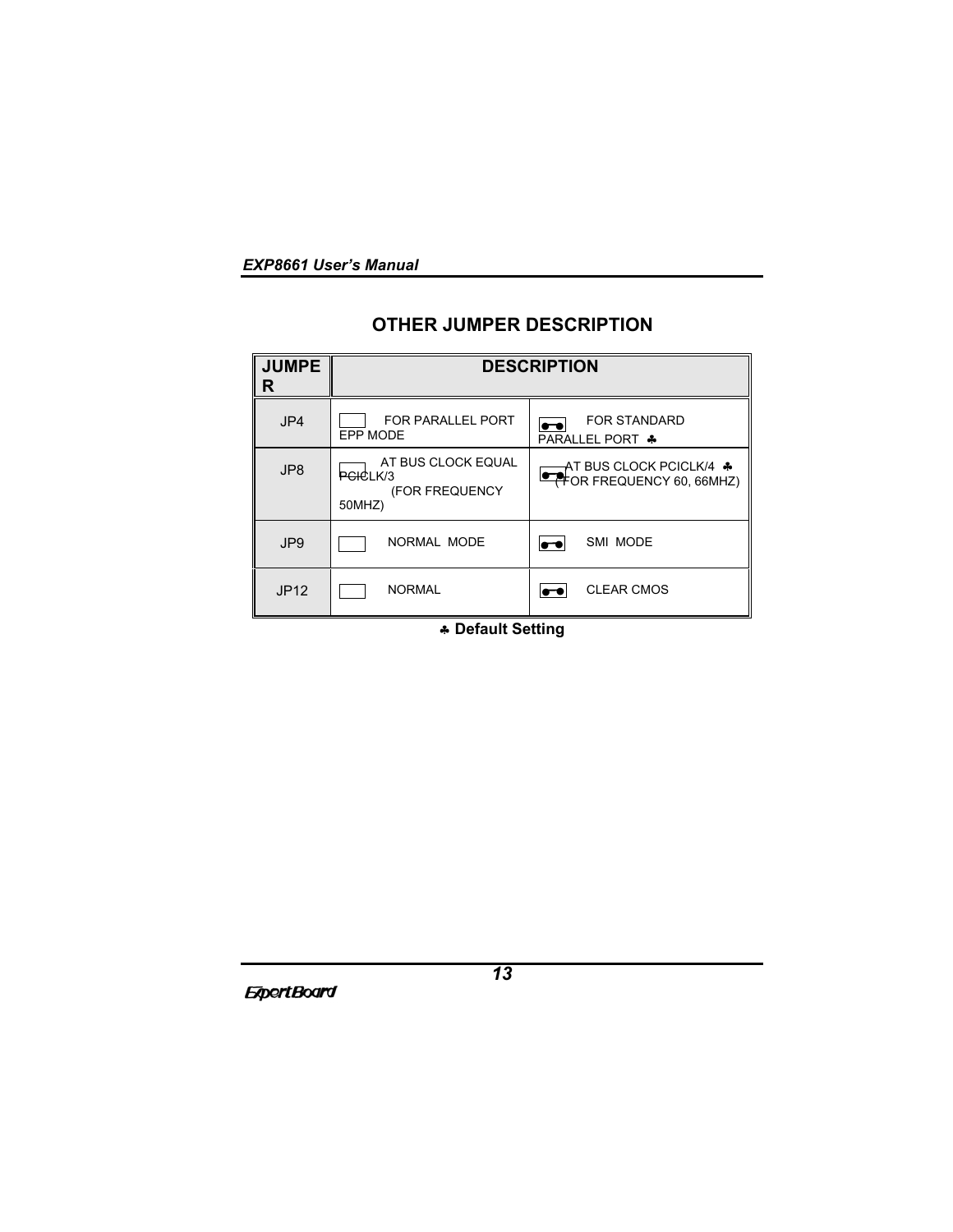| I<br><b>CONNEC</b><br><b>TOR</b>     | <b>PIN OUT</b>          | <b>SIGNAL NAME</b>        |
|--------------------------------------|-------------------------|---------------------------|
|                                      | 1                       | <b>VCC</b>                |
| J1                                   | 2                       | <b>NC</b>                 |
| IR.                                  | 3                       | <b>IRRX</b>               |
| <b>CONNECTOR</b>                     | 4                       | <b>GROUND</b>             |
|                                      | 5                       | <b>IRTX</b>               |
| J2, J3                               | 1                       | $+5V$ DC                  |
| <b>USB</b>                           | $\mathbf 2$             | <b>DATA OUT</b>           |
| <b>CONNECTOR</b>                     | 3                       | <b>DATA OUT</b>           |
|                                      | 4                       | <b>GROUND</b>             |
| JP23                                 | 1                       | <b>GROUND</b>             |
| <b>RESET</b>                         | $\overline{2}$          | <b>RESET IN</b>           |
|                                      | 1                       | <b>VCC</b>                |
| J24                                  | $\overline{2}$          | <b>NC</b>                 |
| <b>KEYLOCK</b><br><b>CONNECTOR</b>   | 3                       | <b>GROUND</b>             |
|                                      | 4                       | <b>KEYBOARD INHIBITOR</b> |
|                                      | 5                       | <b>GROUND</b>             |
| J25                                  | 1                       | <b>DATA LINE</b>          |
| <b>SPEAKER</b>                       | $\overline{\mathbf{2}}$ | <b>NC</b>                 |
| <b>CONNECTOR</b>                     | 3                       | <b>GROUND</b>             |
|                                      | 4                       | +5V DC                    |
|                                      | 1                       | $+5V$ DC                  |
| J26<br><b>IDE LED</b>                | $\mathbf 2$             | <b>DATA OUT</b>           |
|                                      | 3                       | <b>DATA OUT</b>           |
|                                      | 4                       | +5V DC                    |
| MS <sub>1</sub><br><b>PS/2 MOUSE</b> | 1                       | <b>DATA</b>               |
|                                      | $\mathbf 2$             | <b>DATA</b>               |
| <b>CONNECTOR</b>                     | 3                       | <b>GROUND</b>             |
|                                      | 4                       | <b>VCC</b>                |

# **CONNECTOR DESCRIPTION**

JP9: EXTERNAL POWER SAVING CONNECTOR.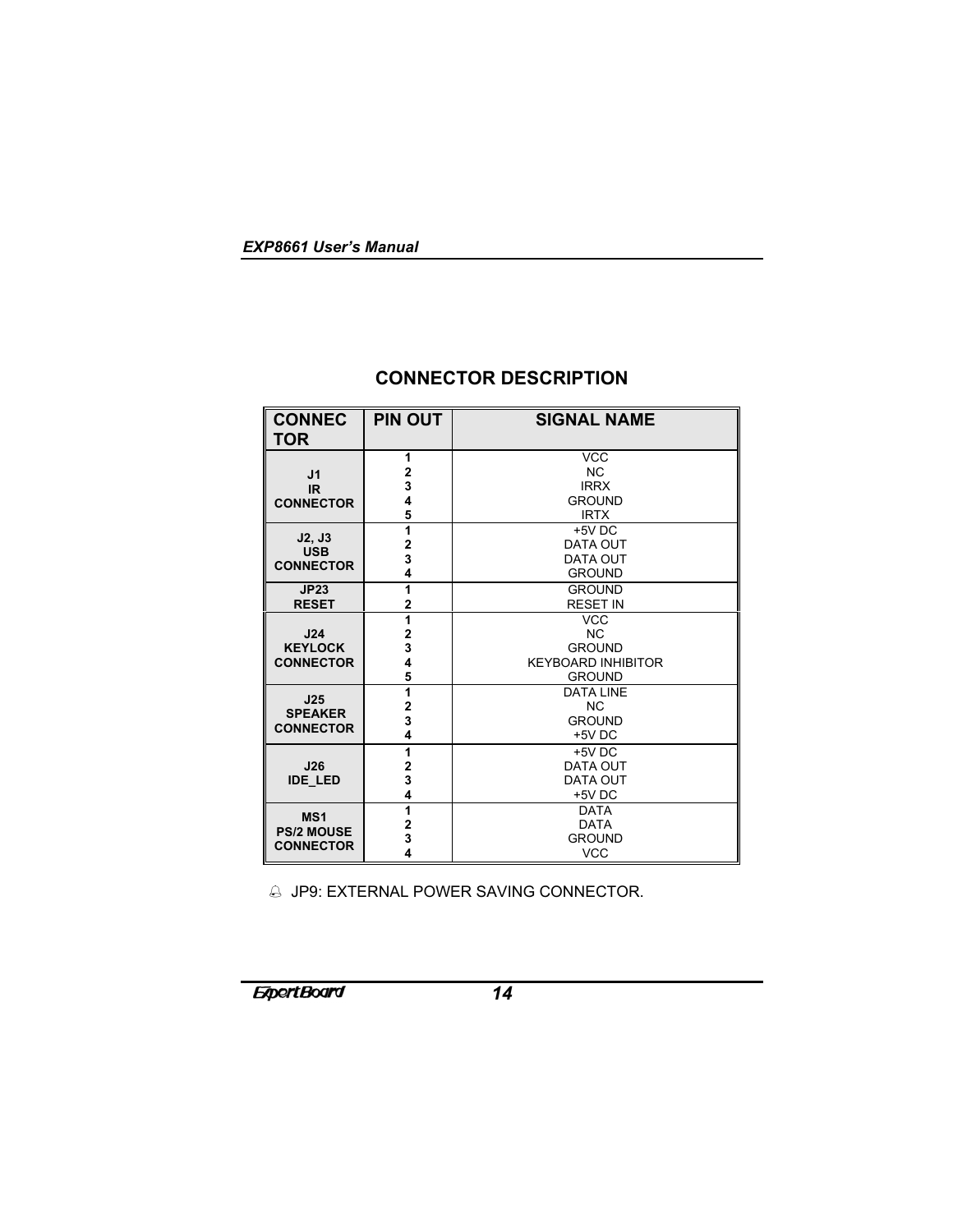# *CHAPTER 3 SYSTEM AMI BIOS SETUP*

WinBIOS Setup can be accessed via keyboard, mouse, or pen. The mouse click functions are:

- single click change or select both global and current fields and
- double click to perform an operation in the selected field.

Using the keyboard with WinBIOS Setup

WinBIOS Setup has a built-in keyboard driver that uses simple keystroke combinations:

| <b>KEYSTROKE</b>                                | <b>FUNCTION</b>                                                         |
|-------------------------------------------------|-------------------------------------------------------------------------|
| $Tab$                                           | Move to the next window or field.                                       |
| $\rightarrow, \leftarrow, \uparrow, \downarrow$ | Move to the next field to the right, left, above, or<br>below.          |
| <enter></enter>                                 | Select in the current field.                                            |
| ٠                                               | Increments a value.                                                     |
|                                                 | Decrements a value.                                                     |
| $<$ Esc $>$                                     | Closes the current operation and return to<br>previous level.           |
| $<$ PgUp>                                       | Returns to the previous page.                                           |
| <pgdn></pgdn>                                   | Advances to the next page.                                              |
| <home></home>                                   | Returns to the beginning of the text.                                   |
| <end></end>                                     | Advances to the end of the text.                                        |
| $<$ Alt>, <h></h>                               | Access a help window.                                                   |
| <alt>,<spacebar></spacebar></alt>               | Exit WinBIOS Setup.                                                     |
| Alphabetic keys                                 | A to Z are used in the Virtual Keyboard, and are<br>not case sensitive. |

**ExpertBoard**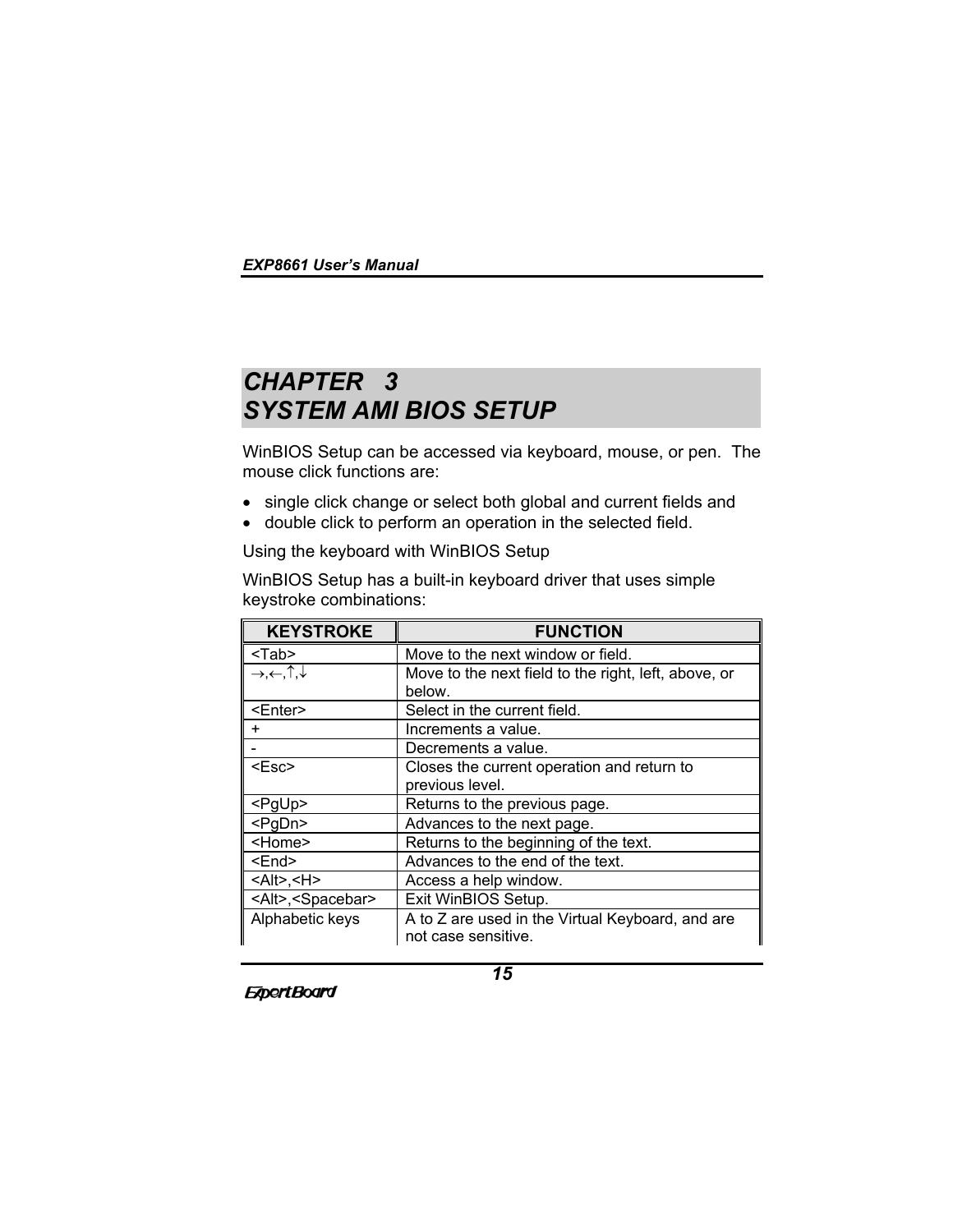| Numeric Keys | 0 to 9 are used in the Virtual Keyboard and |
|--------------|---------------------------------------------|
|              | Numeric Keypad.                             |

T

The hardware features and options of the *EXP8661* are on-site selectable for maximum flexibility. You will need to configure these options through the built-in Setup Utility prior to using *EXP8661* for the first time. This setup Utility is a multi-screen, menu driven program and is contained within the BIOS EPROM.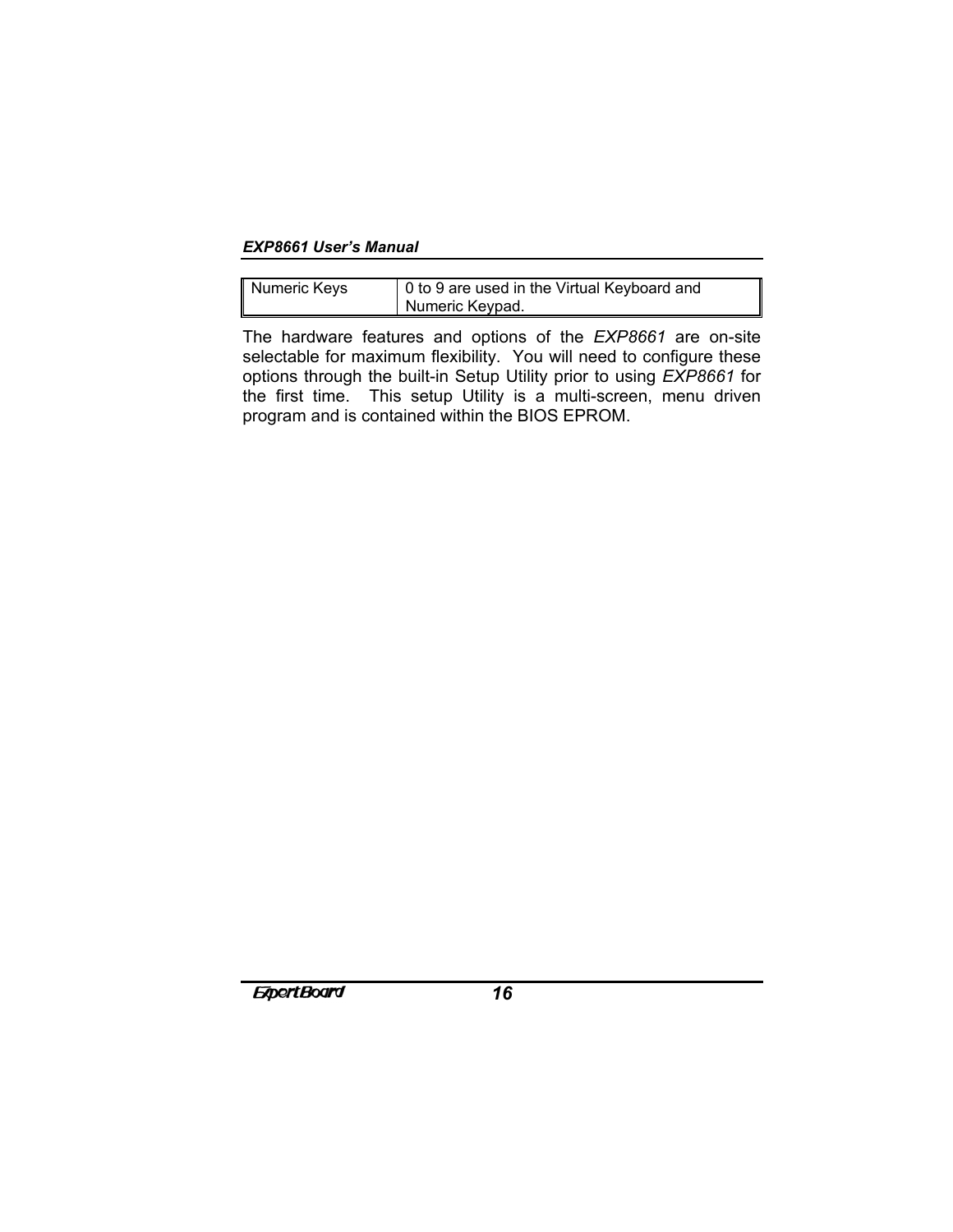The following sections show the procedures that you may need to configure the *EXP8661:*

1. Press<DEL>while turning on or rebooting the system to invoke Setup Utility

program.

2. The main menu will be shown as follows:



*Figure 1*

3. The functions are grouped into four categories which are Setup, Utility, Security and

Default.

4. By using <TAB>key or mouse cursor to select the function group.

5. Use arrow keys or mouse to select the function icon within the group. Then press

<Enter>key to invoke the setup function.

6. Use<Esc>key to go back to the previous screen.

**ExpertBoard**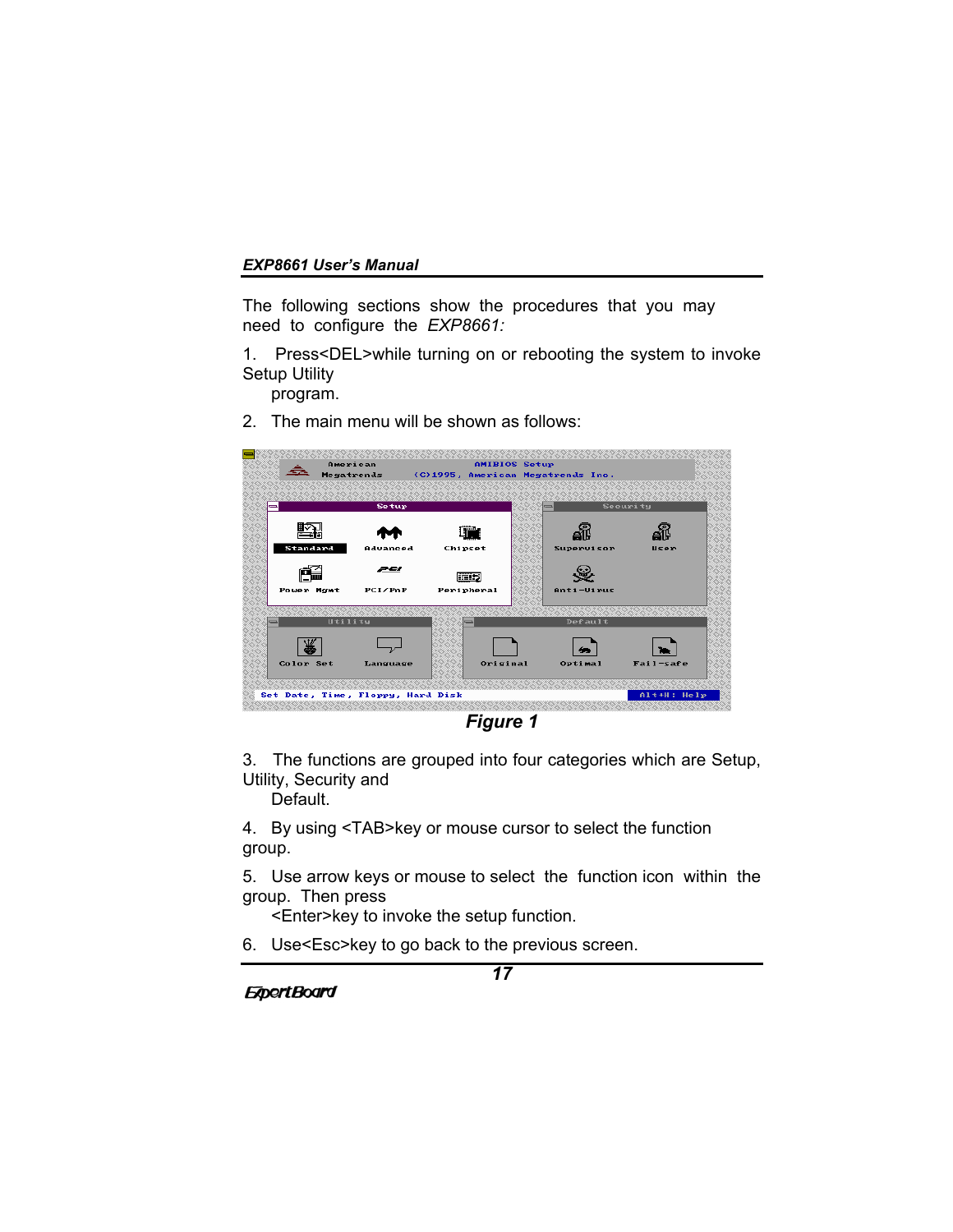# *3.1 SYSTEM SETUP*

# **3.1.1 Advanced Setup**

# **Optimal Setting**

You can load the optimal default settings for the WINBIOS by pressing the *"***END***"* key upon power-up. The Optimal default settings are best-case values that should optimize system performance. The Optimal settings will automatically detect and load the parameter of hard disk type.

### **Advanced Setup**

Advanced Setup options are displayed by choosing the Advanced icon from the WINBIOS Setup main menu. All Advanced Setup options are described in this section.

# **Quick Boot**

Set this option to *Enabled* to instruct AMIBIOS to boot quickly when the computer is powered on. This option replaces the old **Above 1 MB Memory Test** Advanced Setup option. The settings are:

| Setting         | <b>Description</b>                                                                                                                                                                                                                                                                                                                                        |
|-----------------|-----------------------------------------------------------------------------------------------------------------------------------------------------------------------------------------------------------------------------------------------------------------------------------------------------------------------------------------------------------|
| <b>Disabled</b> | AMIBIOS test all system memory. AMIBIOS waits up to 40<br>seconds for a READY signal from the IDE hard disk drive.<br>AMIBIOS waits for .5 seconds after sending a RESET<br>signal to the IDE drive to allow the IDE drive time to get<br>ready again. AMIBIOS checks for a <del> key press and<br/>runs WINBIOS Setup if the key has been pressed.</del> |
|                 | AMIBIOS does not test system memory above 1 MB.                                                                                                                                                                                                                                                                                                           |
| <b>Enabled</b>  | AMIBIOS does not wait up to 40 seconds for a READY<br>signal from the IDE hard disk drive. If a READY signal is<br>not received immediately from the IDE drive, AMIBIOS<br>does not configure that drive. AMIBIOS does not wait for .5<br>seconds after sending a RESET signal to the IDE drive to<br>allow the IDE drive time to get ready again.        |
|                 | You cannot run WINBIOS Setup at system boot, because<br>there is no delay for the $Hit < Del$ to run Setup message.                                                                                                                                                                                                                                       |

The Optimal and Fail-Safe default settings are *Enabled.*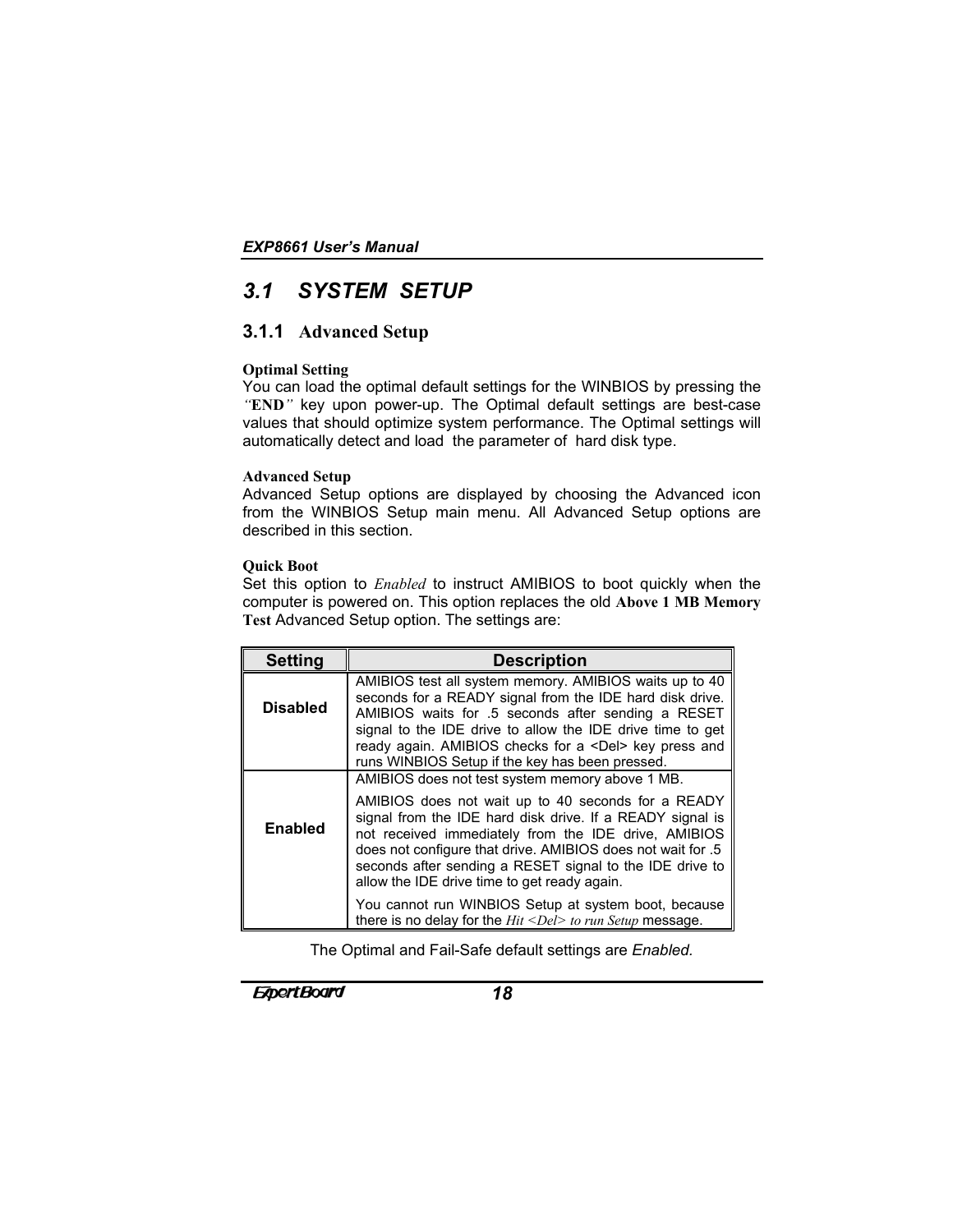#### **OS/2 Compatible Mode**

Set this option to *Enabled* to permit AMIBIOS to run with IBM OS/2. The settpings are *Enabled* or *Disabled.* The default settings are *Disabled.*

#### **System BIOS Cacheable**

When this option is set to *Enabled,* the contents of the F0000h system memory segment can be read from or written to L2 secondary cache memory. The contents of the F0000h memory segment are always copied from the BIOS ROM to system RAM for faster execution.

The settings are *Enabled* or *Disabled.* The Optimal default setting is *Enabled.* The Fail-Safe default setting is *Disabled.*

# **3.1.2 Power Management Setup**

Power Management Setup options are displayed by choosing the Power Mgmt icon from the WINBIOS Setup main menu. All Power Management Setup options are described in this section.

#### **Power Management/APM**

Set this option to *Enabled* to enable the power management and APM Advanced Power Management) features. The settings are *Enabled* or *Disabled*. The default settings are *Disabled*.

#### **Instant On Timeout**

Set this option to *Enabled* to allow the computer to go to full power on mode when leaving a power-conserving state. *This option is only available if supported by the computer hardware.* AMIBIOS uses the RTC Alarm function to wake the computer at a prespecified time. The settings are *Enabled* or *Disabled.* The default settings are *Disabled.*

#### **Green PC Monitor Power State**

This option specifies the power management state that the Green PCcompliant video monitor enters after the specified period of display

**ExpertBoard**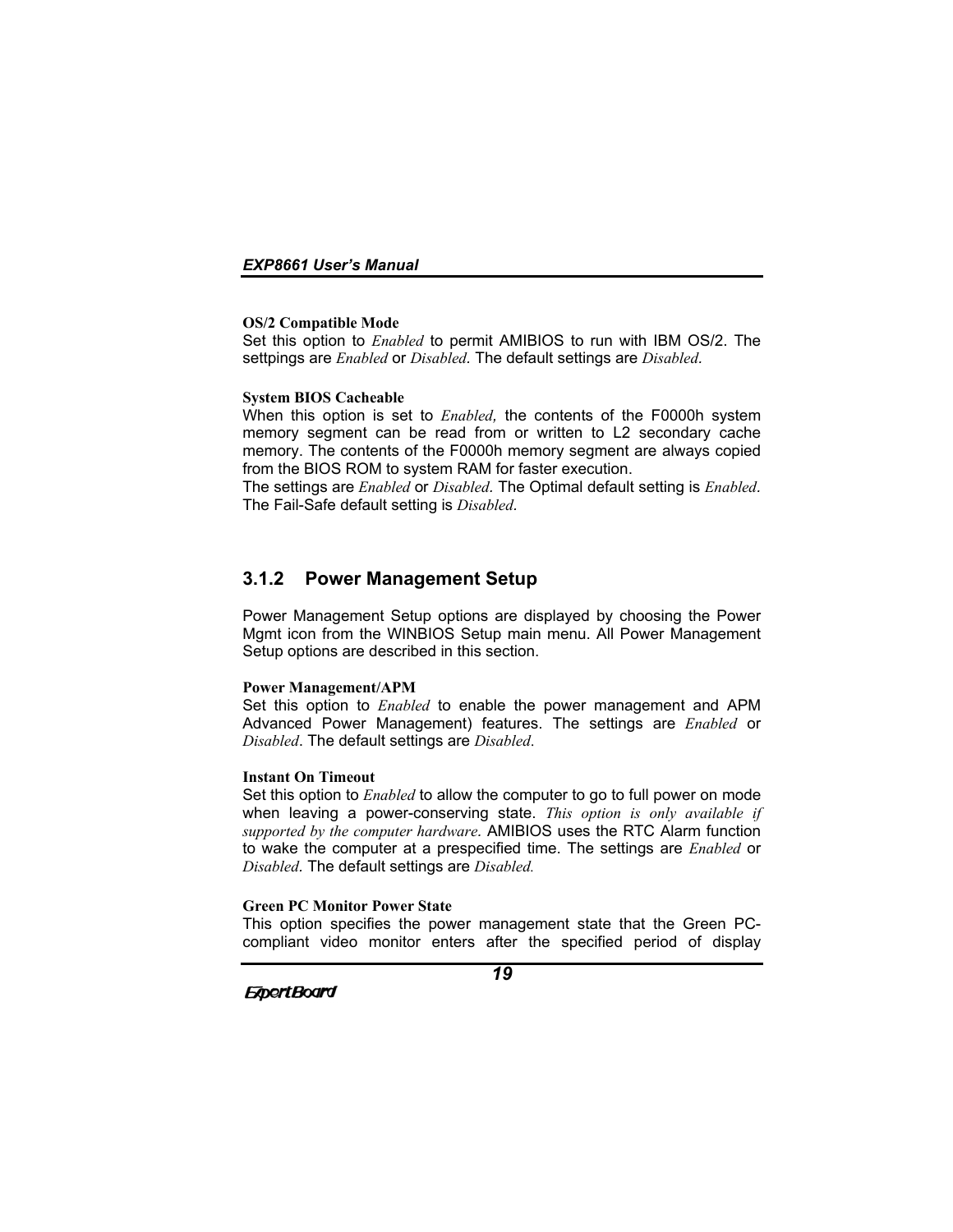inactivity has expired. The settings are *Disabled, Off, Standby,* or *Suspend.* The default settings are *Disabled.*

#### **Video Power Down Mode**

This option specifies the power management state that the video subsystem enters after the specified period of display inactivity has expired. The settings are *Disabled, Standby,* or *Suspend.* The default settings are *Disabled.*

#### **Hard Disk Power Down Mode**

This option specifies the power management state that the hard disk drive enters after the specified period of display inactivity has expired. The settings are *Disabled, Standby,* or *Suspend.* The default settings are *Disabled.*

#### **Hard Disk Time out (Min)**

This option specifies the length of a period of hard disk inactivity. When this period expires, the hard disk drive enters the power-conserving mode specified in the **Hard Disk Power Down Mode**

option described on the previous page. The settings are *Disabled, 1 Min (minutes),* and all one minute intervals up to and including 15 *Min*. The default settings are *Disabled.*

#### **Standby Time out**

This option specifies the length of the period of system inactivity when the computer is in Full-On mode before the computer is placed in Standby mode. In Standby mode, some power use is curtailed. The settings are *Disabled, 1 Min, 2 Min,* and all one minute intervals up to and including 15 *Min*. The default settings are *Disabled.*

### **Suspend Time out**

This option specifies the length of the period of system inactivity when the computer is already in Standby mode before the computer is placed in Suspend mode. In Suspend mode, nearly all power use is curtailed. The settings are *Disabled, 1 Min, 2 Min,* and all one minute intervals up to and including 15 *Min*. The default settings are *Disabled.*

**Slow Clock Ratio**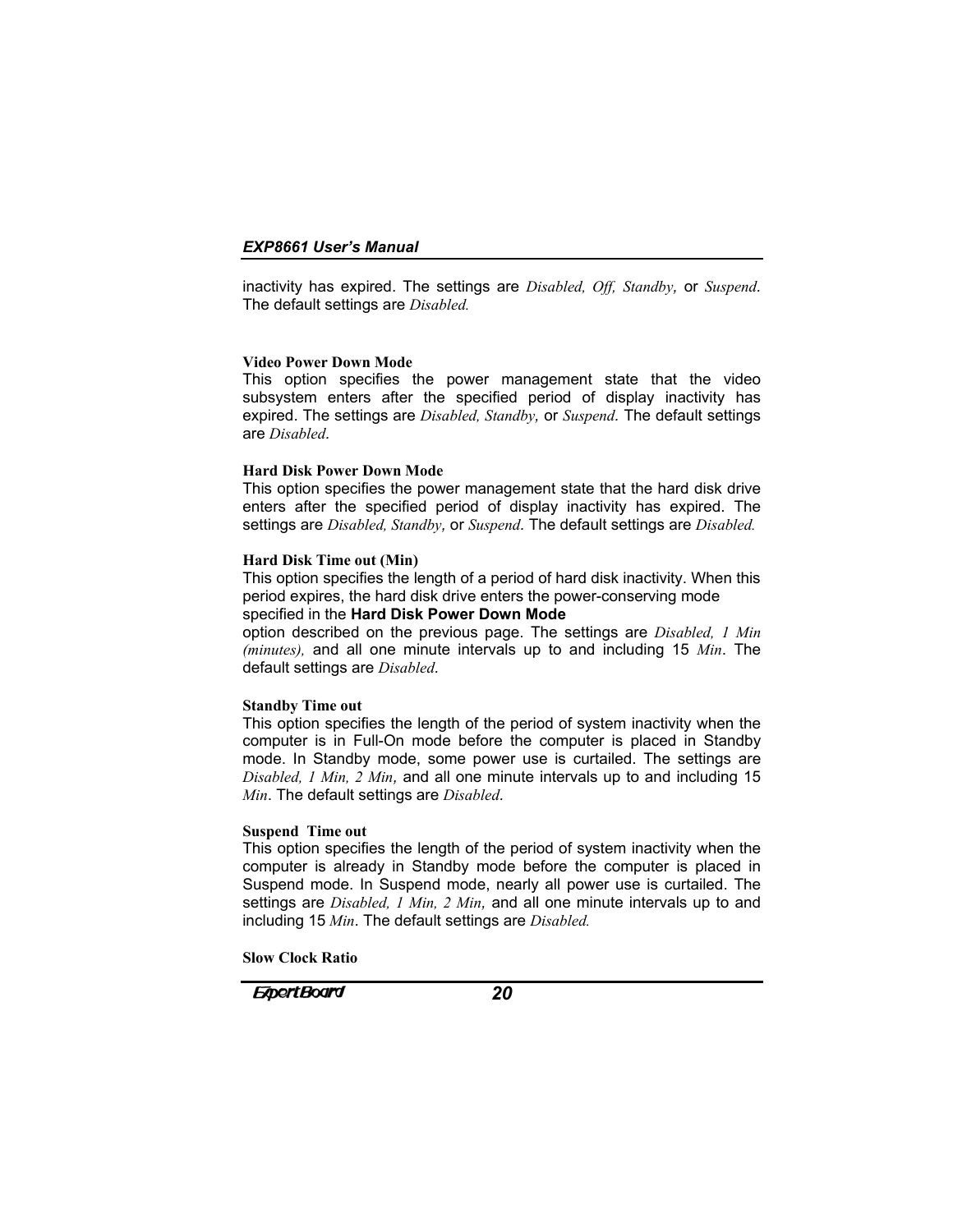This option specifies the speed at which the system clock runs in power saving modes. The settings are expressed as a ratio between the normal clock speed and the power down clock speed. The settings are *1:1, 1:2* (half as fast as normal), *1:4* (the normal clock speed)*, 1:8, 1:16, 1:32, 1:64,* or *1:128*. The default setting is *1:1.*

#### **Display Activity**

This option specifies if AMIBIOS is to monitor activity on the display monitor for power conservation purposes. When this options set to *Monitor* and there is no display activity for the length of time specified in the value in **the Full-On to Standby Timeout (Min)** option, the computer enters a power saving state. The settings are *Monitor* or *Ignore.* The default settings are *Ignore.*

#### **IRQ XX**

These options enable event monitoring. When the computer is in a power saving mode, activity on the named interrupt request line is monitored by AMIBIOS. When any activity occurs, the computer enters Full On mode. Each of these options can be set to *Monitor* or *Ignore*. The default setting for all options is *Ignore.*

# **3.1.3 PCI/PnP Setup**

PCI/PnP Setup options are displayed by choosing the PCI/PnP Setup icon from the WINBIOS Setup main menu. All PCI/PnP Setup options are described in this section

### **Plug and Play Aware O/S**

Set this option to *Yes* if the operating system installed in the computer is Plug and Play-aware. AMIBIOS only detects and enables PnP ISA adapter cards that are required for system boot. The Windows 95 operating system detects and enables all other PnP-aware adapter cards. Windows 95 is

*21*

**ExpertBoard**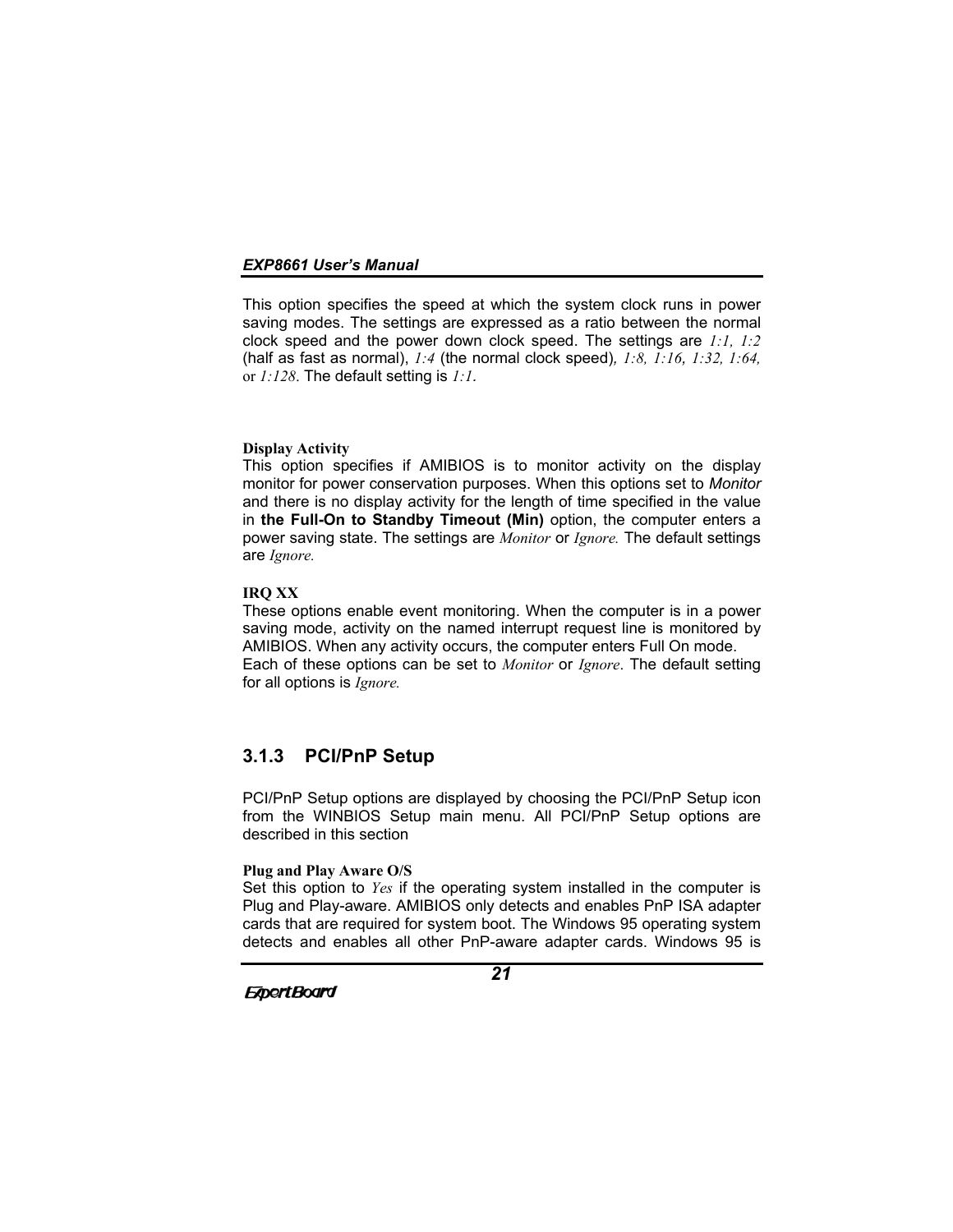PnP-aware. Set this option to *No* if the operating system (such as DOS, OS/2, Windows 3.x) does not use PnP. *You must set this option correctly or PnP-aware adapter cards installed in your computer will not be configured properly.* The settings are *No* or *Yes.* The Optimal and Fail-Safe default settings are *No.*

### **PCI Burst Mode**

Set this option to *Enabled* to enable PCI burst mode. The settings are *Disabled* or *Enabled.* The Optimal default setting is *Enabled*. The Fail-Safe default setting is *Disabled.*

### **PCI Latency Timer (PCI Clocks)**

This option sets latency of all PCI devices on the PCI bus. The settings are in units equal to PCI clocks. The settings are *32, 64, 96, 128, 160, 192, 224,* or *248.* The Optimal and Fail-Safe default settings are *64.*

# **PCI VGA Palette Snoop**

This option must be set to *Enabled* if any ISA adapter card installed in the computer requires VGA palette snooping. The settings are *Disabled* or *Enabled.* The Optimal and Fail-Safe default settings are *Disabled.*

### **PCI IDE BusMaster**

Set this option to *Enabled* to specify that the IDE controller on the PCI local bus has bus mastering capability. The settings are *Disabled* or *Enabled*. The Optimal and Fail-Safe default settings are *Disabled.*

### **Offboard PCI IDE Card**

This option specifies if an offboard PCI IDE controller adapter card is used in the computer. You must also specify the PCI expansion slot on the motherboard where the offboard PCI IDE controller card is installed. If an offboard PCI IDE controller is used, the onboard IDE controller on the motherboard is automatically disabled. The settings are *Disabled, Auto, Slot1, Slot2, Slot3,* or *Slot4.*

If *Auto* is selected, AMIBIOS automatically determines the correct setting for this option. The Optimal and Fail-Safe default settings are *Auto.*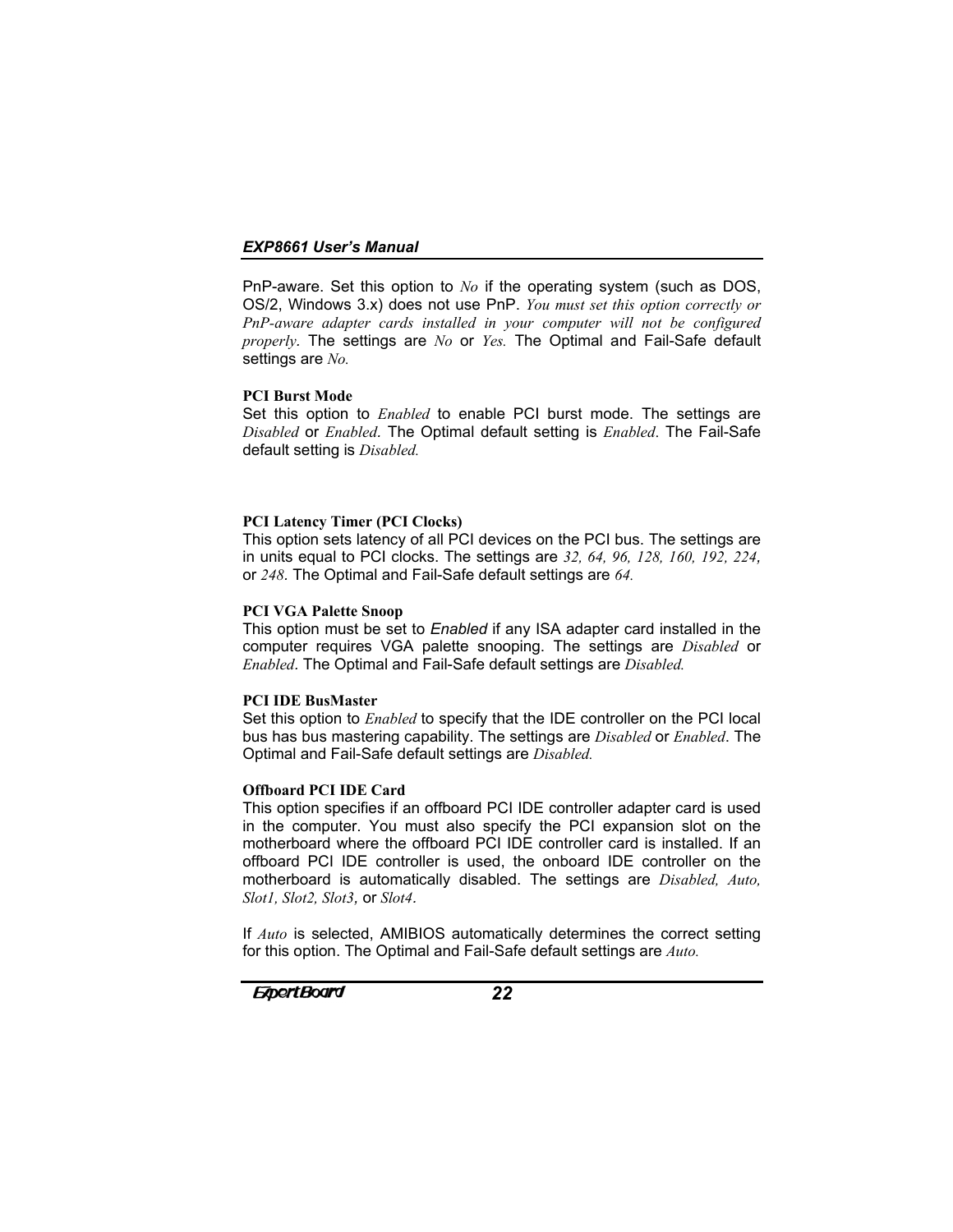In the AMIBIOS for the Intel Triton chipset, this option forces IRQ 14 and 15 to a PCI slot on the PCI local bus. This is necessary to support noncompliant PCI IDE adapter cards.

#### **Offboard PCI IDE Primary IRQ**

This option specifies the PCI interrupt used by the primary IDE channel on the offboard PCI IDE controller. The settings are *Disabled, INTA, INTB, INTC*, or *INTD*. The Optimal and Fail-Safe default settings are *Disabled.*

#### **Offboard PCI IDE Secondary IRQ**

This option specifies the PCI interrupt used by the secondary IDE channel on the offboard PCI IDE controller. The settings are *Disabled, INTA, INTB, INTC*, or *INTD*. The Optimal and Fail-Safe default settings are *Disabled.* **PCI/PnP Setup**

These options specify the bus that the named interrupt request lines (IRQs) are used on. These options allow you to specify IRQs for use by legacy ISA adapter cards.

These options determine if AMIBIOS should remove an IRQ from the pool of available IRQs passed to BIOS configurable devices. The available IRQ pool is determined by reading the ESCD NVRAM. If more IRQs must be removed from the pool, the end user can use these PCI/PnP Setup options to remove the IRQ by assigning the option to the *ISA/EISA* setting. Onboard I/O is configurable by AMIBIOS. The IRQs used by onboard I/O are configured as *PCI/PnP.*

The settings are *PCI/PnP* or *ISA/EISA*. The Optimal and Fail-Safe default settings are *PCI/PnP*.

#### **Reserved Memory Size**

This option specifies the size of the memory area reserved for legacy ISA adapter cards.

 The settings are *Disabled, 16K, 32K*, or *64K.* The Optimal and Fail-Safe default settings are *Disabled.*

#### **Reserved Memory Address**

This option specifies the beginning address (in hex) of the reserved memory area. The specified ROM memory area is reserved for use by legacy ISA adapter cards.

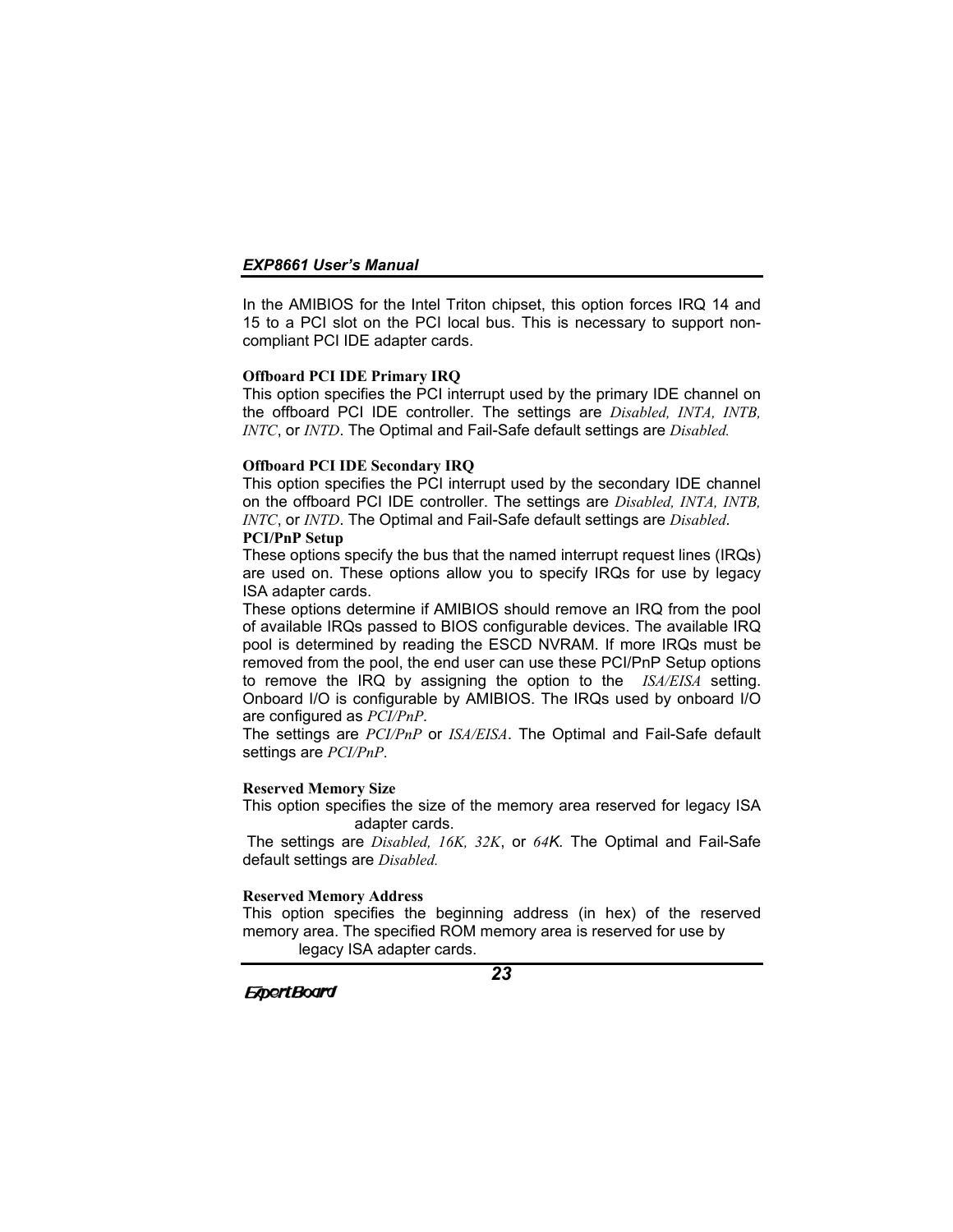The settings are *C0000, C4000, C8000, CC000, D0000, D4000, D8000,* or *DC000*. The Optimal and Fail-Safe default settings are *C0000.*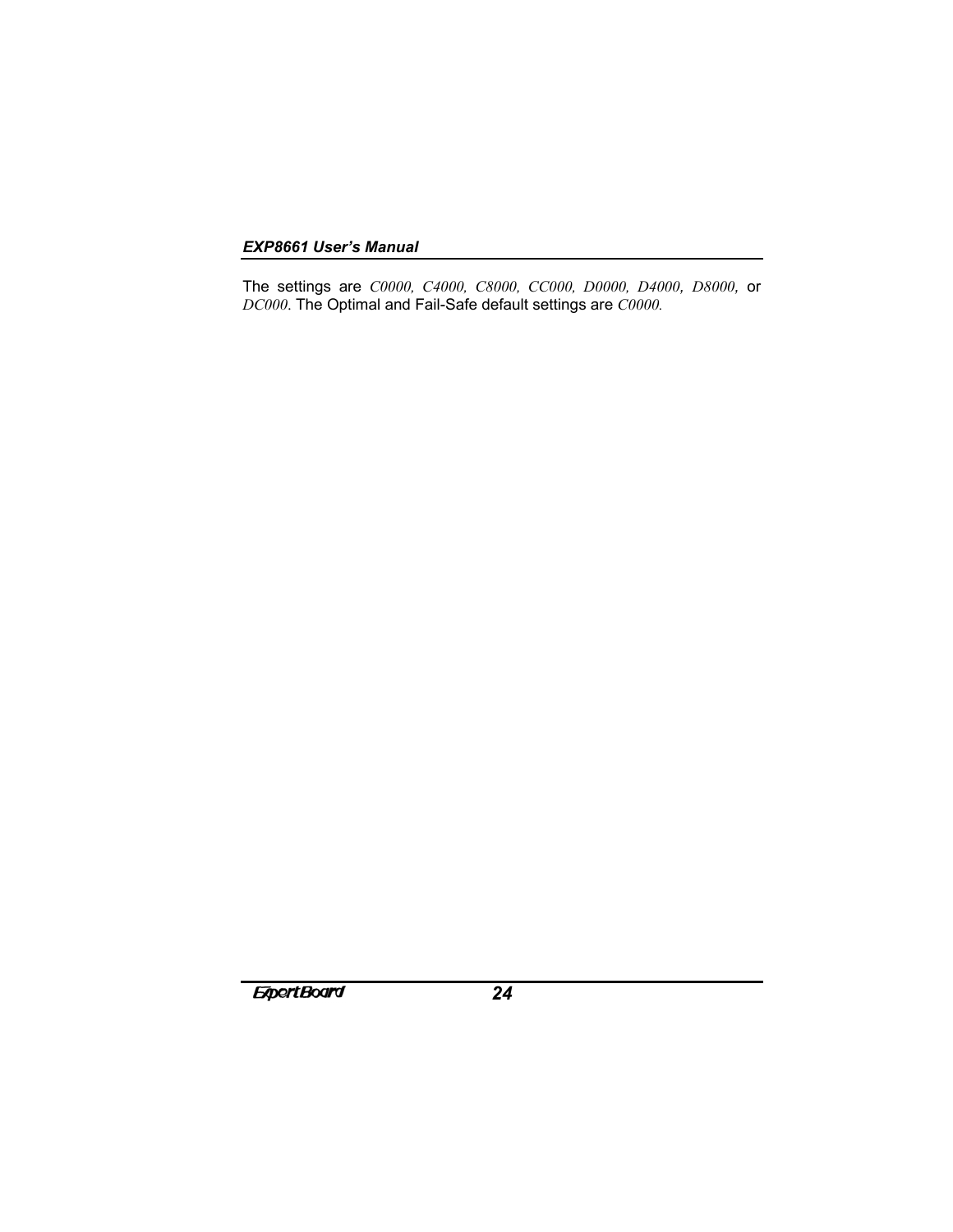# *3.2 Security Setup*

WinBIOS Setup has an optional password feature. The system can be configured so that all users must enter a password every time the system boots or when WinBIOS Setup is executed. The following screen appears when you select the password icon.



*Figure 2*

You can enter a password by:

- typing the password on the keyboard,
- selecting each letter via the mouse, or
- selecting each letter via the pan stylus.

Pen access must be customized for each specific hardware platform.

The password check option is enabled in Advanced Setup by choosing either Always ( the

password prompt appears every time the system is powered on ) or Setup ( the password

prompt appears only when WinBIOS Setup is run). The password is stored in CMOS RAM

CMOS RAM. The system asks for a password.

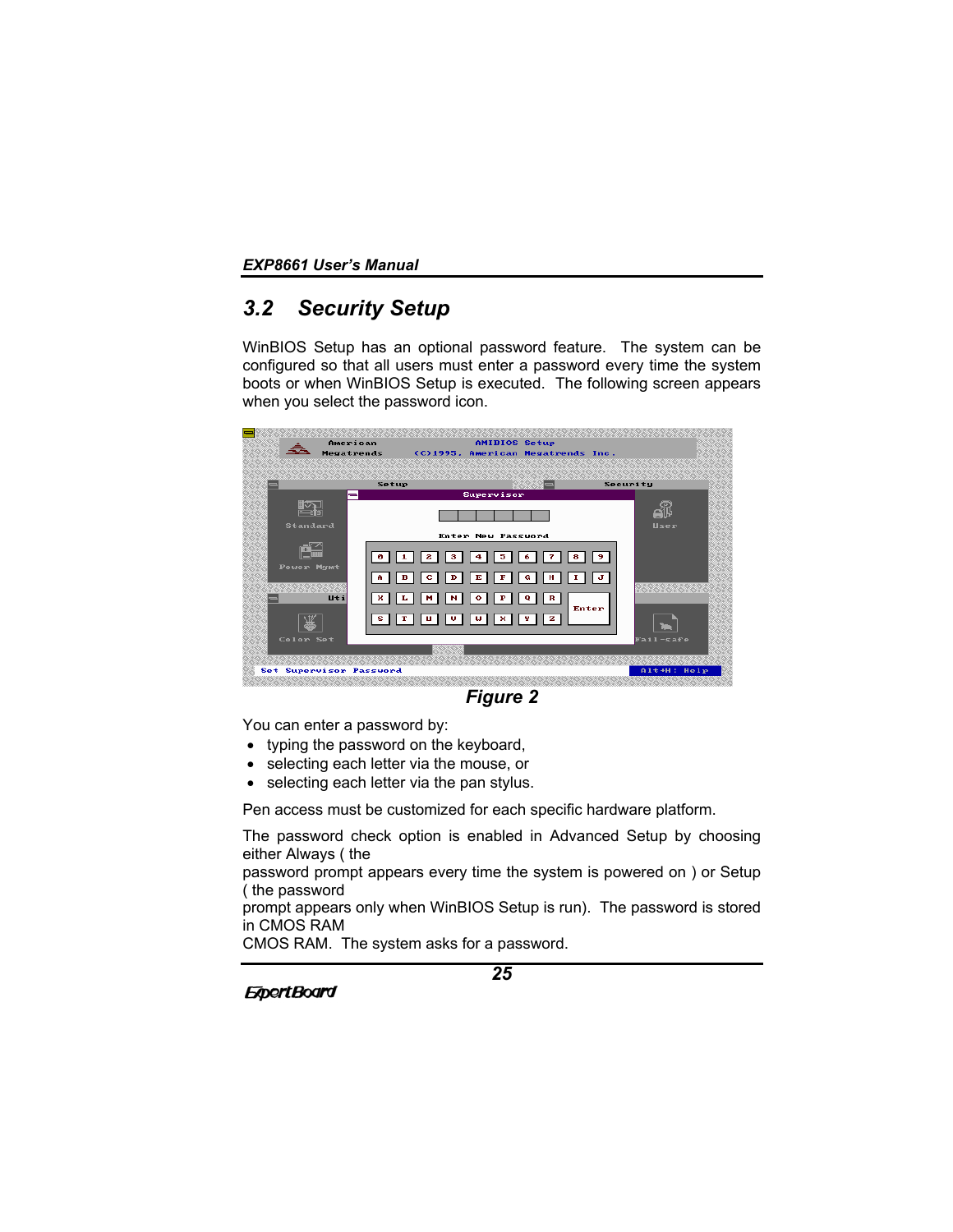Enter a 1-6 character password. The password does not appear on the screen when typed. WinBIOS will ask you to retype the password . Make sure you write it down. If you forget it, you must drain CMOS RAM and reconfigure the system. WinBIOS will then display the following:



*Figure 3*

Select the Password icon from the Security section of the WinBIOS Setup main menu. Enter the password and press <Enter>. The screen does not display the characters entered. After the new password is entered, retype the new password as prompted and press<Enter>.

If the password confirmation is incorrect, an error message appears. If the new password is entered without error, press<Esc>to return to the WinBIOS Setup Main Menu. The password is stored in CMOS RAM after WinBIOS Setup completes. The next time the system boots, you are prompted for the password if the password function is present and is enabled.

# **Remember the Password**

Keep a record of the new password when the password is changed. If you forget the password and you computer has an American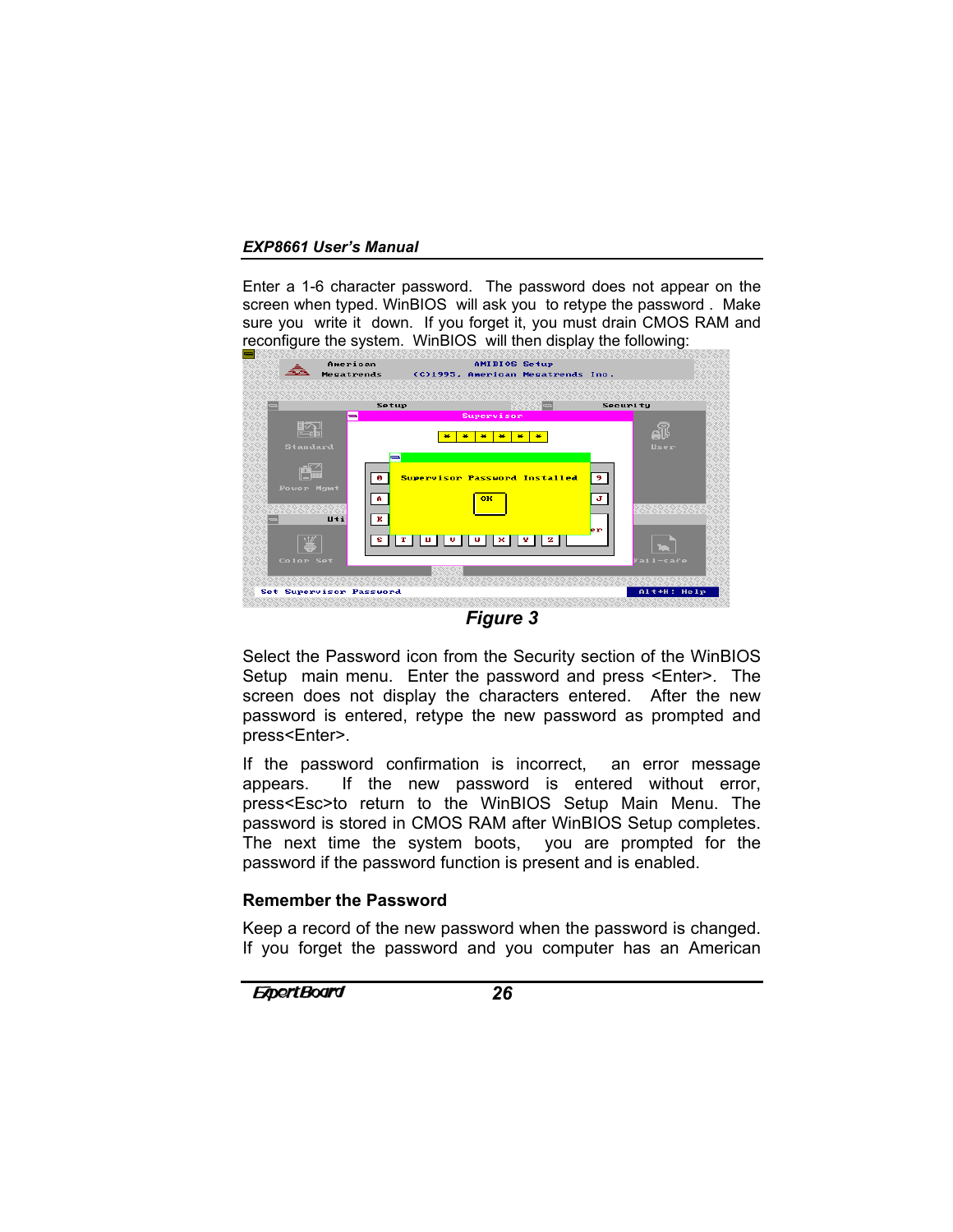Megatrends motherboard, remove the computer cover, set switch 1-2 ( the DIAG switch ) to ON, power on the computer. WinBIOS erases the password.

When this icon is selected from the Security section of the WinBIOS Setup main menu, WinBIOS issues a warning when any program (or virus) issues a Disk Format command or attempts to write to the boot sector of the hard disk drive. The following screen appears when you select the Anti-Virus icon:



*Figure 4*

The setting are Enabled or Disabled. If enabled, the following appears when a write is attempted to the boot sector. You may have to type N several times to prevent the boot sector write.

**ExpertBoard**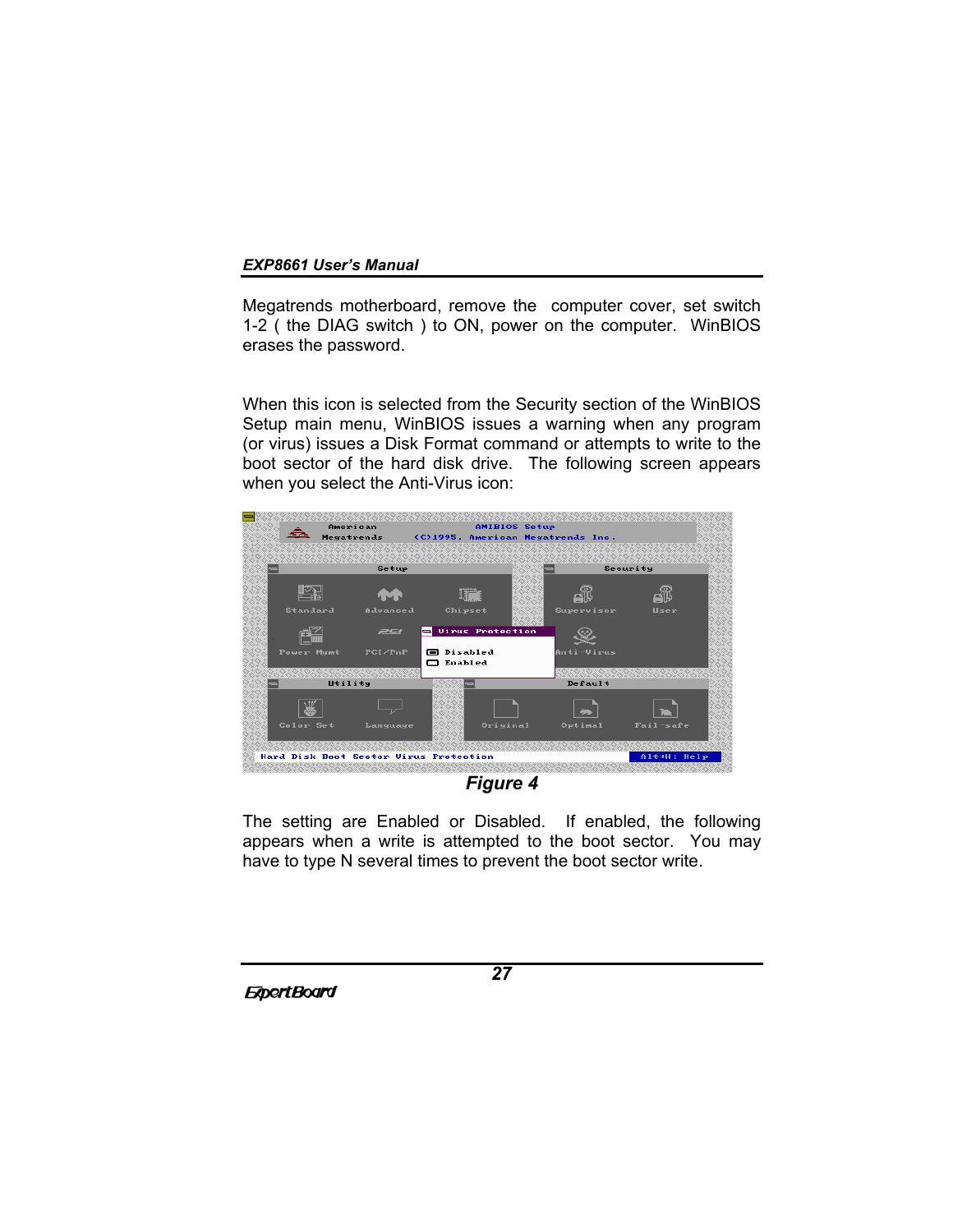# *3.3 Default Setup*

The icons in this section permit you to select a group of settings for all WinBIOS Setup options. Not only can you use these icons to quickly set system configuration parameters, you can choose a group of settings that have a better chance of working when the system is having configuration-related problems.

# **Original**

Choose the Original icon to return to the system configuration values present in WinBIOS Setup when you first began this WinBIOS Setup session.

# **Optimal**

You can load the optimal default settings for the WinBIOS Setup options by selecting the Optimal icon. The Optimal default settings are best-case values that should optimize system performance. If CMOS RAM is corrupted, the Optimal settings are loaded automatically.

# **Fail-Safe**

You can load the Fail-Safe WinBIOS Setup option settings by selecting the Fail-Safe icon from the Default section of the WinBIOS Setup main menu.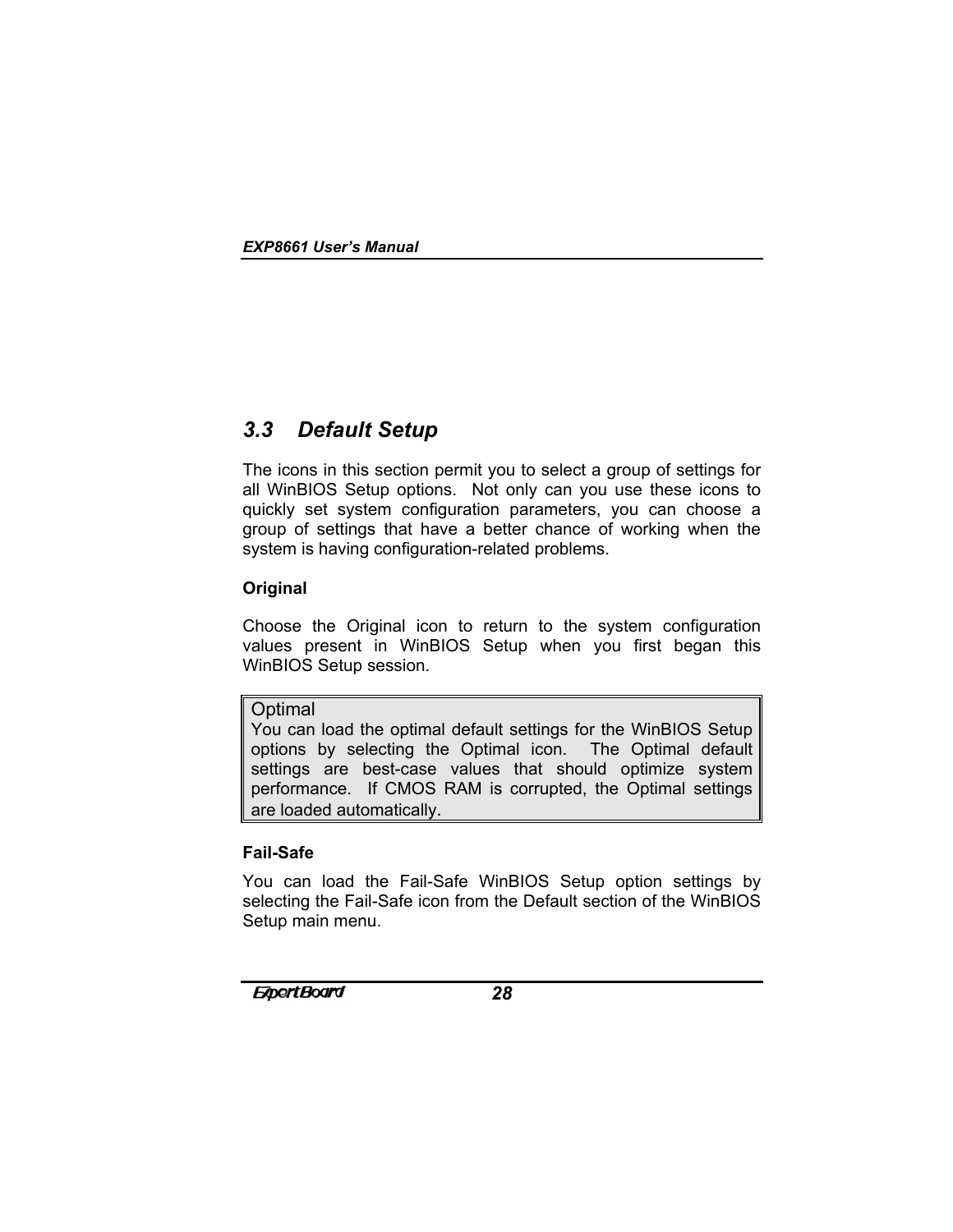The Fail-Safe settings provide far from optimal system performance, but are the most stable settings. Use this option as a diagnostic aid if the system is behaving erratically.

**ExpertBoard**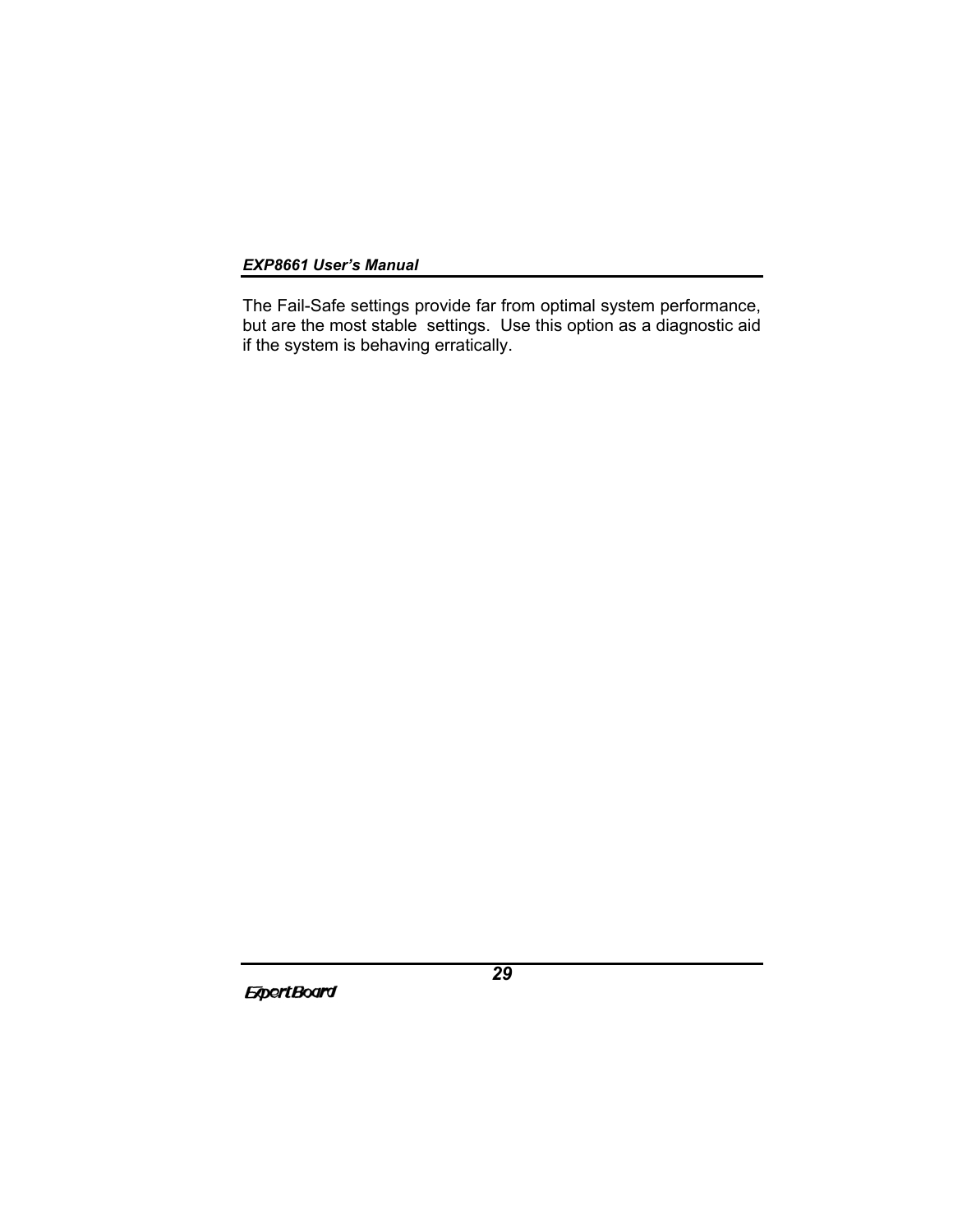

*Figure 5*



*Figure 6*

*30*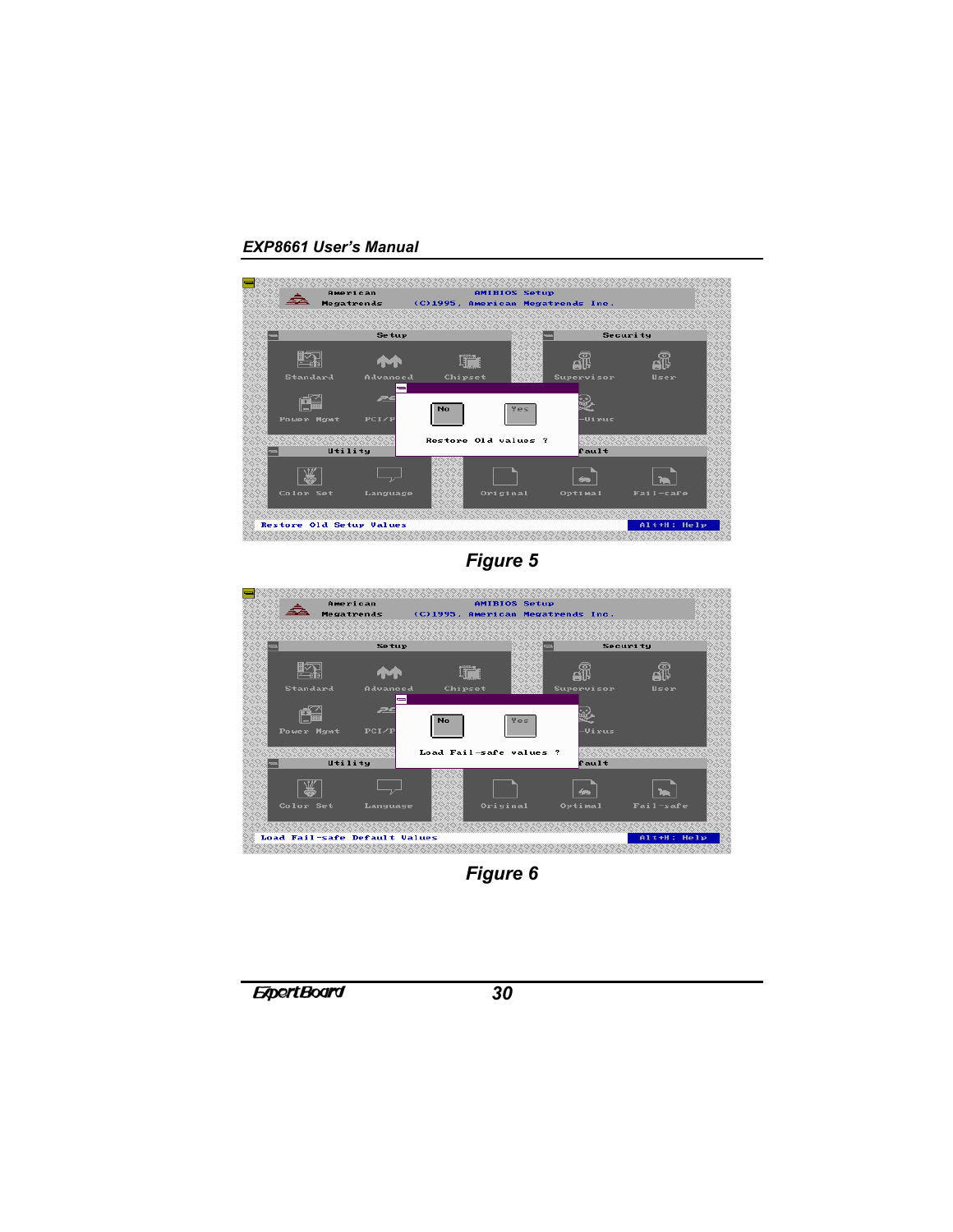# **WINBIOS BEEP CODES**

|                  | <b>ERROR MESSAGE</b>                          | <b>DESCRIPTION</b>                                                                                                                                      |
|------------------|-----------------------------------------------|---------------------------------------------------------------------------------------------------------------------------------------------------------|
| <b>BEEP</b><br>S |                                               |                                                                                                                                                         |
| 1                | Refresh Failure                               | The memory refresh circuitry is faulty.                                                                                                                 |
| 2                | Parity Error                                  | Parity error in the base memory (the first<br>64 KB<br>block) of memory.                                                                                |
| 3                | Base 64 KB Memory Failure                     | Memory failure in first 64 KB.                                                                                                                          |
| 4                | <b>Timer Not Operational</b>                  | A memory failure in the first 64 KB of<br>memory, or<br>Timer 1 is not functioning.                                                                     |
| 5                | Processor Error                               | The CPU generated an error.                                                                                                                             |
| 6                | 8042-Gate A20 Failure                         | Cannot switch to protected mode.                                                                                                                        |
| $\overline{7}$   | Processor Exception Interrupt<br>Error        | The CPU on the CPU Card generated<br>an exception interrupt.                                                                                            |
| 8                | Display Memory Read/Write<br>Frror            | The system video adapter is either<br>missing or its<br>memory is faulty. This is not a fatal<br>error.                                                 |
| 9                | <b>ROM Checksum Error</b>                     | The ROM checksum value does not<br>match the value encoded in WinBIOS.                                                                                  |
| 10               | CMOS Shutdown Register<br>Read/Write<br>Error | The shutdown register for CMOS RAM<br>has failed.                                                                                                       |
| 11               | Cache Memory Bad Do Not<br>Enable Cache       | The cache memory test failed. Cache<br>memory is disabled. Do not<br>press <ctrl><alt><shift><br/>&lt;+&gt;to enable cache memory.</shift></alt></ctrl> |

**ExpertBoard**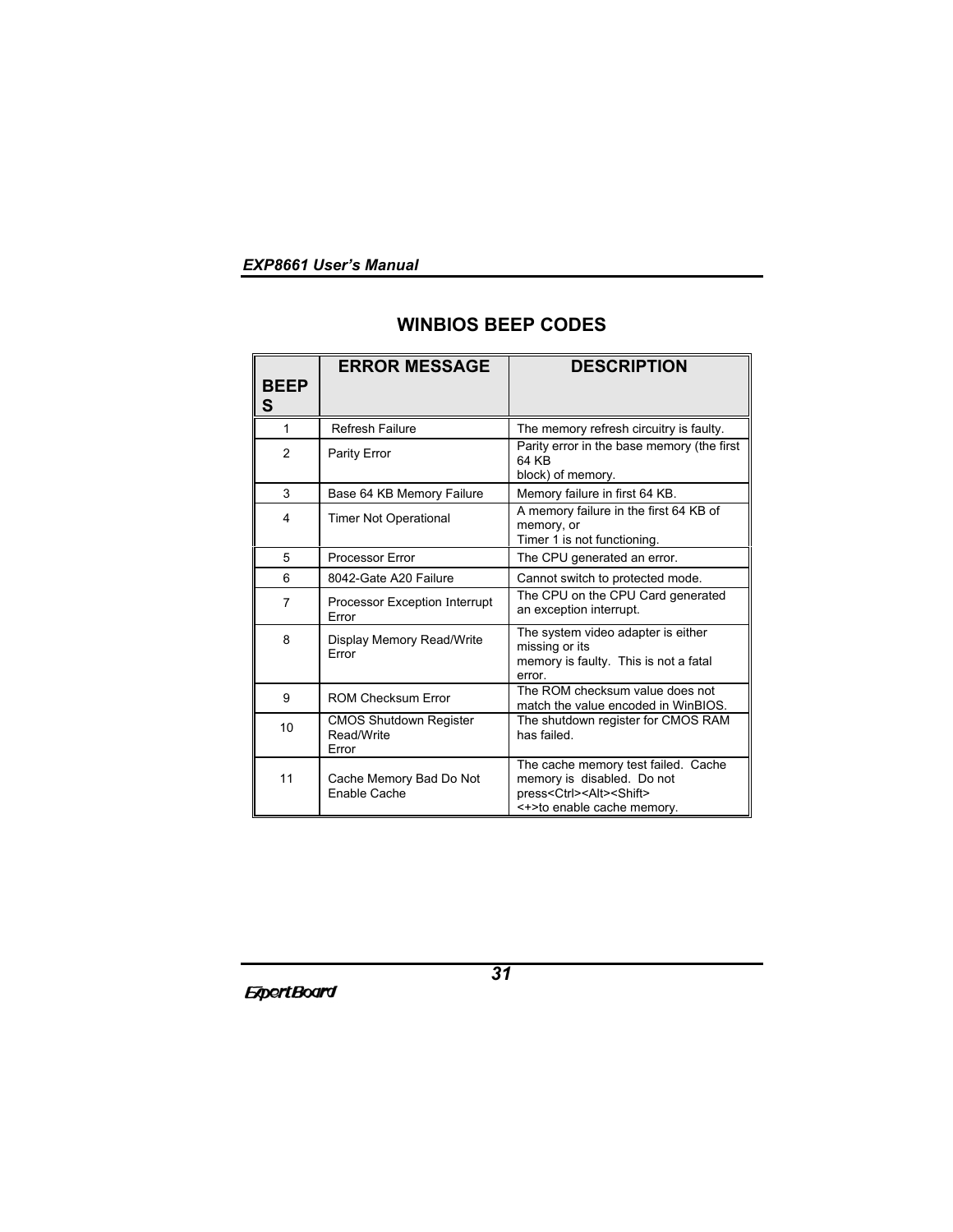# **What to Do If the Computer Beeps**

Here is what you need to do if your computer has a WinBIOS and it starts beeping:

| IF THE<br><b>SYSTEM</b> | THEM                                                                                                                                                                                                  |
|-------------------------|-------------------------------------------------------------------------------------------------------------------------------------------------------------------------------------------------------|
| <b>BEEPS</b>            |                                                                                                                                                                                                       |
| 1, 2, or 3 times        | Reseat the memory SIMMs or DIPs. If the system still beeps,<br>replace the memory.                                                                                                                    |
| $6 \times$              | Reseat the keyboard controller chip. If it still beeps, replace<br>the keyboard controller. If it still beeps, try a different<br>keyboard, or replace the keyboard fuse, if the keyboard has<br>one. |
| 8 times                 | There is a memory error on the video adapter. Replace the<br>video adapter, or the RAM on the video adapter.                                                                                          |
| 9 times                 | The BIOS ROM chip is bad. The system probably needs a<br>new BIOS ROM chip.                                                                                                                           |
| 11 times                | Reseat the cache memory on the motherboard. If it still beeps,<br>replace the cache memory.                                                                                                           |
| 4, 5, 7 or 10 times     | The motherboard must be replaced.                                                                                                                                                                     |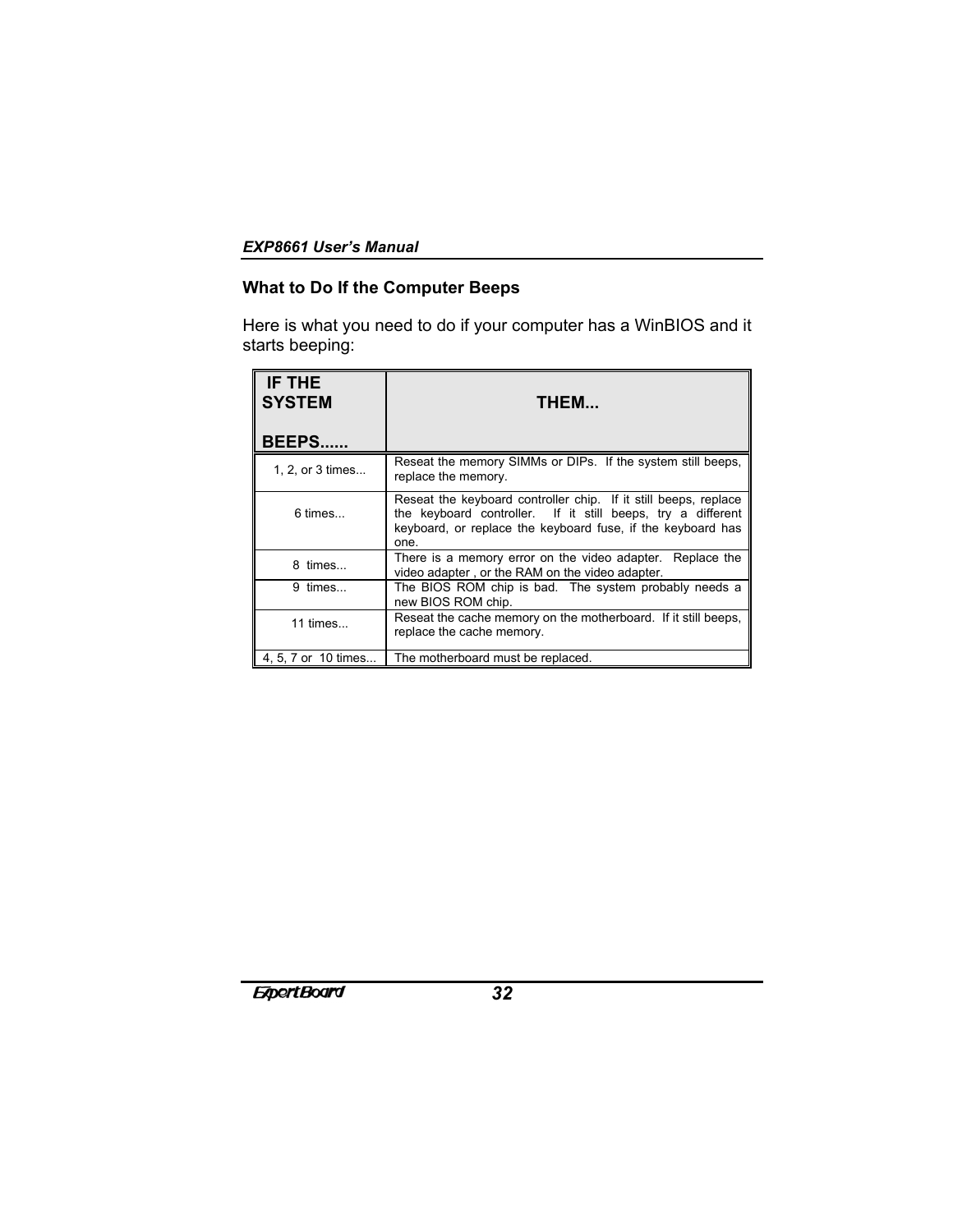# *CHAPTER 4 SYSTEM AWARD BIOS SETUP*

The section will explain how to set up the system configuration (CMOS) underr the AWARD BIOS. The SETUP program is contained in the system's Read-Only-Memory rather than on a diskette.

# *4.1 ENTERING SETUP*

Power on the computer and press <Del> immediately will allow you to enter Setup. The other way to enter Setup is to power on the computer, when the below message appears briefly at the bottom of the screen during the (Power On Self Test), press <Del> key or simultaneously press <Ctrl>, <Alt>, and <Esc> keys.

### TO ENTER SETUP BEFORE BOOT PRESS <CTRL-ALT-ESC> OR <DEL> KEY

If the message disappears before you respond and you still wish to enter Setup, restart the system to try again by turning it OFF then ON or pressing the "RESET" button on the system case. You may also restart by simultaneously pressing <Ctrl>, <Alt>, and <Delete> keys. If you do not press the keys at the correct time and the system does not boot, an error message will be displayed and you will again be asked to,

PRESS <F1> TO CONTINUE, <CTRL-ALT-ESC> OR <DEL> TO ENTER SETUP

# *4.2 CONTROL KEYS*

**ExpertBoard** 

| Up arrow           | Move to previous item                                                                                                                                 |
|--------------------|-------------------------------------------------------------------------------------------------------------------------------------------------------|
| Down arrow         | Move to next item                                                                                                                                     |
| Left arrow         | Move to the item in the left hand                                                                                                                     |
| <b>Right arrow</b> | Move to the item in the right hand                                                                                                                    |
| Esc key            | Main Menu -- Quit and not save changes into CMOS<br>Status Page Setup Menu and Option Page Setup Menu -- Exit current page and<br>return to Main Menu |
| PgUp / "+" key     | Increase the numeric value or make changes                                                                                                            |

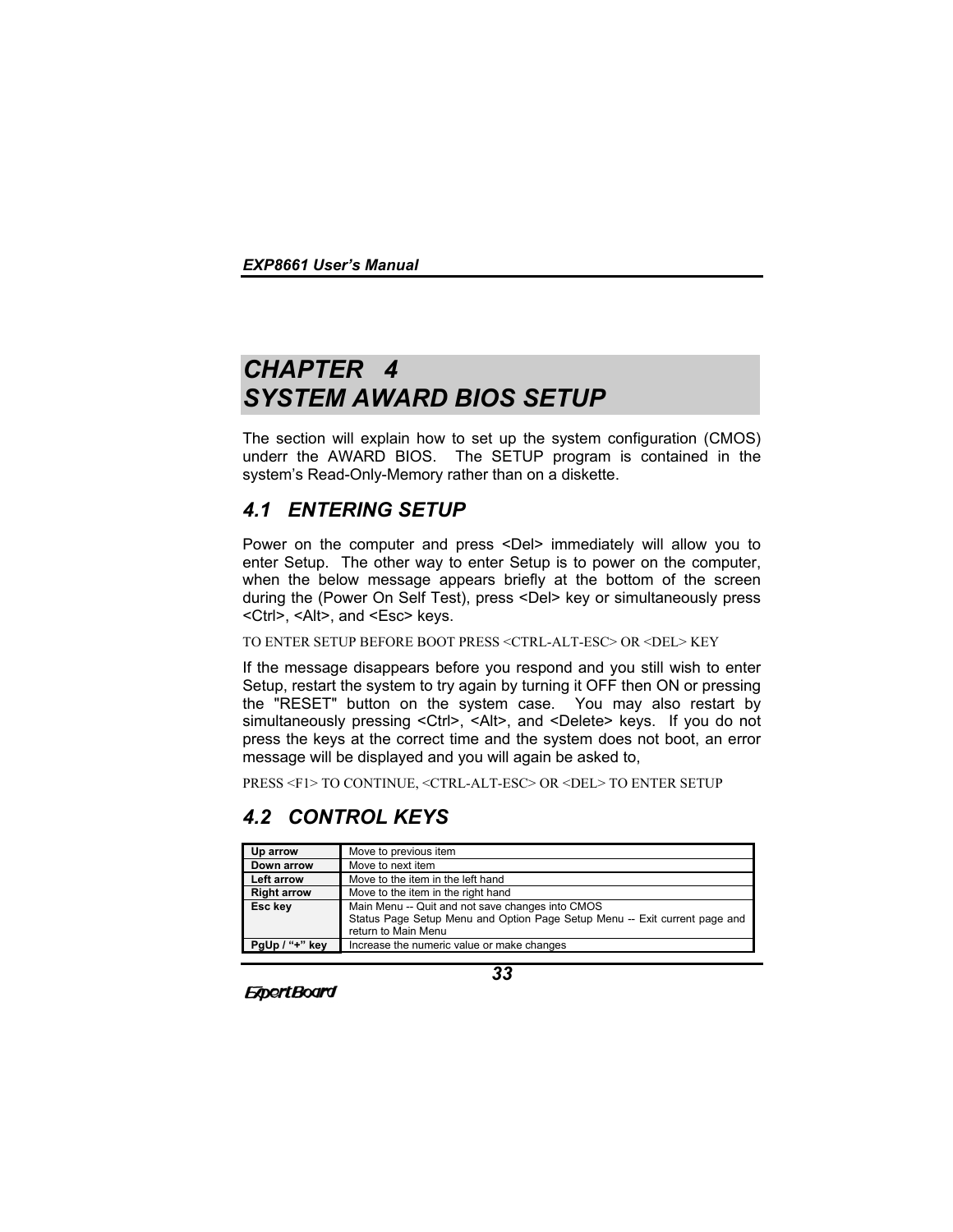| PgDn / "-" key      | Decrease the numeric value or make changes                                                            |
|---------------------|-------------------------------------------------------------------------------------------------------|
| F1 kev              | General help, only for Status Page Setup Menu and Option Page Setup Menu                              |
| (Shift)F2 key       | Change color from total 16 colors. F2 to select color forward, (Shift) F2 to select<br>color backward |
| F3 key              | Reserved                                                                                              |
| F4 key              | Reserved                                                                                              |
| F8 key              | Reserved                                                                                              |
| F9 key              | Reserved                                                                                              |
| F <sub>10</sub> key | Save all the CMOS changes, only for Main Menu                                                         |

# *4.3 GETTING HELP*

#### • *Main Menu*

The on-line description of the highlighted setup function is displayed at the bottom of the screen.

#### *Status Page Setup Menu/Option Page Setup Menu*

Press *F1* to pop up a small help window that describes the appropriate keys to use and the possible selections for the highlighted item. To exit the Help Window press *<F1>* or *<Esc>.*

# *4.4 THE MAIN MENU*

Once you enter AWARD BIOS CMOS Setup Utility, the Main Menu will appear on the screen. The Main Menu allows you to select from ten setup functions and two exit choices. Use arrow keys to select among the items and press <Enter> to accept or enter the sub-menu.

| <b>ROM PCI/ISA BIOS</b><br>CMOS SETUP UTILITY<br>AWARD SOFTWARE, INC. |                               |  |
|-----------------------------------------------------------------------|-------------------------------|--|
| STANDARD CMOS SETUP                                                   | <b>INTEGRATED PERIPHERALS</b> |  |
| <b>BIOS FEATURES SETUP</b>                                            | SUPERVISOR PASSWORD           |  |
| <b>CHIPSET FEATURES SETUP</b>                                         | <b>USER PASSWORD</b>          |  |
| POWER MANAGEMENT SETUP                                                | <b>IDE HDD AUTO DETECTION</b> |  |
| PNP/PCI CONFIGURATION                                                 | HDD LOW LEVEL FORMAT          |  |
| <b>LOAD BIOS DEFAULTS</b>                                             | SAVE & EXIT SETUP             |  |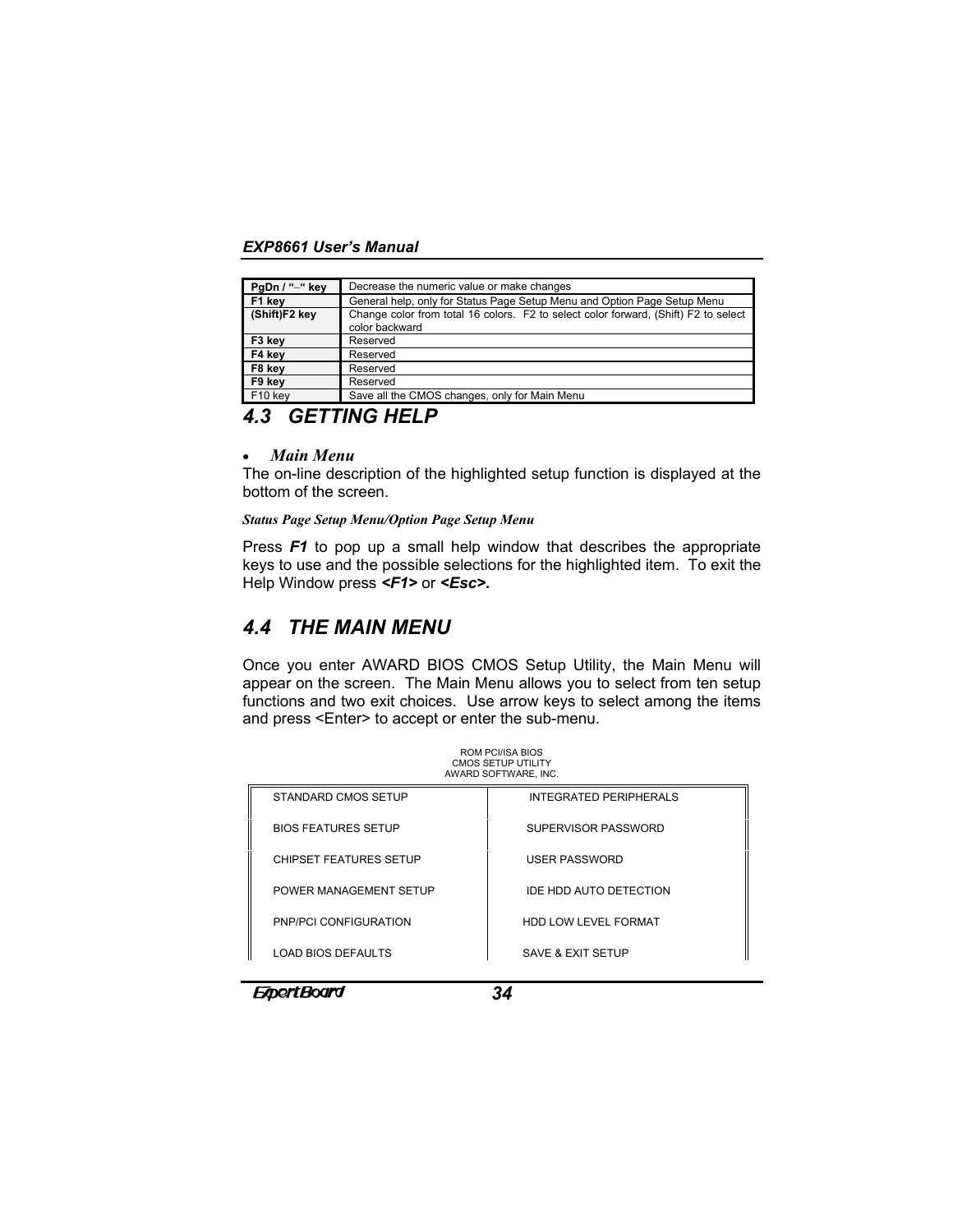| <b>LOAD SETUP DEFAULTS</b>           | EXIT WITHOUT SAVING                                                                    |  |
|--------------------------------------|----------------------------------------------------------------------------------------|--|
| Esc: Quit<br>F10 : Save & Exit Setup | $\uparrow \downarrow \rightarrow \leftarrow :$ Select Item<br>(Shift) F2: Change Color |  |
| Time, Date, Hard Disk Type           |                                                                                        |  |

#### • *Standard CMOS Setup*

This setup page includes all the items in a standard compatible BIOS.

• *BIOS Features Setup*

This setup page includes all the items of Award special enhanced features.

• *Chipset Features Setup*

This setup page includes all the items of chipset special features.

• *Power Management Setup*

This category determines how much power consumption for system after selecting belo items. Default value is Disable.

• *PNP/PCI Configuration Setup*

This category specifies the balue (in units of PCI bus clocks) of the latency timer for this PCI bus master and the IRQ level for PCI device.

• *Load BIOS Defaults*

BIOS defaults indicates the most appropriate value of the system parameter which the system would be in minimum performance. The OEM manufacturer may change the defaults through MODBIN before the binary image burn into the ROM.

• *Load Setup Defaults*

Chipset defaults indicates the values required by the system for the maximum performance. The OEM manufacturer may change to defaults through MODBIN before the binary image burn into the ROM.

• *User Password*

**ExpertBoard**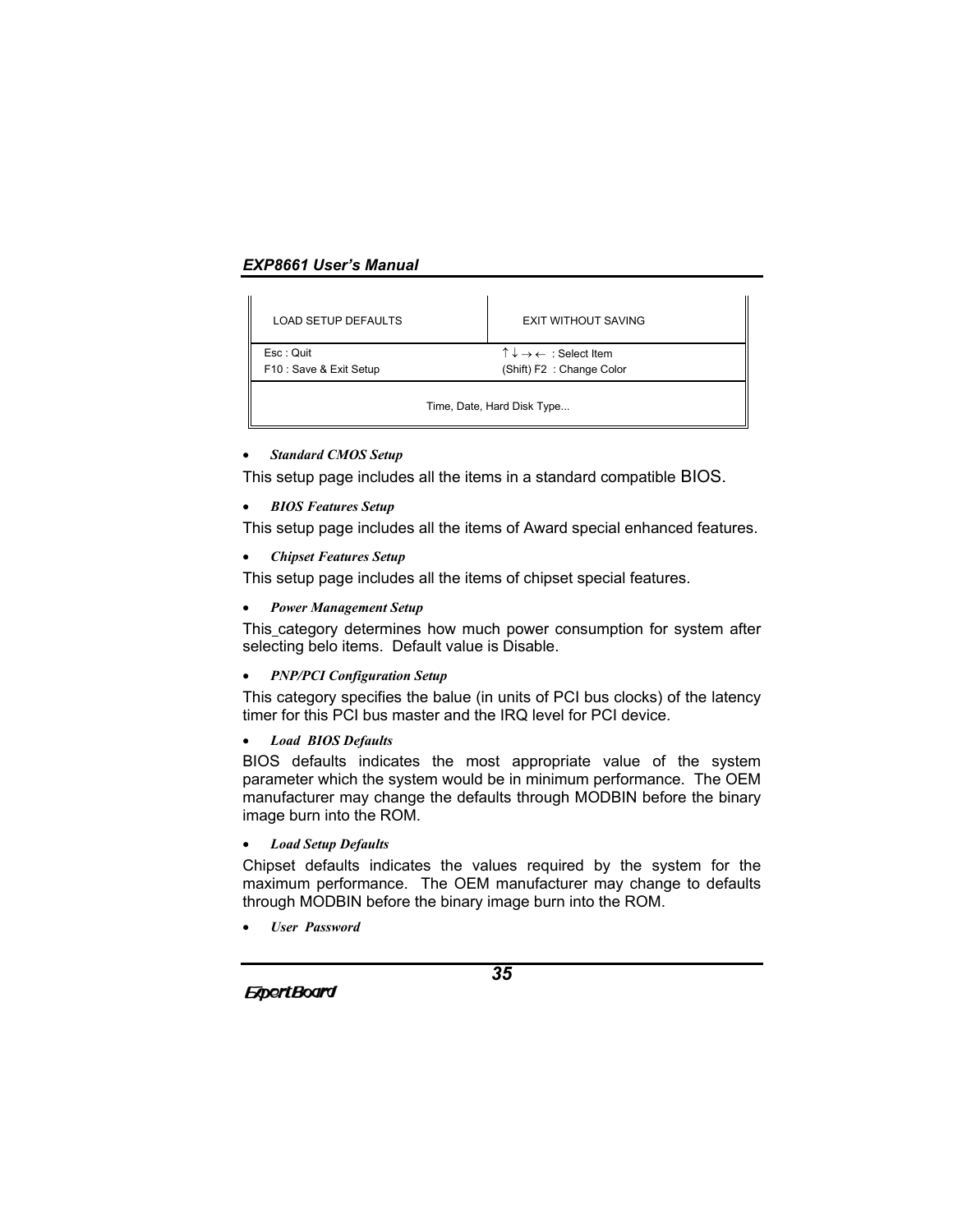Change, set, or disable password. It allows you to limit access to the system and Setup, or just to Setup.

- *IDE HDD Auto Detection*
- Automatically configure hard disk parameters.
- *Save & Exit Setup* Save CMOS value changes to CMOS and exit setup.
- *Exit Without Save*

Abandon all CMOS value changes and exit setup.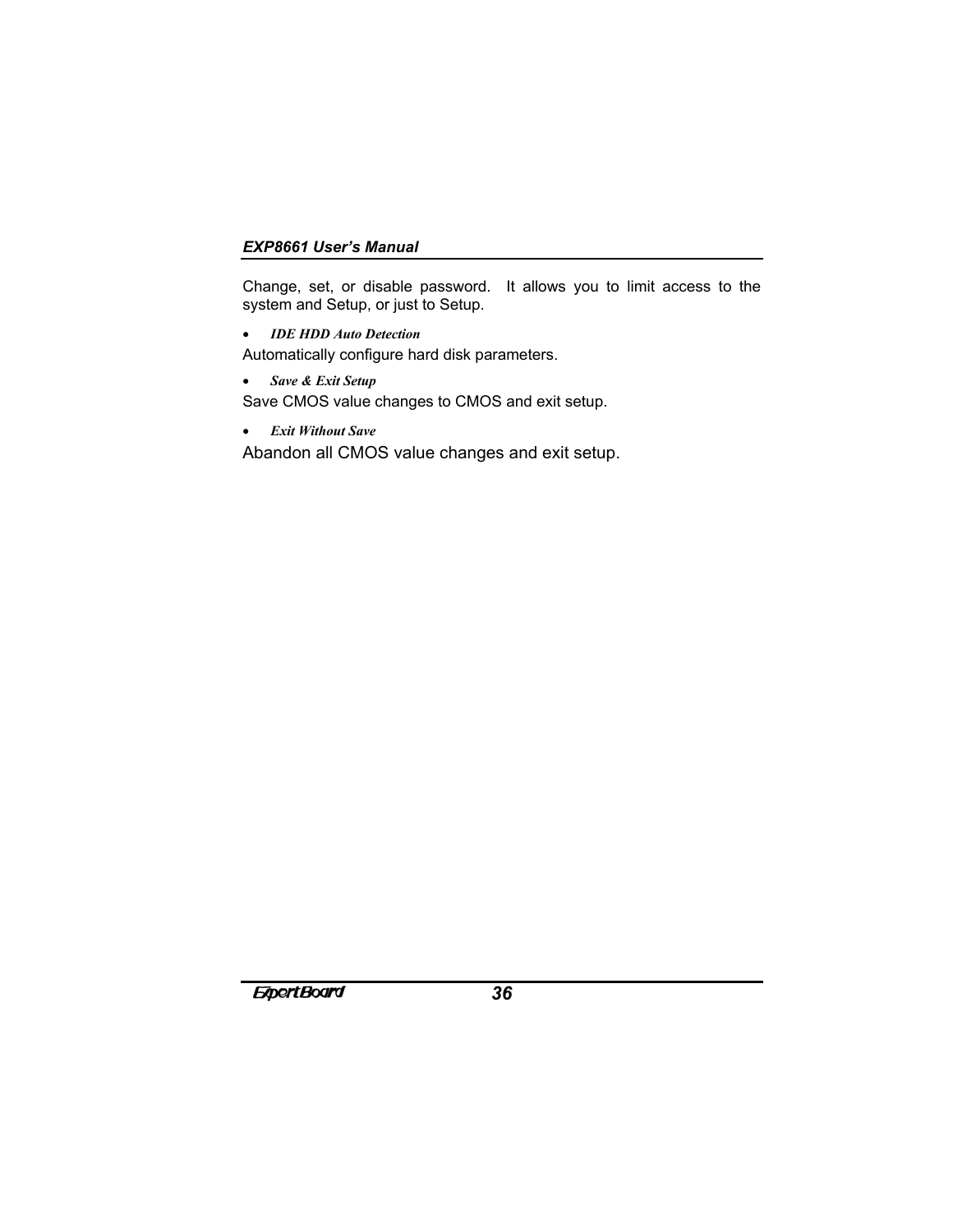# *4.5 STANDARD CMOS SETUP MENU*

The items in Standard CMOS Setup Menu are divided into 10 categories. Each category includes no, one or more than one setup items. Use the arrow keys to highlight the item and then use the <PgUp> or <PgDn> keys to select the value you want in each item.

ROM PCI/ISA BIOS

|                                                   |                               |             |          | <b>STANDARD CMOS SETUP</b><br>AWARD SOFTWARE, INC. |             |          |                |          |                     |
|---------------------------------------------------|-------------------------------|-------------|----------|----------------------------------------------------|-------------|----------|----------------|----------|---------------------|
| Date (mm:dd:yy) :<br>Time(hh:mm:ss):              | Tue, July 23 1996<br>10:21:21 |             |          |                                                    |             |          |                |          |                     |
| <b>HARD DISKS</b><br><b>SECTOR</b><br><b>MODE</b> | <b>TYPE</b>                   | <b>SIZE</b> |          | <b>CYLS</b>                                        | <b>HEAD</b> |          | <b>PRECOMP</b> |          | LANDE               |
| Primary Master<br>- 51                            | Auto                          | $\Omega$    | 0        | 0                                                  |             | 0        | $\Omega$       | $\Omega$ | <b>AUTO</b>         |
| Primary Slave : Auto                              |                               | 0           | 0        | 0                                                  |             | 0        | 0              | 0        | <b>AUTO</b>         |
| Secondary Master: Auto                            |                               | 0           | 0        | 0                                                  |             | 0        | 0              | 0        | <b>AUTO</b>         |
| Secondary Slave:                                  | Auto                          | 0           | $\Omega$ | 0                                                  |             | 0        | $\Omega$       | 0        | <b>AUTO</b>         |
| Drive A : 1.44M, 3.5 in.<br>Drive B: None         |                               |             |          |                                                    |             |          |                |          |                     |
|                                                   |                               |             |          |                                                    |             | Base     | ٠              | 640K     |                     |
|                                                   |                               |             |          | Memory                                             |             |          |                |          |                     |
| : EGA/VGA<br>Video                                |                               |             |          |                                                    |             | Extended |                | : 15360K |                     |
|                                                   |                               |             |          | Memory                                             |             |          |                |          |                     |
| Halt On: All Errors                               |                               |             |          |                                                    |             | Other    | ÷              | 384K     |                     |
|                                                   |                               |             |          | Memory                                             |             |          |                |          |                     |
|                                                   |                               |             |          |                                                    |             | Total    |                | : 16384K |                     |
|                                                   |                               |             |          | Memory                                             |             |          |                |          |                     |
| ESC: Quit                                         |                               |             |          | ↑↓→←: Select Item                                  |             |          |                |          | $PU / PD / + / -$ : |
| Modify                                            |                               |             |          |                                                    |             |          |                |          |                     |
| F1: Help                                          |                               |             |          | (Shift)F2: Change Color                            |             |          |                |          |                     |

# • *Date*

The date format is <day>, <date> <month> <year>. Press <F3> to show the calendar.

| DAY          | The day of week, from Sun to Sat, determined by the BIOS, is read only                                        |
|--------------|---------------------------------------------------------------------------------------------------------------|
| <b>DATE</b>  | The date, from 1 to 31 (or the maximum allowed in the month), can key in the numerical $\ell$<br>function key |
| <b>MONTH</b> | The month, Jan through Dec.                                                                                   |
| YEAR         | The year, depend on the year of BIOS                                                                          |

• *Time*

*37*

**ExpertBoard**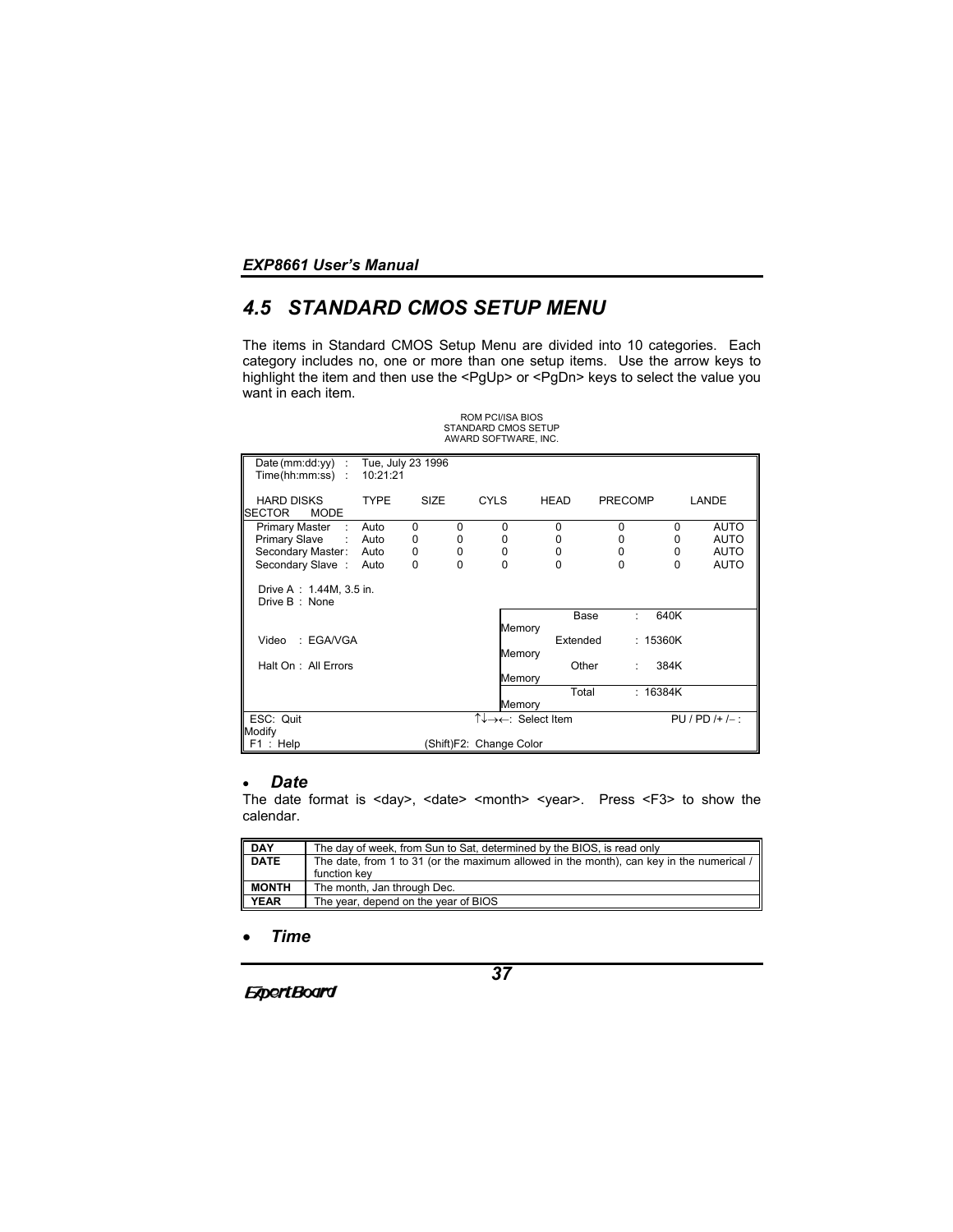The time format is <hour> <minute> <second>. which accepts both function key or numerical key The time is calculated based on the 24-hour military-time clock. For example, 1 p.m. is 13:00:00.

### • *Drive C Type/Drive D Type*

The categories identify the types of hard disk drive C or drive D that have been installed in the computer. There are 45 predefined types and 2 user definable types are for Normal BIOS.. Type 1 to Type 45 are predefined. Type User is userdefinable.

# • *Primary Master/Primary Slave/Secondary Master/Secondary Slave*

The categories identify the types of 2 channels that have been installed in the computer. There are 45 predefined types and 4 user definable types are for Enhanced IDE BIOS. Type 1 to Type 45 are predefined. Type User is userdefinable.

Press PgUp/<+> or PgDn/<−> to select a numbered hard disk type or type the number and press <Enter>. Note that the specifications of your drive must match with the drive table. The hard disk will not work properly if you enter improper information for this category. If your hard disk drive type is not matched or listed, you can use Type User to define your own drive type manually.

If you select Type User, related information is asked to be entered to the following items. Enter the information directly from the keyboard and press <Enter>. This information should be provided in the documentation from your hard disk vendor or the system manufacturer.

If the controller of HDD interface is ESDI, the selection shall be "Type 1". If the controller of HDD interface is SCSI, the selection shall be "None". If the controller of HDD interface is CD-ROM, the selection shall be "None".

| CYLS.          | Number of Cylinders     |
|----------------|-------------------------|
| <b>HEADS</b>   | Nnumber of Heads        |
| <b>PRECOMP</b> | Write Precom            |
| LANDZONE       | Landing Zone            |
| <b>SECTORS</b> | Nnumber of Sectors      |
| <b>MODE</b>    | <b>HDD Aaccess Mode</b> |

If a hard disk has not been installed select NONE and press <Enter>.

# • *Drive A Type/Drive B Type*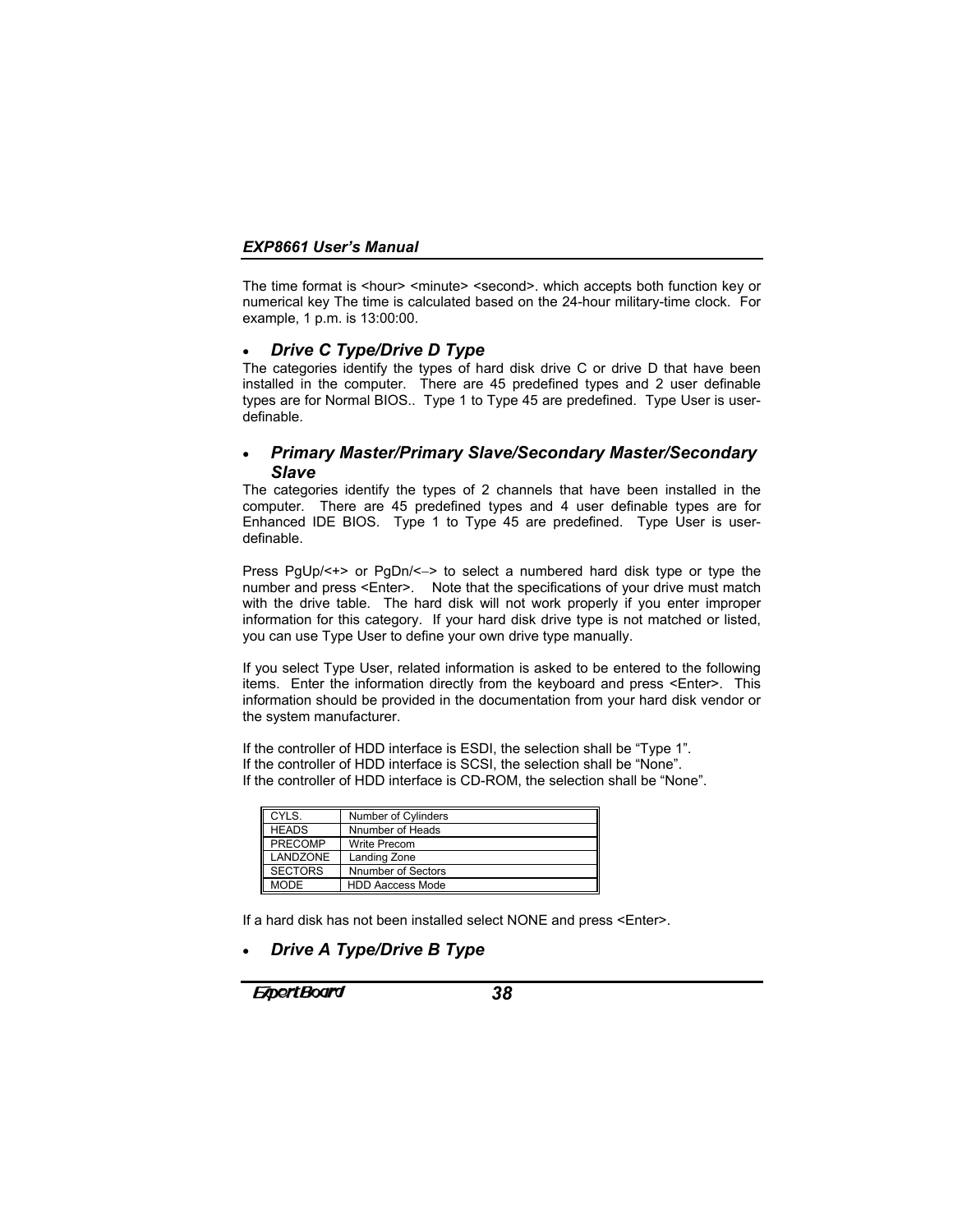The category identifies the types of floppy disk drive A or drive B that have been installed in the computer.

| <b>NONE</b>       | NO FLOPPY DRIVE INSTALLED                                    |
|-------------------|--------------------------------------------------------------|
| 360K, 5-1/4 inch  | 5-1/4 inch PC-type standard drive; 360 kilobyte capacity     |
| 1.2M, 5-1/4 inch  | 5-1/4 inch AT-type high-density drive; 1.2 megabyte capacity |
| 720K. 3-1/2 inch  | 3-1/2 inch double-sided drive; 720 kilobyte capacity         |
| 1.44M, 3-1/2 inch | 3-1/2 inch double-sided drive; 1.44 megabyte capacity        |
| 2.88M, 3-1/2 inch | 3-1/2 inch double-sided drive; 2.88 megabyte capacity        |

#### • *Video*

The category selects the type of adapter used for the primary system monitor that must match your video display card and monitor. Although secondary monitors are supported, you do not have to select the type in Setup. You have two ways to boot up the system:

- 1. When VGA as primary and monochrome as secondary, the selection of the video tape is "VGA Mode".
- 2. When monochrome as primary and VGA as secondary, the selection of the video type is "Monochrome mode".

| <b>EGA/VGA</b> | Enhanced Graphics Adapter/video Graphics Array. For EGA, VGA, SEGA, or PGA<br>monitor adapters. |
|----------------|-------------------------------------------------------------------------------------------------|
| CGA 40         | Color Graphics Adapter, power up in 40 column mode                                              |
| CGA 80         | Color Graphics Adapter, power up in 80 column mode                                              |
| <b>MONO</b>    | Monochrome adapter, includes high resolution monochrome adapters                                |

# • *Error Halt*

The category determines whether the computer will stop if an error is detected during power up.

| No errors               |     | Whenever the BIOS detects a non-fatal error the system will be stopped and you<br>will be prompted. |
|-------------------------|-----|-----------------------------------------------------------------------------------------------------|
| All errors              |     | The system boot will not be stopped for any error that may be detected.                             |
| All.<br>Keyboard        | But | The system boot will not stop for a keyboard error; it will stop for all other errors.              |
| All.<br><b>Diskette</b> | But | The system boot will not stop for a disk error; it will stop for all other errors.                  |
| All.<br>Disk/Kev        | But | The system boot will not stop for a keyboard or disk error; it will stop for all other<br>errors.   |

#### • *Memory*

**ExpertBoard**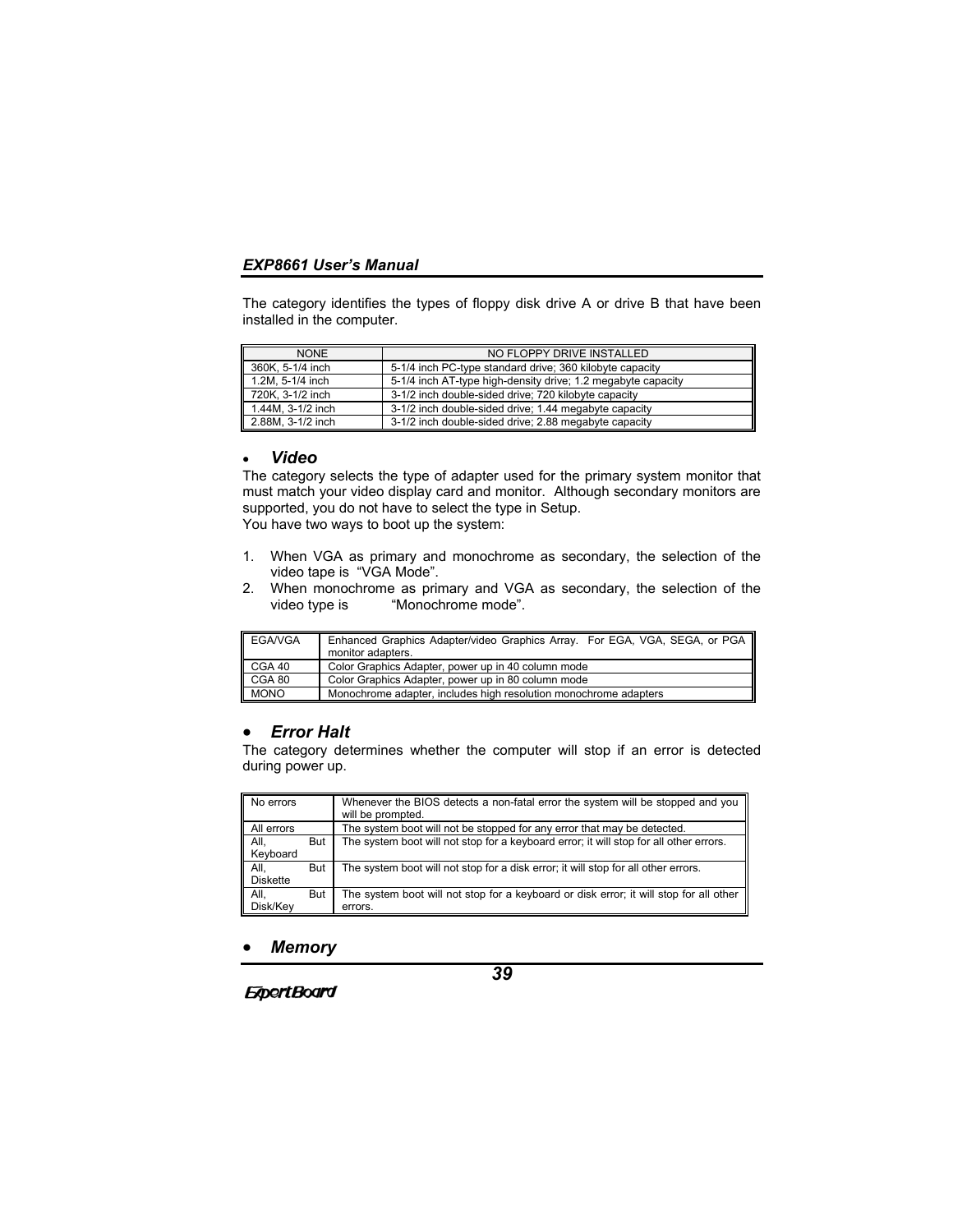The category is display-only which is determined by POST (Power On Self Test) of the BIOS.

### Base Memory

The POST of the BIOS will determine the amount of base (or conventional) memory installed in the system. The value of the base memory is typically 512K for systems with 512K memory installed on the motherboard, or 640K for systems with 640K or more memory installed on the motherboard.

#### Extended Memory

The BIOS determines how much extended memory is present during the POST. This is the amount of memory located above 1MB in the CPU's memory address map.

### Other Memory

This refers to the memory located in the 640K to 1024K address space. This is memory that can be used for different applications. DOS uses this area to load device drivers to keep as much base memory free for application programs. Most use for this area is Shadow RAM.

### • *Total Memory*

System total memory is the sum of basic memory, extended memory, and other memory.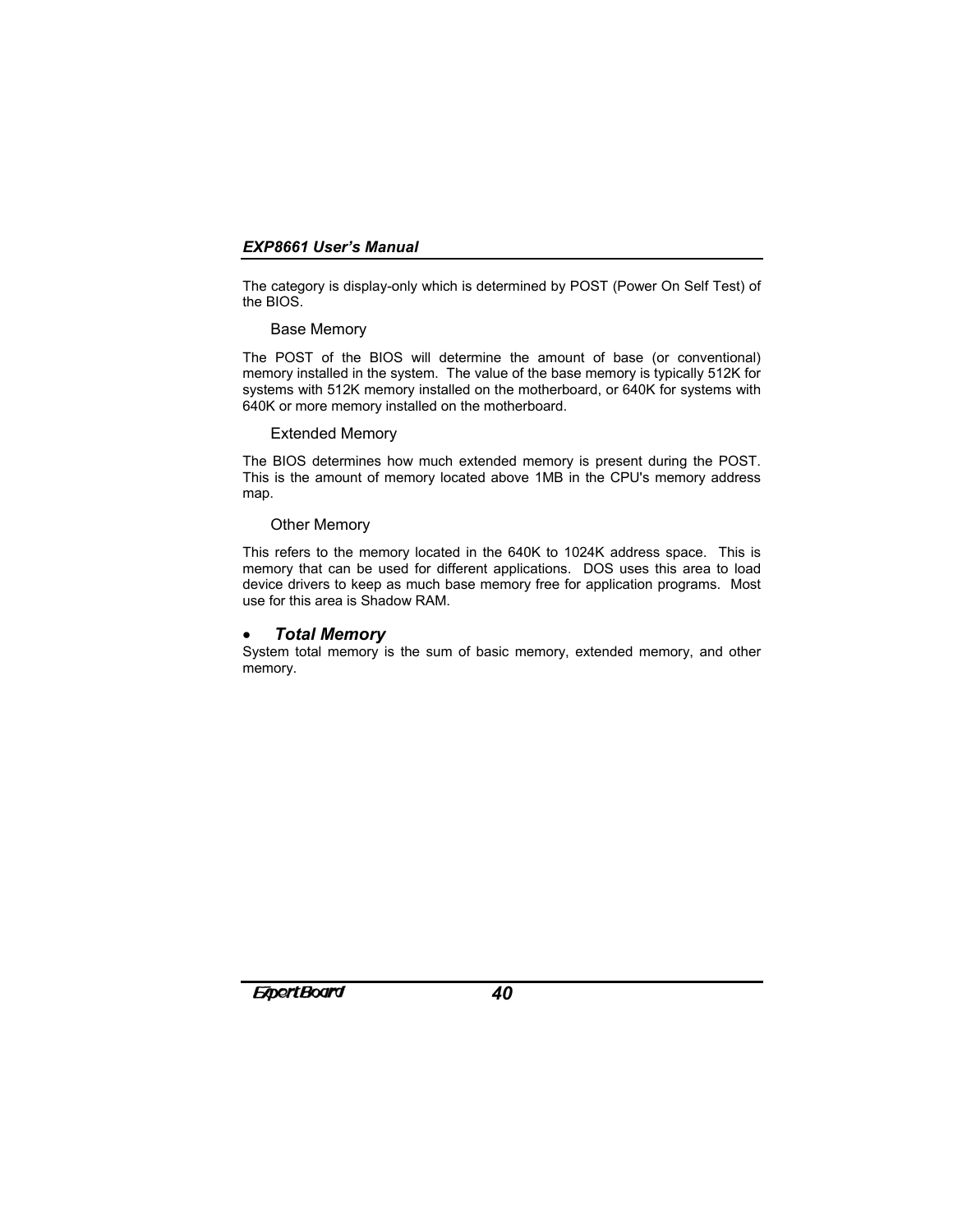# *4.6 BIOS FEATURES SETUP MENU*

|                                                                                                                                                                                                                                                                                                                                                                                                           |                                                                                                                                                                                            | ROM PCI/ISA BIOS<br><b>BIOS FEATURES SETUP</b><br>AWARD SOFTWARE, INC.                                                                                                     |                                                                                                  |
|-----------------------------------------------------------------------------------------------------------------------------------------------------------------------------------------------------------------------------------------------------------------------------------------------------------------------------------------------------------------------------------------------------------|--------------------------------------------------------------------------------------------------------------------------------------------------------------------------------------------|----------------------------------------------------------------------------------------------------------------------------------------------------------------------------|--------------------------------------------------------------------------------------------------|
| Virus Warning<br>CPU Internal Cache<br><b>External Cache</b><br>Quick Power On Self Test<br><b>Boot Sequence</b><br>Swap Floppy Drive<br>Boot Up Floppy Seek<br>Boot Up NumLock Status<br>Boot Up System Speed<br>Gate A20 Option<br>Typematic Rate Setting<br><b>Typematic Rate</b><br>(Chars/Sec)<br>Typematic Delay (Msec)<br>Security Option<br>PCI/VGA Palette Snoop<br>OS Select For DRAM ><br>64MB | Disabled<br>÷.<br>Enabled<br>: Enabled<br>: Disabled<br>: A.C<br>: Disabled<br>: Enabled<br>: On<br>: $High$<br>: Fast<br>: Disabled<br>: 6<br>: 250<br>$:$ Setup<br>: Disabled<br>Non-OS2 | Video BIOS<br>Shadow<br>C8000-CBFFF<br>Shadow<br>CC000-CFFFF<br>Shadow<br>D0000-D3FFF<br>Shadow<br>D4000-D7FFF<br>Shadow<br>D8000-DBFFF<br>Shadow<br>DC000-DFFFF<br>Shadow | : Enabled<br>Disabled<br>: Disabled<br>: Disabled<br>: Disabled<br>: Disabled<br>: Disabled      |
|                                                                                                                                                                                                                                                                                                                                                                                                           |                                                                                                                                                                                            | ESC: Quit<br>Item<br>F <sub>1</sub><br>$:$ Help<br>: Old Values<br>F <sub>5</sub><br>F <sub>6</sub><br>: Load BIOS Defaults<br>F7<br>: Load Setup Defaults                 | $\uparrow \downarrow \rightarrow \leftarrow$ : Select<br>PU/PD/+/-: Modify<br>(Shift) F2 : Color |

# • *Virus Warning*

This category flashes on the screen. During and after the system boots up, any attempt to write to the boot sector or partition table of the hard disk drive will halt the system and the following error message will appear, in the mean time, you can run an anti-virus program to locate the problem.

| ! WARNING !                                                        |
|--------------------------------------------------------------------|
| Disk boot sector is to be modified Type "Y" to accept write or "N" |
| to abort write Award Software, Inc.                                |

| ENABLED | Activates automatically when the system boots up causing a warning<br>message to appear when anything attempts to access the boot sector or |
|---------|---------------------------------------------------------------------------------------------------------------------------------------------|
|         | hard disk partition table.                                                                                                                  |

**ExpertBoard**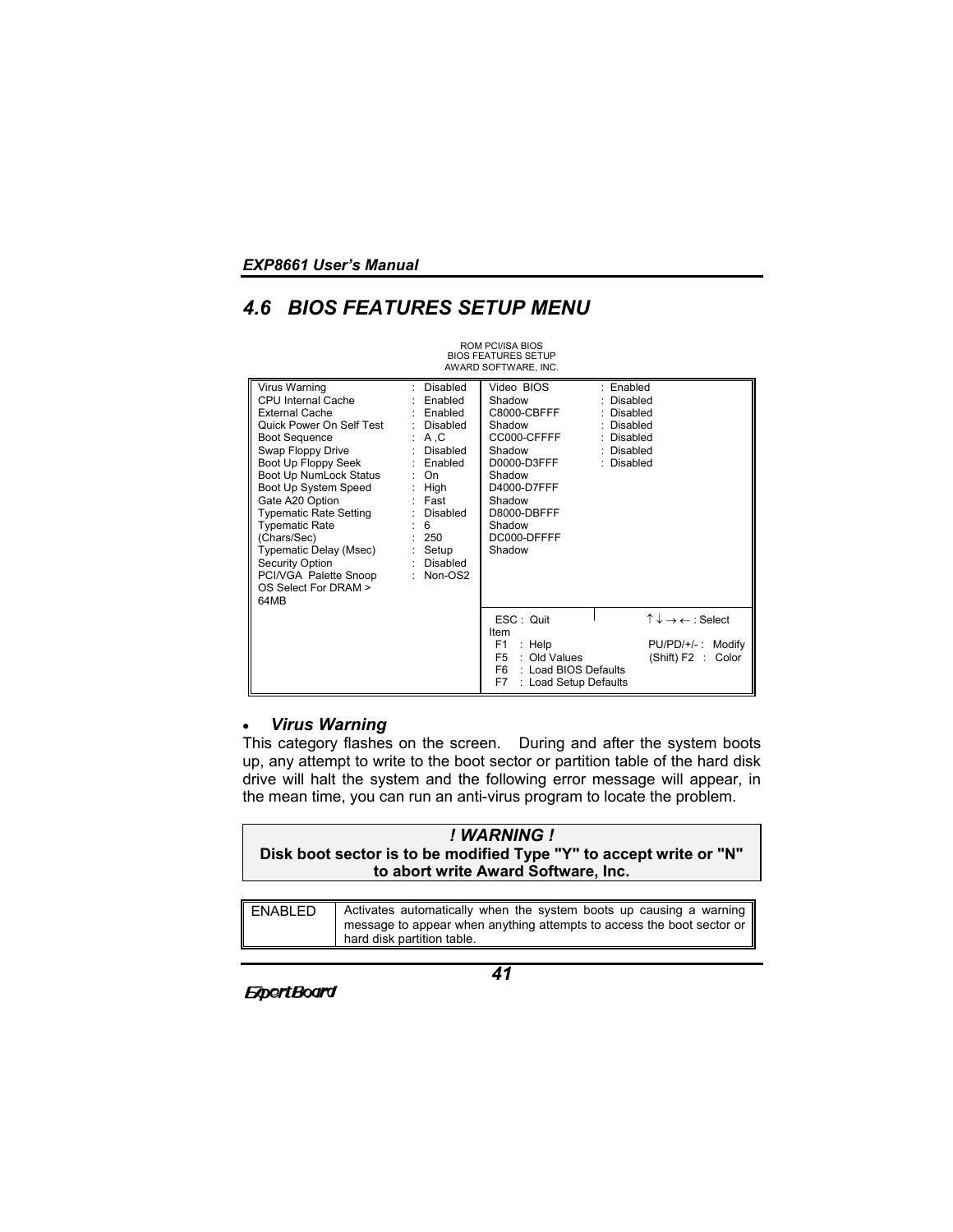| <b>DISABLED</b> | No warning message to appear when anything attempts to access the |
|-----------------|-------------------------------------------------------------------|
|                 | boot sector or hard disk partition table.                         |

*Note:* This function is available only for DOS and other OSes that do not trap INT13.

# • *CPU Internal Cache/External Cache*

These two categories speed up memory access. However, it depends on CPU/chipset design. The default value is Enable. If your CPU without Internal Cache then this item "CPU Internal Cache" will not be show.

| –        | -                                  |
|----------|------------------------------------|
| .        | Enable                             |
| Enabled  | cache                              |
| הisablea | - -<br>1io o k<br>cache<br>Disable |

### • *Quick Power On Self Test*

This category speeds up Power On Self Test (POST) after you power on the computer. If it is set to Enable, BIOS will shorten or skip some check items during POST.

| nabled             | $\sim$<br>υ٬<br>auick<br>US.<br>napie |
|--------------------|---------------------------------------|
| $\sim$<br>lisabled | <b>POST</b><br>mai.<br>NON.           |

#### • *Boot Sequence*

This category determines which drive computer searches first for the disk operating system (i.e., DOS). Default value is A,C.

| C.A  | System will first search for hard disk drive then floppy disk drive. |
|------|----------------------------------------------------------------------|
| A, C | System will first search for floppy disk drive then hard disk drive. |

Note: This function is only available for IDE type For SCSI type is always boot from A.

#### • *Boot Up Floppy Seek*

During POST, BIOS will determine if the floppy disk drive installed is 40 or 80 tracks. 360K type is 40 tracks while 760K, 1.2M and 1.44M are all 80 tracks.

| Enabled  | BIOS searches for floppy disk drive to determine if it is 40 or 80 tracks. Note that<br>BIOS can not tell from 720K, 1.2M or 1.44M drive type as they are all 80 tracks. |
|----------|--------------------------------------------------------------------------------------------------------------------------------------------------------------------------|
| Disabled | BIOS will not search for the type of floppy disk drive by track number.<br>Note that<br>there will not be any warning message if the drive installed is 360K.            |

# • *Boot Up NumLock Status*

The default value is On.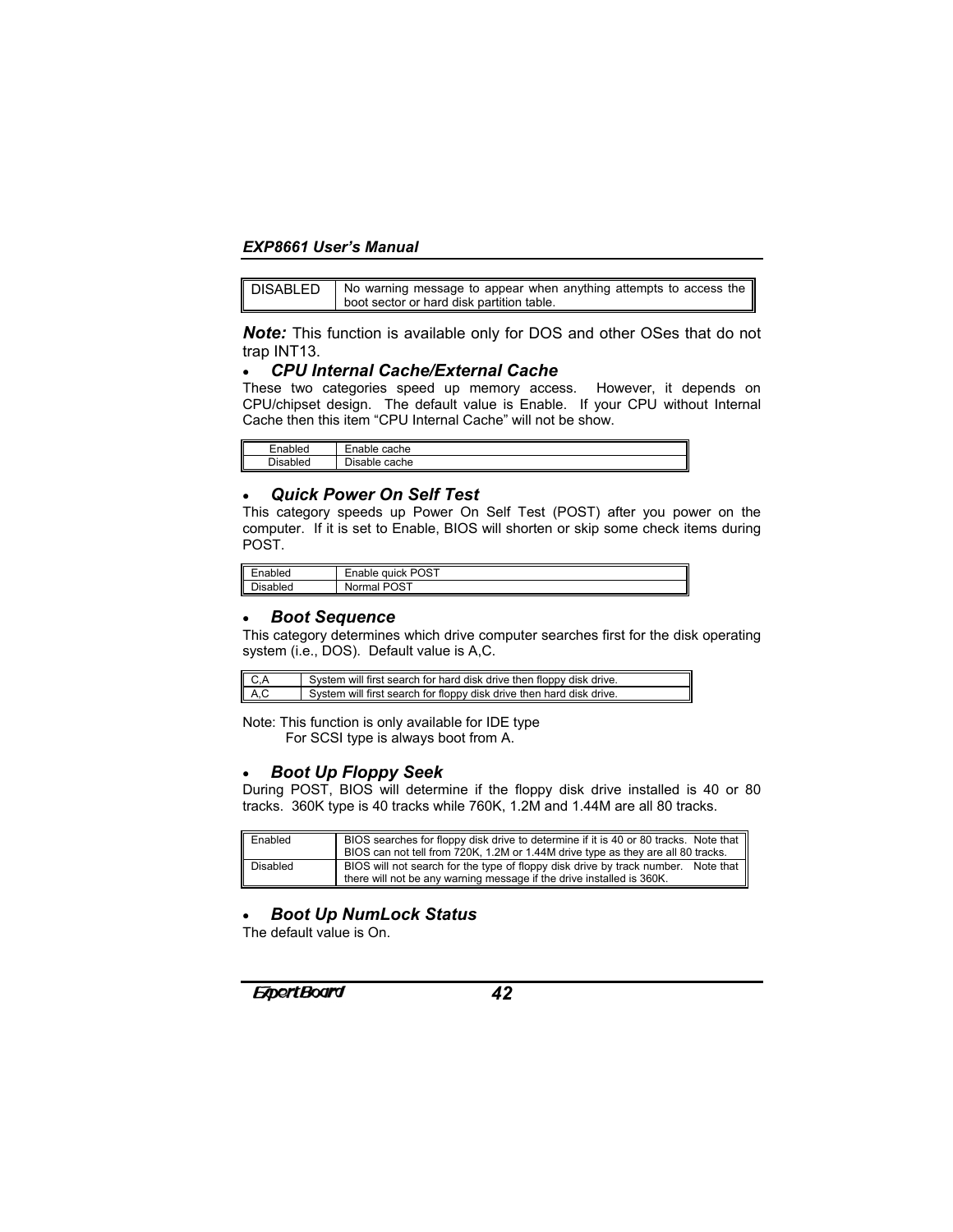| .Un | number keys<br>ıs<br>…evr<br>ו אינ |
|-----|------------------------------------|
| Off | arrow<br>kevs<br>IS<br>∧evpar      |

# • *Boot Up System Speed*

It selects the default system speed - the speed that the system will run at immediately after power up.

| .<br>High | ∽<br>high<br>≏ה<br>to<br>the<br><b>100C</b><br>- nam   |
|-----------|--------------------------------------------------------|
| Low       | low<br>to<br>≏י<br>0.199 <sup>o</sup><br>τne<br>,,,,,, |

# • *IDE HDD Block Mode*

| Enabled  | Enable IDE HDD Block Mode. The BIOS will detect the block size of the HDD and |
|----------|-------------------------------------------------------------------------------|
|          | send block command automatically.                                             |
| Disabled | Disable IDE HDD Block Mode                                                    |

# • *Gate A20 Option*

| Normal<br>Fast | The A20 signal is controlled by keyboard controller or chipset hardware.           |
|----------------|------------------------------------------------------------------------------------|
|                | Default: Fast. The A20 signal is controlled by Port 92 or chipset specific method. |

# • *Typematic Rate Setting*

This determines the typematic rate.

| Enabled         | Enable typematic rate and typematic delay programming                                                                                                        |
|-----------------|--------------------------------------------------------------------------------------------------------------------------------------------------------------|
| <b>Disabled</b> | Disable typematic rate and typematic delay programming. The system BIOS will use<br>default value of this 2 items and the default is controlled by keyboard. |

# • *Typematic Rate (Chars/Sec)*

| <b>6</b>        | 6 characters per second  |
|-----------------|--------------------------|
|                 | 8 characters per second  |
| 10              | 10 characters per second |
| 12              | 12 characters per second |
| 15              | 15 characters per second |
| $\overline{20}$ | 20 characters per second |
| $\sqrt{24}$     | 24 characters per second |
| 30              | 30 characters per second |

# • *Typematic Delay (Msec)*

**ExpertBoard** 

When holding a key, the time between the first and second character displayed.

| 250  | 250 msec  |
|------|-----------|
| 500  | 500 msec  |
| 750  | 750 msec  |
| 1000 | 1000 msec |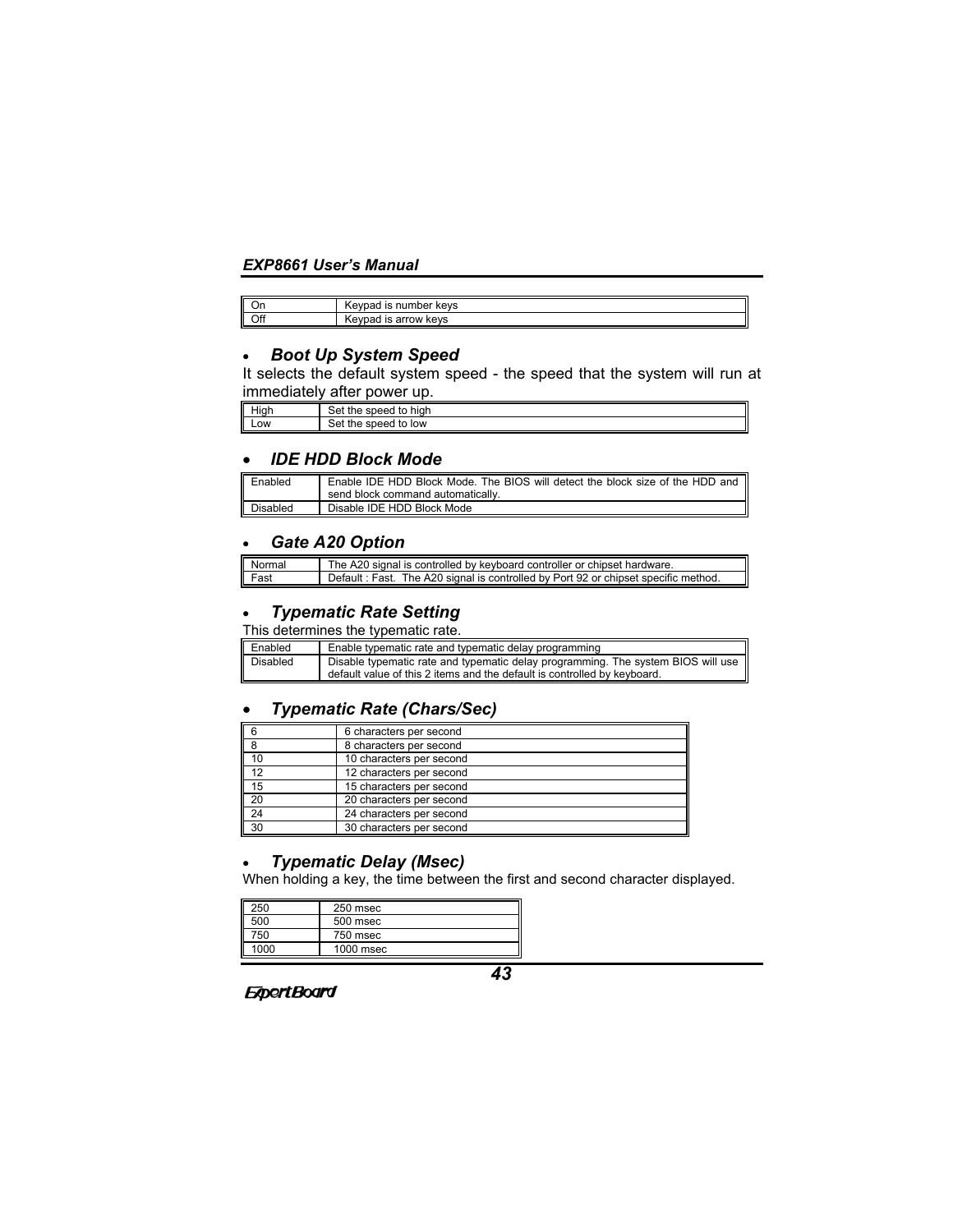# • *Security Option*

#### This category allows you to limit access to the system and Setup, or just to Setup.

| System | The system will not boot and access to Setup will be denied if the correct password<br>is not entered at the prompt.                           |  |
|--------|------------------------------------------------------------------------------------------------------------------------------------------------|--|
| Setup  | The system will boot, but access to Setup will be denied if the correct password is<br>not entered at the prompt.                              |  |
| Note:  | To disable security, select PASSWORD SETTING at Main Menu and then<br>you will be asked to enter password. Do not type anything and just press |  |

you will be asked to enter password. Do not type anything and just press <Enter>, it will disable security. Once the security is disabled, the system will boot and you can enter Setup freely.

#### • *System BIOS Shadow*

It determines whether system BIOS will be copied to RAM or the system BIOS is always shadow to support LBA HDD.

| Enabled  | Svstem.<br>shadow is enabled   |
|----------|--------------------------------|
| Disabled | Svstem .<br>shadow is disabled |

# • *Video BIOS Shadow*

It determines whether video BIOS will be copied to RAM, however, it is optional from chipset design. Video Shadow will increase the video speed.

| nabled   | Video shadow is enabled                  |
|----------|------------------------------------------|
| Disabled | Video shadow<br><sup>'</sup> is disabled |

# *4.7 CHIPSET FEATURES SETUP*

| <b>CHIPSET FEATURES SETUP</b><br>AWARD SOFTWARE, INC. |             |  |  |
|-------------------------------------------------------|-------------|--|--|
| Auto Configuration                                    | : Enabled   |  |  |
| <b>DRAM Timing</b>                                    | $: 70$ ns   |  |  |
| DRAM RAS# Precharge<br>Time                           | : 4         |  |  |
| DRAM R/W Leadoff<br>Timing                            | : 7         |  |  |
| Fast RAS To CAS Delay                                 | : 3         |  |  |
| <b>DRAM Read Burst</b>                                |             |  |  |
| (EDO/FP)                                              | x222/x333   |  |  |
| DRAM Write Burst Timing                               | $\div$ x333 |  |  |
| Fast MA to RAS# Delay<br><b>CLK</b>                   | : 1         |  |  |
| Fast EDO Path Select                                  | : Disabled  |  |  |

ROM PCI/ISA BIOS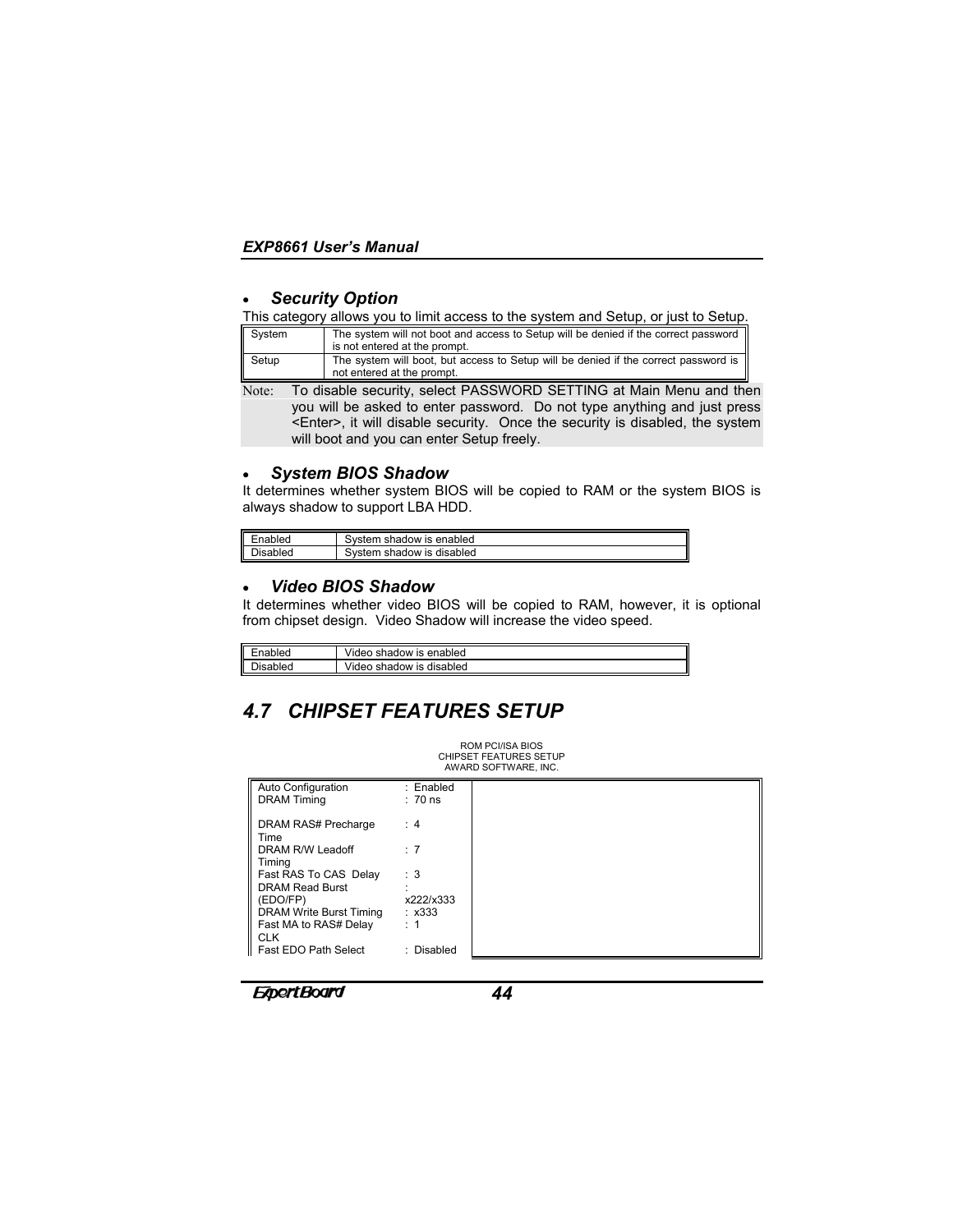| Refresh RAS# Assertion<br><b>ISA Bus Clock</b>                           | $: 5$ Clks<br>$\therefore$ PCICLK/4 |                            |                                                               |            |          |
|--------------------------------------------------------------------------|-------------------------------------|----------------------------|---------------------------------------------------------------|------------|----------|
| System BIOS Cacheable<br>Video BIOS Cacheable<br>8 Bit I/O Recovery Time | : Disabled<br>: Disabled<br>: 1     |                            |                                                               |            |          |
| 16 Bit I/O Recovery Time                                                 | : 1                                 | ES<br>С                    | : Quit                                                        | ↑↓→←       | : Select |
| Memory Hole At 15M-16M                                                   | : Disabled                          | F <sub>1</sub>             | $:$ Help                                                      | $PU/PD/+/$ | : Modify |
| Peer Concurrency                                                         | : Enabled                           | F <sub>5</sub><br>F6<br>F7 | : Old Values<br>: Load BIOS Defaults<br>: Load Setup Defaults | (Shift)F2  | : Color  |

# *4.8 POWER MANAGEMENT SETUP*

The Power management setup will appear on your screen like this:

| Power                       | : Disable     |      | ** Power Down & Resume Events |         | $***$ |
|-----------------------------|---------------|------|-------------------------------|---------|-------|
| Management                  |               |      |                               |         |       |
| PM Control by               | : Yes         | IRQ3 | (COM2)                        | : ON    |       |
| <b>APM</b>                  |               |      |                               |         |       |
| Video Off Method            | : $V/H$ SYNC+ | IRQ4 | (COM1)                        | : ON    |       |
|                             | <b>Blank</b>  |      |                               |         |       |
| MODEM Use IRQ               | : 3           | IRQ5 | (LPT2)                        | : ON    |       |
|                             |               | IRQ6 | (Floppy                       | : ON    |       |
|                             |               |      | Disk)                         |         |       |
| Doze Mode                   | : Disable     | IRQ7 | (LPT1)                        | : ON    |       |
| Standby Mode                | : Disable     | IRQ8 | (RTC                          | $:$ OFF |       |
|                             |               |      | Alarm)                        |         |       |
| Suspend Mode                | : Disable     | IRQ9 | (IRQ2)                        | : ON    |       |
|                             |               |      | Redir)                        |         |       |
| HDD Power Down : Disable    |               | IRQ1 | (Reserved                     | : ON    |       |
|                             |               | 0    |                               |         |       |
|                             |               | IRQ1 | (Reserved                     | : ON    |       |
|                             |               | 1    |                               |         |       |
| ** Wake Up Events In Doze & |               | IRQ1 | (PS/2                         | : ON    |       |
| Standby **                  |               | 2    | Mouse)                        |         |       |
| IRQ3 (Wake-up               | : ON          | IRQ1 | (Coproces                     | : ON    |       |
| Event)                      |               | 3    | sor)                          |         |       |
| IRQ4 (Wake-up               | : ON          | IRQ1 | (Hard                         | : ON    |       |
| Event)                      |               | 4    | Disk)                         |         |       |
| IRQ8 (Wake-up               | $:$ OFF       | IRQ1 | (Reserved                     | : ON    |       |
| Event)                      |               | 5    |                               |         |       |
|                             |               | --   |                               |         |       |

ROM PCI/ISA BIOS POWER MANAGEMENT SETUP AWARD SOFTWARE, INC.

**ExpertBoard**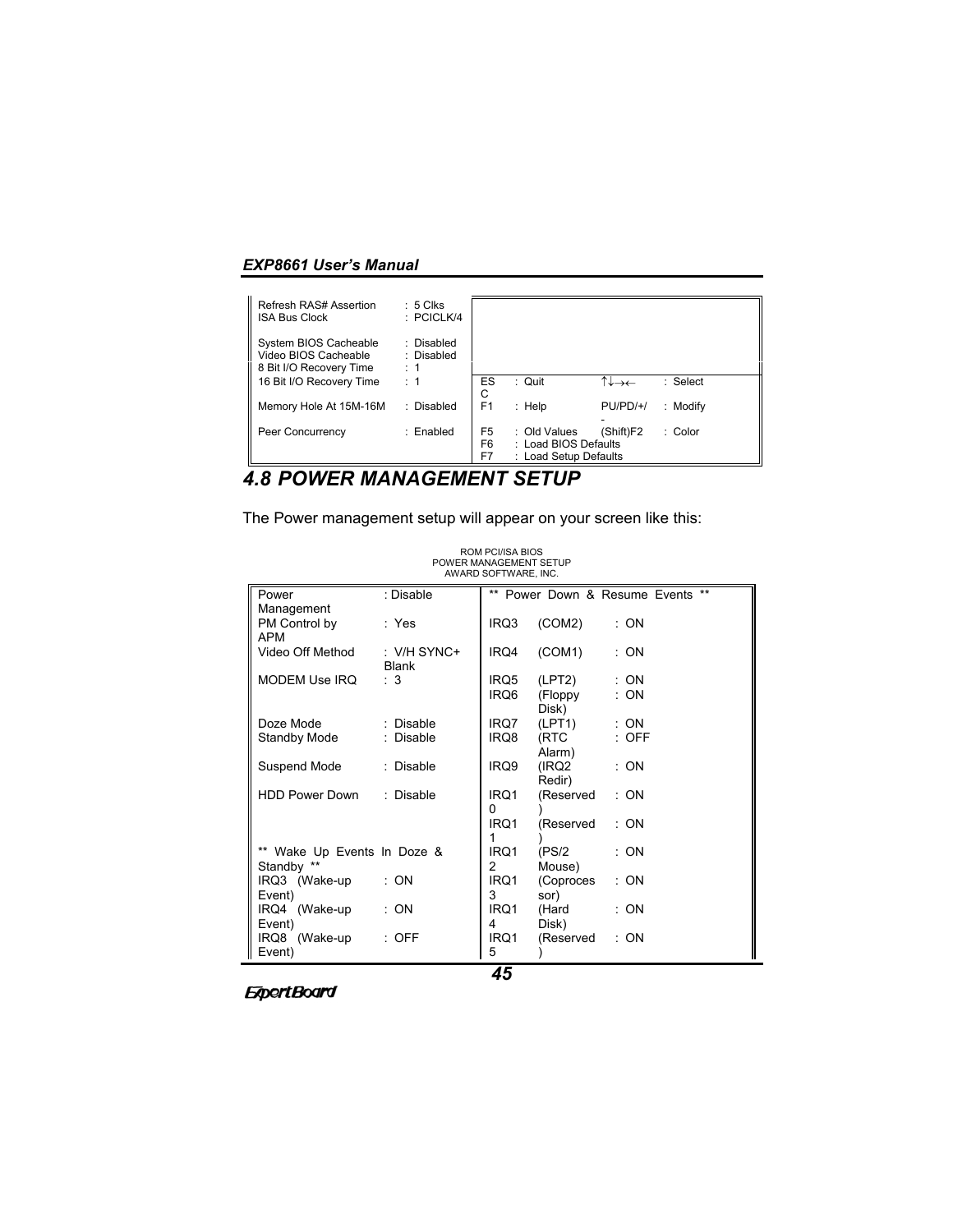*EXP8661 User's Manual*

| IRQ12 (Wake-up<br>Event) | : ON |                |                                 |           |          |
|--------------------------|------|----------------|---------------------------------|-----------|----------|
|                          |      | ES<br>С        | : Quit                          | ↑↓→←      | : Select |
|                          |      | F <sub>1</sub> | $:$ Help                        | $PU/PD/+$ | : Modify |
|                          |      | F <sub>5</sub> | : Old<br>Values                 | (Shift)F2 | : Color  |
|                          |      | F <sub>6</sub> | : Load BIOS<br><b>Defaults</b>  |           |          |
|                          |      | F7             | : Load Setup<br><b>Defaults</b> |           |          |

# • *Power Management*

This category determines how much power consumption for system after selecting below items. Default value is Disable. The following pages tell you the options of each item & describe the meanings of each options.

| <b>ITEM</b>               | <b>OPTIONS</b> | <b>DESCRIPTIONS</b>                                                                                                                                                                          |
|---------------------------|----------------|----------------------------------------------------------------------------------------------------------------------------------------------------------------------------------------------|
| Power<br>А.<br>Management | 1. Disable     | Global Power Management will be<br>disabled                                                                                                                                                  |
|                           | 2. User Define | Users can configure their own power<br>management                                                                                                                                            |
|                           | 3. Min Saving  | Pre-defined timer values are<br>used<br>such that all timers are in their MAX<br>value                                                                                                       |
|                           | 4. Max Saving  | Pre-defined timer values are<br>used<br>such that all timers MIN value                                                                                                                       |
| B. PM Control by<br>APM   | 1. No          | System BIOS will ignore APM when<br>power managing the system                                                                                                                                |
|                           | 2. Yes         | System BIOS will wait for APM's<br>prompt before it enter any PM mode<br>e.g. DOZE, STANDBY or SUSPEND<br>Note: If APM is installed, & if there is<br>a task running, even the timer is time |

*<u>ExpertBoard</u>*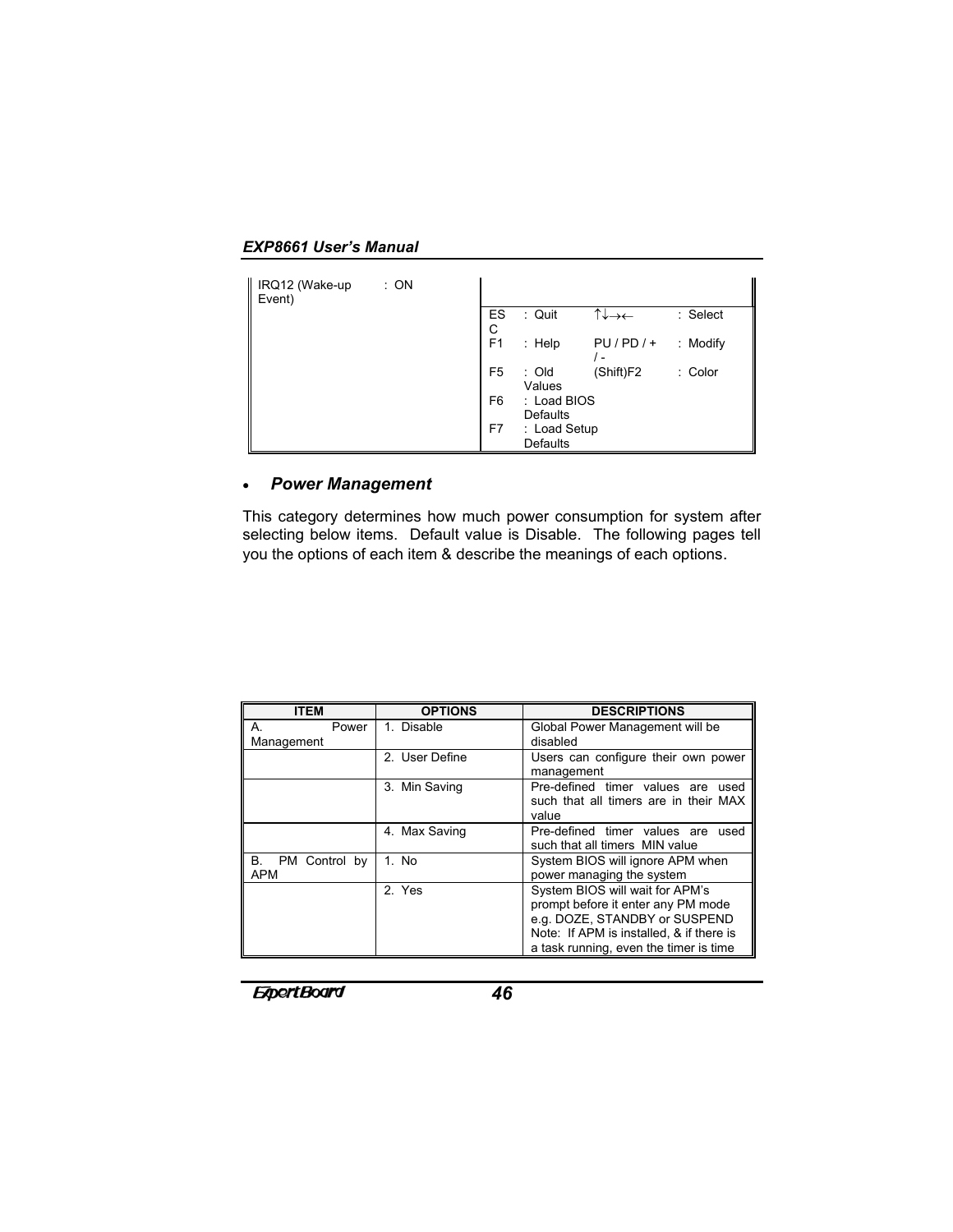|                     |                                 | out, the APM will not prompt the BIOS<br>to put the system into any power<br>saving mode!                                    |
|---------------------|---------------------------------|------------------------------------------------------------------------------------------------------------------------------|
|                     |                                 | Note: $-$ if APM is no installed, this<br>option has no effect                                                               |
| C. Video Off Option | 1. Always On                    | System BIOS will never turn off the<br>screen                                                                                |
|                     | 2. Suspend $\Rightarrow$ Off    | Screen off when system is in<br>SUSPEND mode                                                                                 |
|                     | 3. Susp, $Stbv \rightarrow Off$ | Screen off when system is in<br>STANDBY or SUSPEND mode                                                                      |
|                     | 4. All Modes $\Rightarrow$ Off  | Screen off when system is in DOZE,<br>STANDBY or SUSPEND mode                                                                |
|                     |                                 | Note: The M/B markers are<br>recommended to fix this item to<br>$(2)$ or $(3)$ & hidden it by using<br><b>MODBIN Utility</b> |

# *4.9 PNP/PCI CONFIGURATION SETUP*

You can manually configurate the PCI Device's IRQ. The following pages tell you the options of each item & describe the meanings of each options.



**ExpertBoard**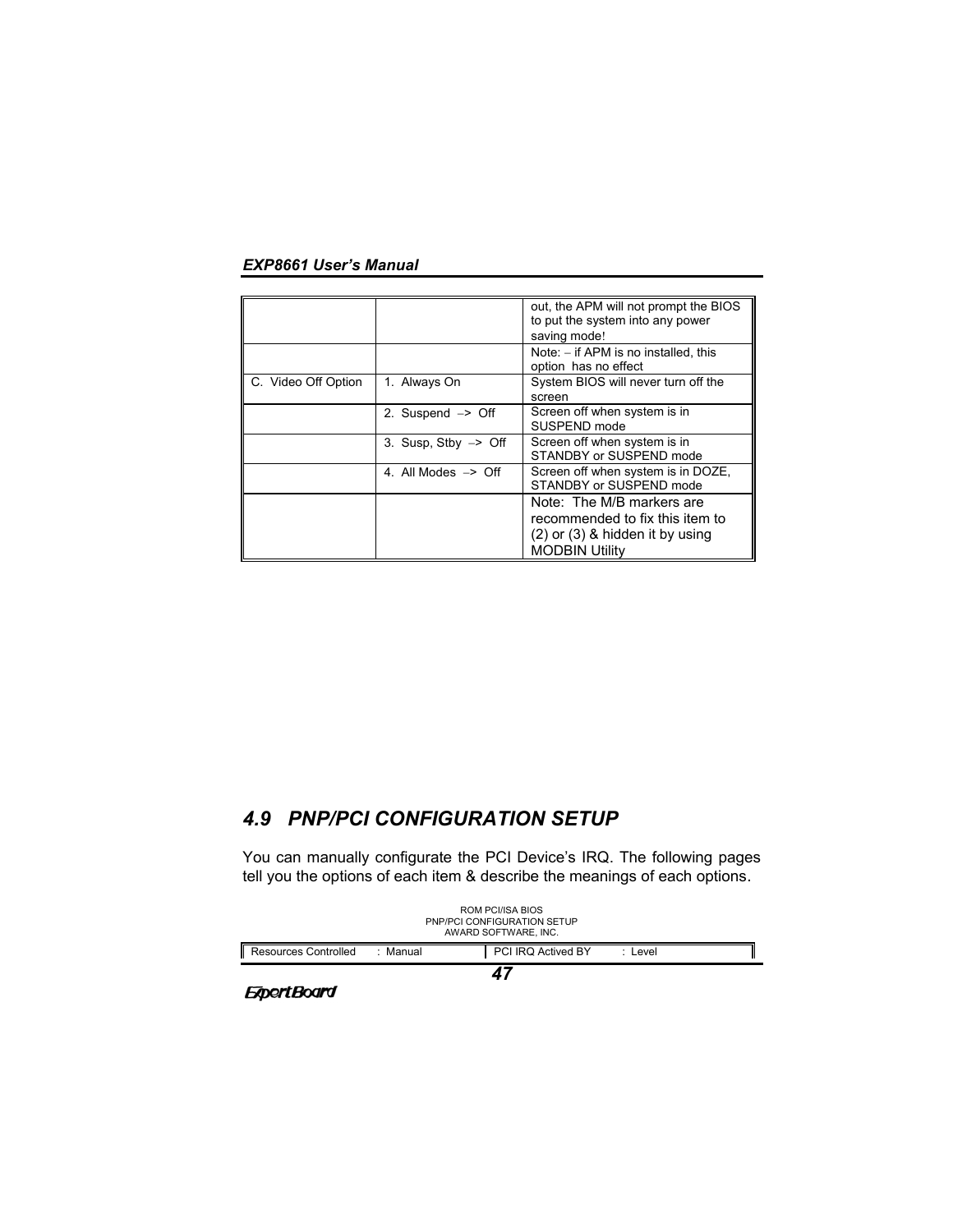| By<br>Data                                                   | <b>Reset Configuration</b>                                                             | : Disabled                                                                                    | PCI IDE IRQ Map To<br>: PCI-AUTO                            |
|--------------------------------------------------------------|----------------------------------------------------------------------------------------|-----------------------------------------------------------------------------------------------|-------------------------------------------------------------|
| IRQ-3                                                        | assigned to                                                                            | : Legacy ISA                                                                                  | IDE INT#<br>Primary<br>: A<br>: B<br>Secondary IDE<br>INT#  |
| IRQ-4<br>IRQ-5<br>IRQ-7<br>IRQ-9<br>IRQ-<br>10<br>IRQ-<br>11 | assigned to<br>assigned to<br>assigned to<br>assigned to<br>assigned to<br>assigned to | : Legacy ISA<br>PCI/ISA PnP<br>PCI/ISA PnP<br>: PCI/ISA PnP<br>: PCI/ISA PnP<br>: PCI/ISA PnP |                                                             |
| IRQ-<br>12<br>IRQ-<br>14                                     | assigned to<br>assigned to                                                             | : PCI/ISA PnP<br>$:$ PCI/ISA PnP                                                              |                                                             |
| IRQ-<br>15                                                   | assigned to                                                                            | $:$ PCI/ISA PnP                                                                               |                                                             |
| DMA-<br>0                                                    | assigned to                                                                            | $:$ PCI/ISA PnP                                                                               |                                                             |
| DMA-<br>1                                                    | assigned to                                                                            | : PCI/ISA PnP                                                                                 | : Quit<br>↑↓→←<br>ES<br>: Select Item<br>C                  |
| DMA-<br>3                                                    | assigned to                                                                            | $:$ PCI/ISA PnP                                                                               | F <sub>1</sub><br>: Help<br>$PU/PD/+/-$<br>: Modify         |
| DMA-<br>5                                                    | assigned to                                                                            | $:$ PCI/ISA PnP                                                                               | F <sub>5</sub><br>$:$ Old<br>(Shift)F2<br>: Color<br>Values |
| DMA-<br>6                                                    | assigned to                                                                            | : PCI/ISA PnP                                                                                 | F <sub>6</sub><br>: Load BIOS<br><b>Defaults</b>            |
| DMA-<br>7                                                    | assigned to                                                                            | : PCI/ISA PnP                                                                                 | F7<br>: Load Setup<br><b>Defaults</b>                       |

The following pages tell you the options of each item & describe the meanings of each options.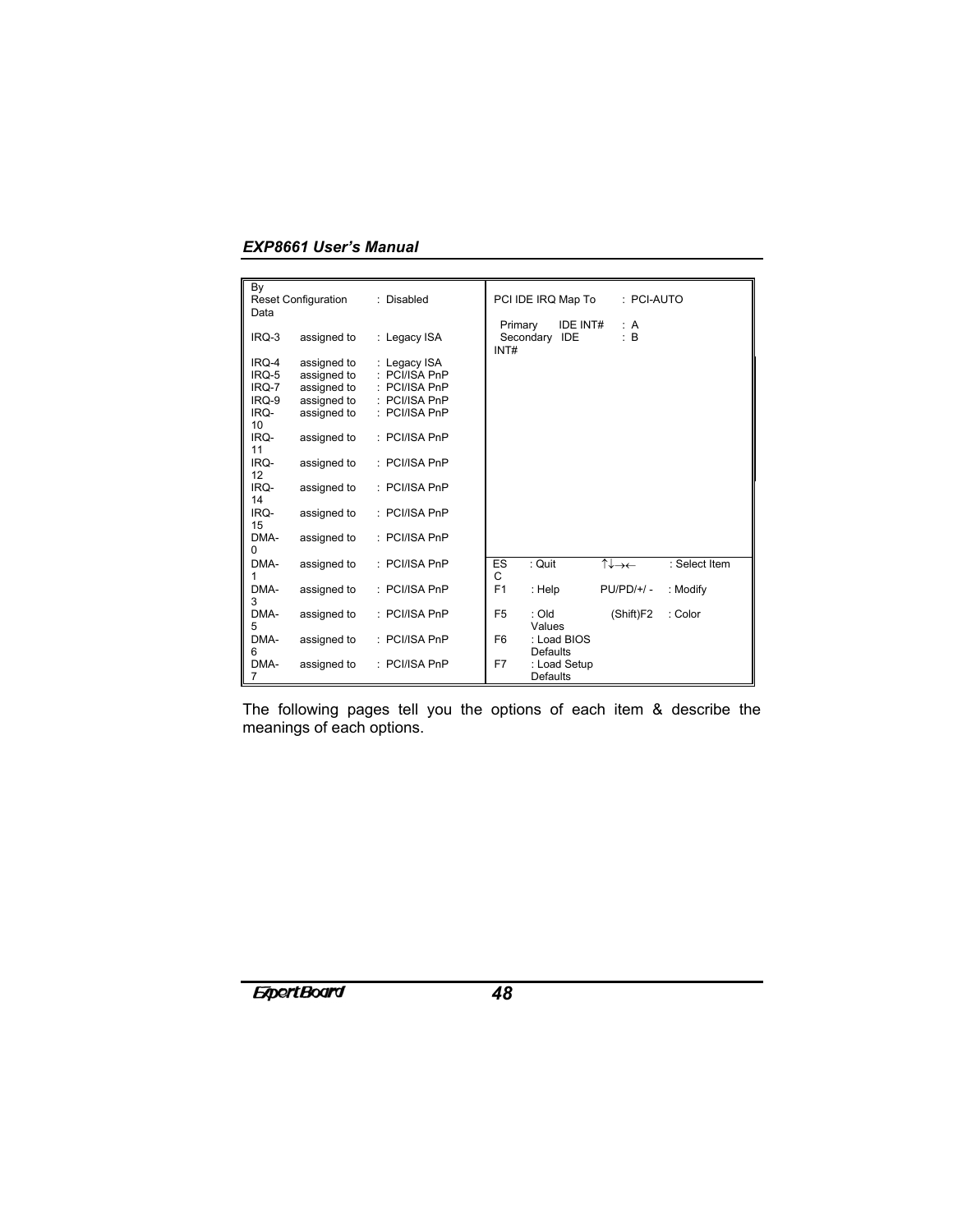# *4.10 INTEGRATED PERIPHERALS*

ROM PCI/ISA BIOS INTEGRATED PERIPHERALS AWARD SOFTWARE, INC.

| IDE HDD Block MODE                        | : Enabled    |                |                       |            |          |
|-------------------------------------------|--------------|----------------|-----------------------|------------|----------|
|                                           |              |                |                       |            |          |
| <b>IDE Primary Master PIO</b>             | $:$ Auto     |                |                       |            |          |
| <b>IDE Primary Slave PIO</b>              | : Auto       |                |                       |            |          |
| <b>IDE Secondary Master</b><br><b>PIO</b> | $:$ Auto     |                |                       |            |          |
| IDE Secondary Slave PIO                   | $:$ Auto     |                |                       |            |          |
| On-Chip Primary PCI<br>IDE                | : Enabled    |                |                       |            |          |
| On-Chip Secondary PCI<br><b>IDE</b>       | : Enabled    |                |                       |            |          |
| PCI Slot IDE 2nd Channel                  | · Fnabled    |                |                       |            |          |
| <b>USB Controller</b>                     | : Disabled   |                |                       |            |          |
|                                           |              |                |                       |            |          |
| Onboard FDD Controller                    | : Enabled    |                |                       |            |          |
| Onboard Serial Port 1                     | : Auto       |                |                       |            |          |
| Onboard Serial Port 2                     | : Auto       |                |                       |            |          |
| <b>UART2 Mode</b>                         | : Standard   |                |                       |            |          |
|                                           |              |                |                       |            |          |
| <b>Onboard Parallel Port</b>              | : $378/IRO7$ |                |                       |            |          |
| Onboard Parallel Mode                     | $:$ SPP      | <b>ES</b>      | : Quit                | ⇡⇃⇁←       | : Select |
|                                           |              | C              |                       |            |          |
|                                           |              | F1             | : $\mathsf{Help}$     | $PU/PD/+/$ | : Modify |
|                                           |              |                |                       |            |          |
|                                           |              | F5             | : Old Values          | (Shift)F2  | : Color  |
|                                           |              | F <sub>6</sub> | : Load BIOS Defaults  |            |          |
|                                           |              | F7             | : Load Setup Defaults |            |          |
|                                           |              |                |                       |            |          |

**ExpertBoard**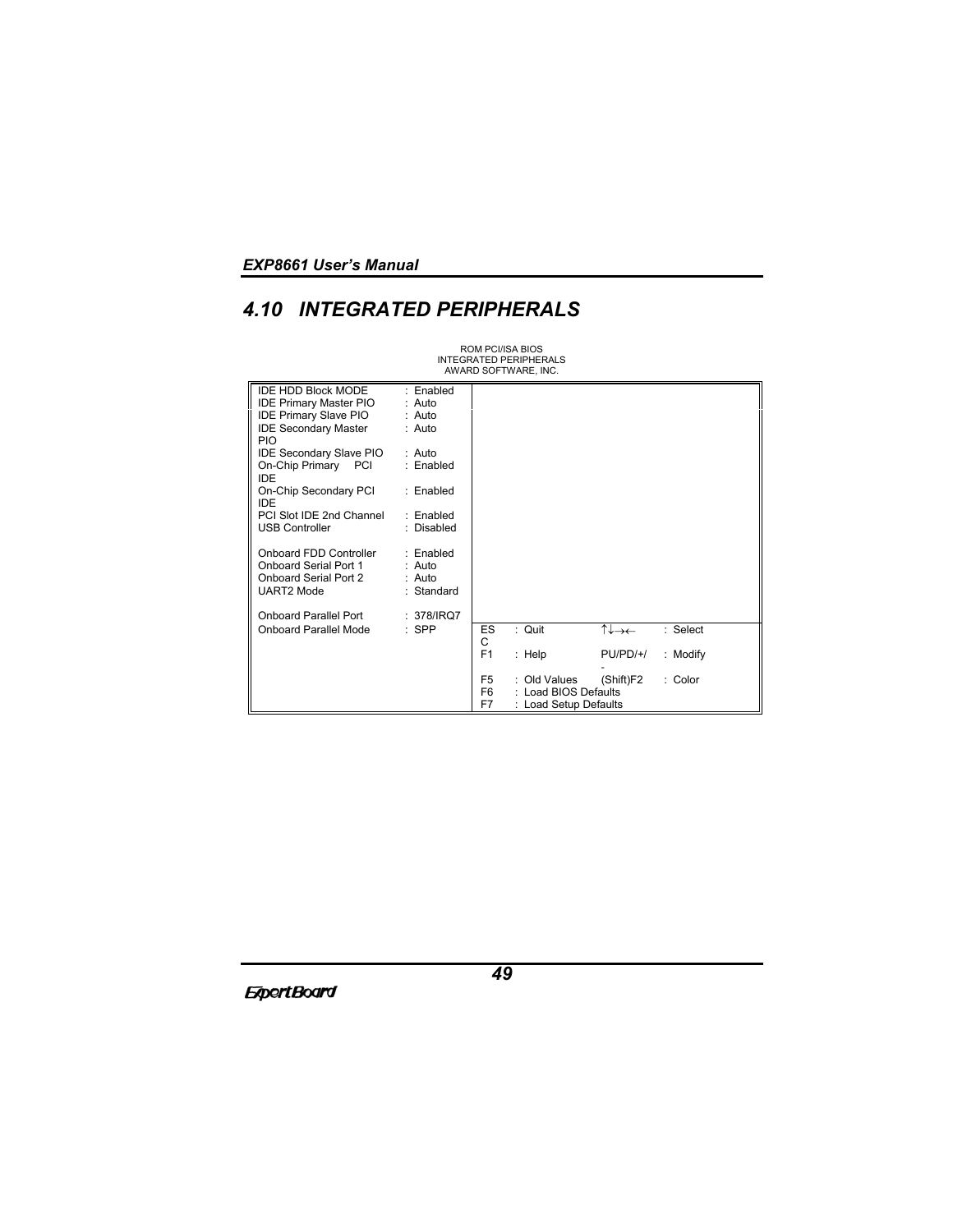# *4.11 PASSWORD SETTING*

ROM PCI/ISA BIOS CMOS SETUP UTILITY AWARD SOFTWARE, INC.

| STANDARD CMOS SETUP                        |                            |           | <b>INTEGRATED PERIPHERALS</b> |                |  |
|--------------------------------------------|----------------------------|-----------|-------------------------------|----------------|--|
|                                            | <b>BIOS FEATURES SETUP</b> |           | SUPERVISOR PASSWORD           |                |  |
| <b>CHIPSET FEATURES SETUP</b>              |                            |           | USER PASSWORD                 |                |  |
|                                            | POWER MANAGEMENT SETUP     |           | IDE HDD AUTO DETECTION        |                |  |
| PNP/PCI CONFIRURATION                      |                            |           | HDD LOW LEVEL FORMAT          |                |  |
| LOAD BIOS DEFAULT                          | Enter Password:            |           |                               | <b>T SETUP</b> |  |
| <b>LOAD SETUP DEFAULTS</b>                 |                            |           | <b>EXIT WITHOUT SAVING</b>    |                |  |
| Esc<br>: Quit                              |                            |           | ↑↓→← : Select Item            |                |  |
| F <sub>1</sub><br>: Save & Exit Setup<br>0 |                            | (Shift)F2 | : Change Color                |                |  |
| Change /set /Disable Password              |                            |           |                               |                |  |

When you select this function, the following message will appear at the center of the screen to assist you in creating a password.

### ENTER PASSWORD:

Type the password, up to eight characters, and press <Enter>. The password typed now will clear any previously entered password from CMOS memory. You will be asked to confirm the password. Type the password again and press <Enter>. You may also press <Esc> to abort the selection and not enter a password.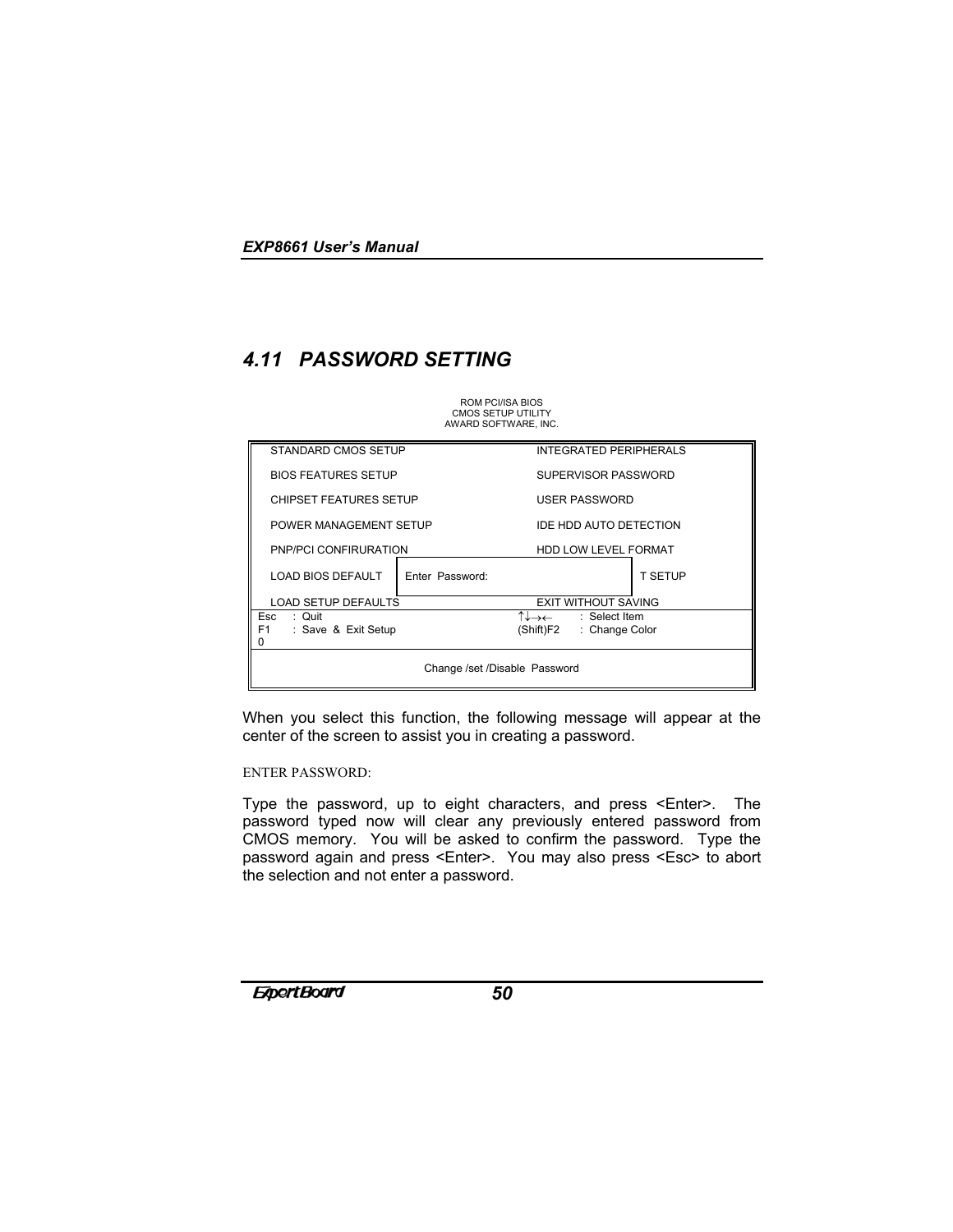To disable password, just press <Enter> when you are prompted to enter password. A message will confirm the password being disabled. Once the password is disabled, the system will boot and you can enter Setup freely.

PASSWORD DISABLED.

If you select System at Security Option of BIOS Features Setup Menu, you will be prompted for the password every time the system is rebooted or any time you try to enter Setup. If you select Setup at Security Option of BIOS Features Setup Menu, you will be prompted only when you try to enter Setup.

# *4.12 IDE HDD AUTO DETECTION*

The Enhance IDE features was included in all Award BIOS. Below is a brief description of this feature.

1. Setup Changes

<I> Auto-detection

- BIOS setup will display all possible modes that supported by the HDD including NORMAL, LBA & LARGE.
- If HDD does not support LBA modes, no 'LBA'option will be shown.
- If no of cylinders is less than or equal to 1024, no 'LARGE' option will be show.
- Users can select a mode which is appropriate for them.

ROM PCI/ISA BIOS CMOS SETUP UTILITY AWARD SOFTWARE, INC.

**ExpertBoard**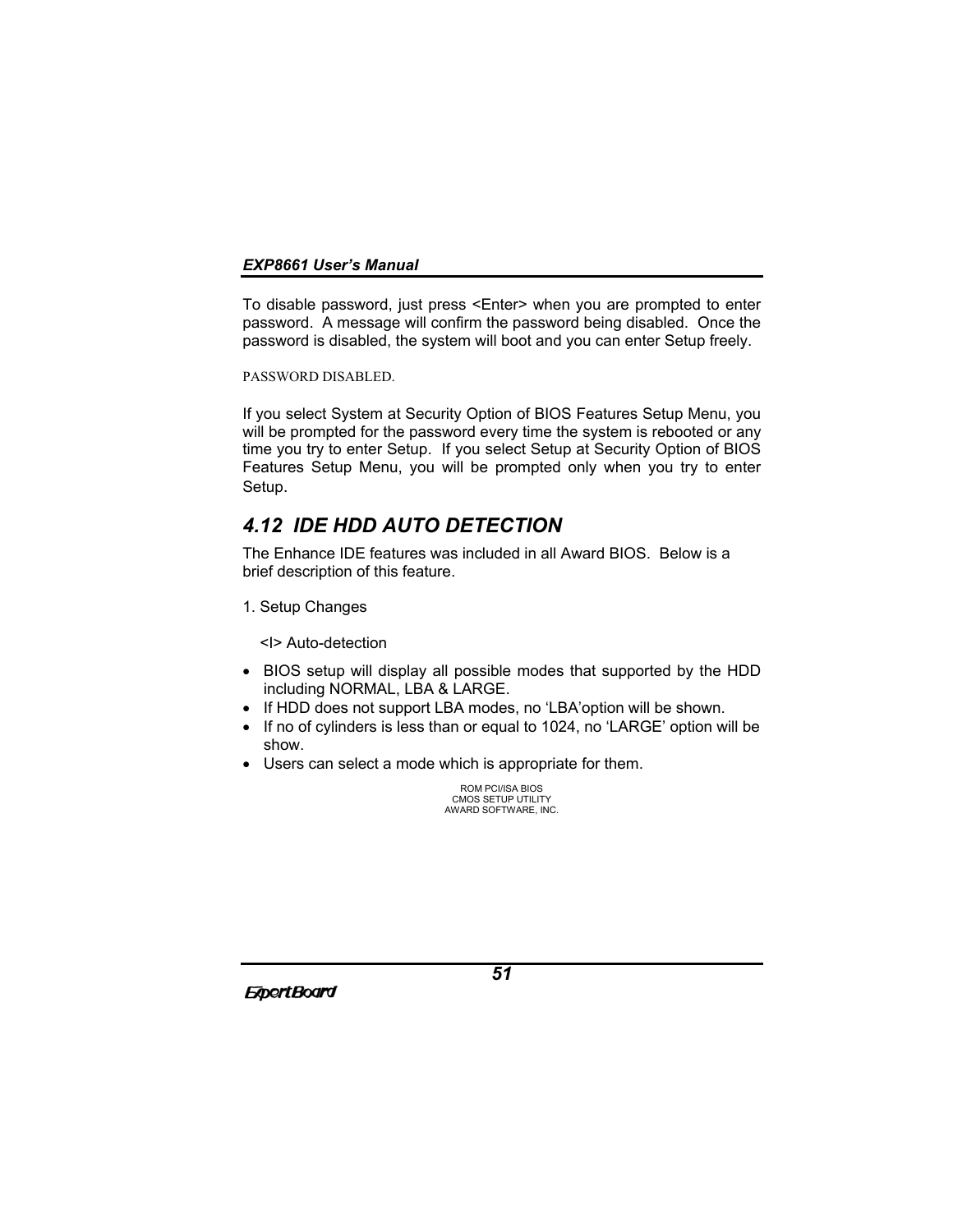| HARD DISKS                                             |               | TYPE SIZE   | CYLS         | HEAD                                          | <b>PRECOMP</b> |          | LANDZ |    |
|--------------------------------------------------------|---------------|-------------|--------------|-----------------------------------------------|----------------|----------|-------|----|
| <b>SECTOR</b>                                          | <b>MODE</b>   |             |              |                                               |                |          |       |    |
| Primary Master:<br><b>LBA</b>                          |               | 1282        | 621          | 64                                            | 0              | 2483     |       | 63 |
| Prin                                                   |               |             |              | Select Primary Slave Option ( $N = Skip$ ): N |                |          |       |    |
| <b>OPTIONS</b><br><b>SECTOR</b>                        | SIZE.<br>MODE | <b>CYLS</b> | <b>HEADS</b> |                                               | <b>PRECOMP</b> | LANDZ    |       |    |
| 1(Y)<br><b>NORMAL</b>                                  | 0<br>0        | 0           |              |                                               | 0              | $\Omega$ | O     |    |
| Note: Some OSes (like SCO-UNIX) must use "NORMAL " for |               |             |              |                                               |                |          |       |    |
|                                                        |               |             | ESC:         |                                               |                |          |       |    |
|                                                        |               |             |              |                                               |                |          |       |    |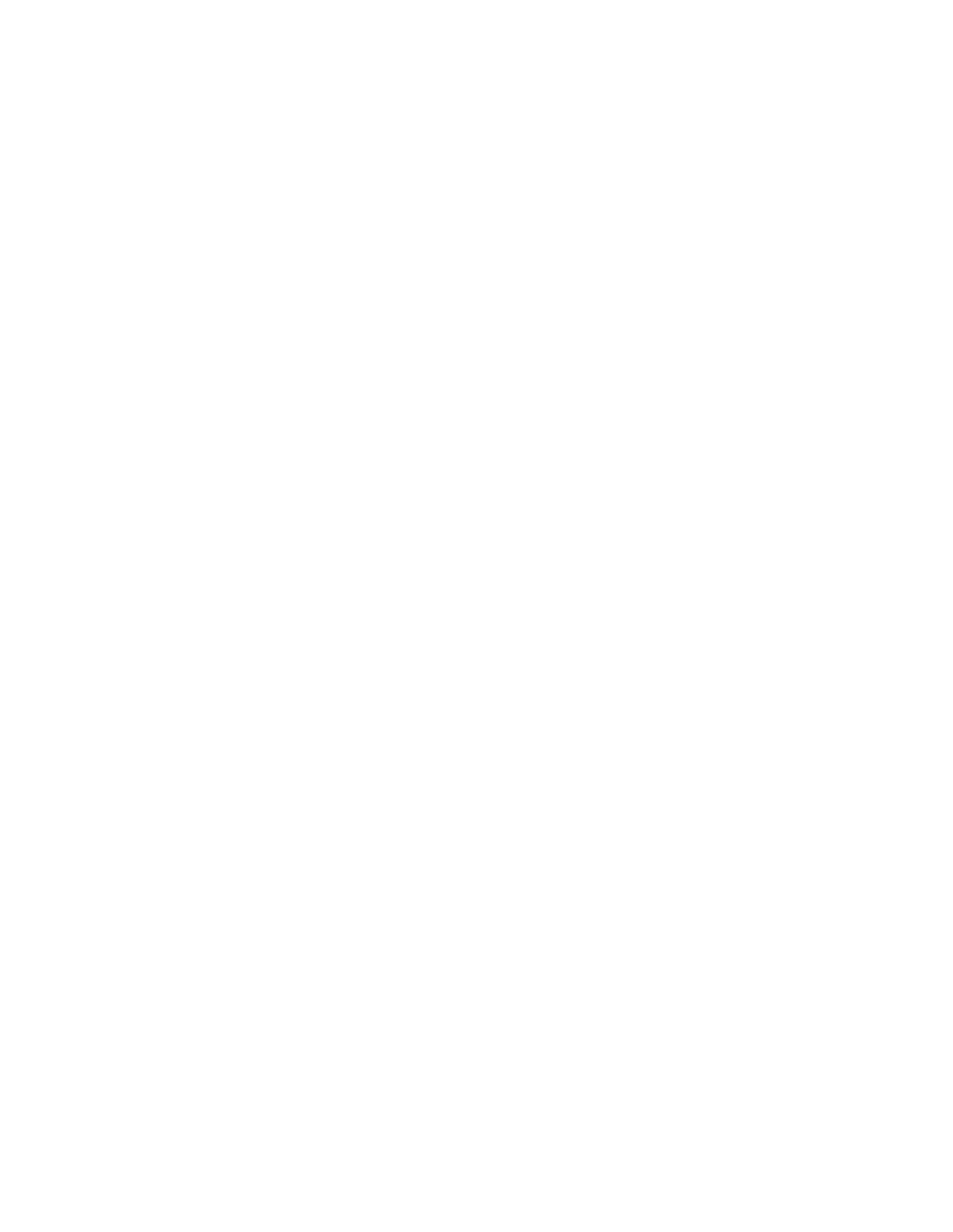# **RMA FORM**

| When the motherboard can not work well, please fill up this form to<br>describe related<br>situations. If the space is not enough to use, you can attach<br>separate paper. |                   |                  |
|-----------------------------------------------------------------------------------------------------------------------------------------------------------------------------|-------------------|------------------|
| <b>MODEL:</b>                                                                                                                                                               |                   | <b>MODEL NO:</b> |
| <b>HARDWARE</b>                                                                                                                                                             |                   |                  |
| MH <sub>7</sub>                                                                                                                                                             |                   |                  |
| CD-PROCESSOR: Brand________________, Model ________________, Speed                                                                                                          |                   |                  |
| MHz<br>"" <b>SIMM:</b> Brand____________, Speed_____________ns, Q'ty<br>pcs,Total___________MB                                                                              |                   |                  |
| CACHE: Brand _________________, Speed __________________ns,Total                                                                                                            |                   |                  |
| K.<br><b>BIOS DATA CODE:</b>                                                                                                                                                |                   |                  |
| SYSTEM SPEED RUNNING<br>SYSTEM SPEED RUNNING                                                                                                                                |                   |                  |
| VIDEO CARD: Chip_____________, RAM__________, VGA Mode__<br>Bus_______________(ISA,VESA or PCI)                                                                             |                   |                  |
| <b>OTHER ADD-ON CARDS:</b>                                                                                                                                                  |                   |                  |
| <b>SOFTWARE</b>                                                                                                                                                             |                   |                  |
|                                                                                                                                                                             |                   |                  |
| SOFTWARE PROGRAM                                                                                                                                                            |                   |                  |
| BIOS SETUP: DRAM Wait State<br>If you change BIOS SETUP, please describe the changes:                                                                                       |                   | CACHE Wait State |
| <b><a>ERROR</a></b>                                                                                                                                                         |                   |                  |
| $\Box$ HANG UP<br>□FLOPPY R/W ERROR                                                                                                                                         | <b>□NO SCREEN</b> |                  |
| □HARD DISK R/W ERROR □PARITY MEMORY ERROR<br>$\Box$ OTHER                                                                                                                   |                   |                  |
|                                                                                                                                                                             |                   |                  |